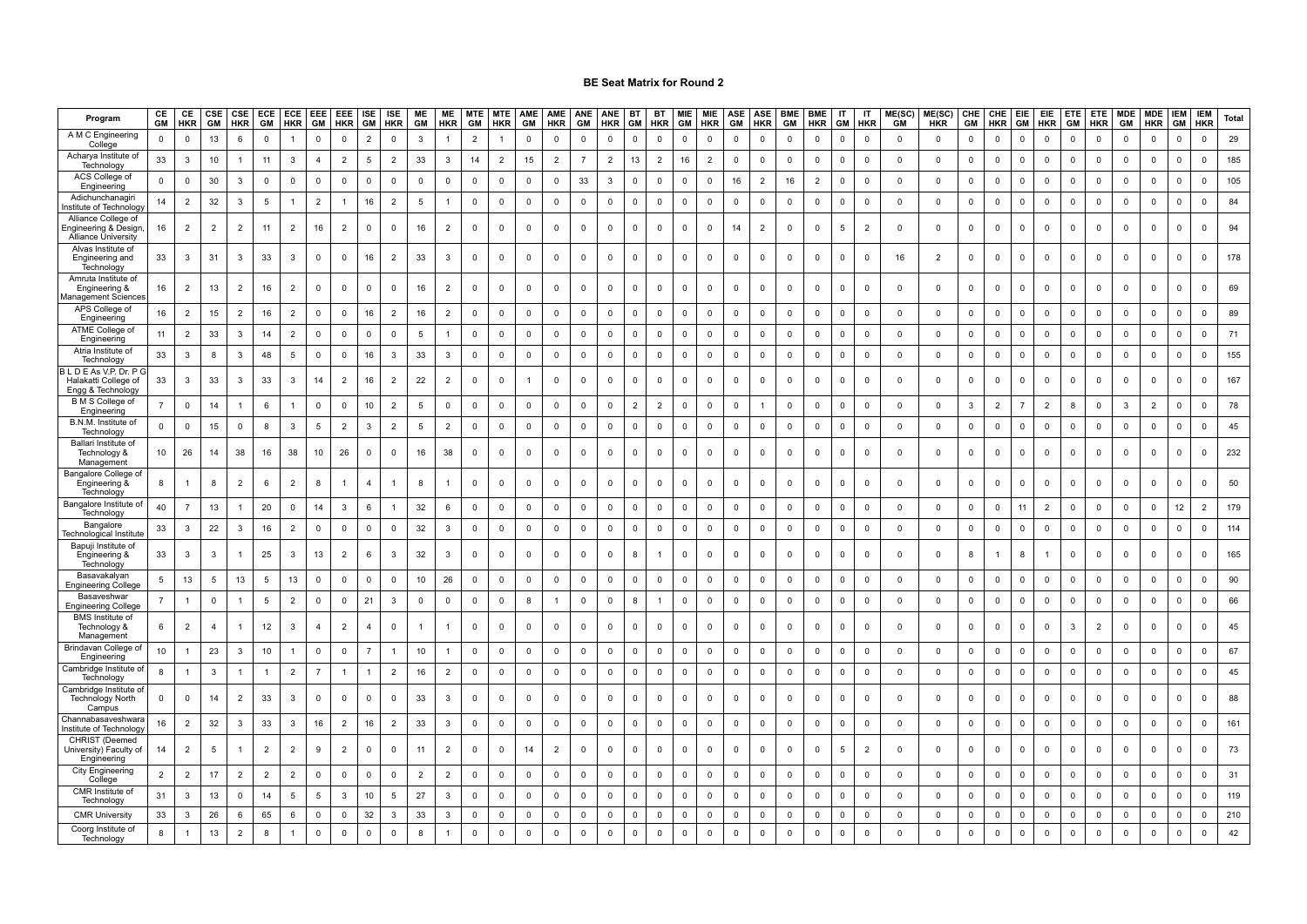| Program                                                             | CE<br>GM       | CE<br><b>HKR</b> | CSE<br><b>GM</b> | CSE<br><b>HKR</b>       | ECE<br>GM      | ECE<br><b>HKR</b> | EEE<br>GM      | EEE<br><b>HKR</b>   | ISE<br>GM    | ISE<br><b>HKR</b> | ME<br>GM       | ME<br><b>HKR</b> | <b>MTE</b><br>GM | <b>MTE</b><br><b>HKR</b> | AME<br>GM      | AME<br><b>HKR</b> | ANE<br>GM      | ANE<br><b>HKR</b> | <b>BT</b><br>GM | BT<br><b>HKR</b> | <b>MIE</b><br>GM | MIE<br><b>HKR</b>       | ASE<br>GM   | ASE<br><b>HKR</b> | <b>BME</b><br>GM        | <b>BME</b><br><b>HKR</b> | IT<br>GM    | IT<br>HKR   | ME(SC)<br><b>GM</b> | ME(SC)<br><b>HKR</b> | CHE<br>GM    | CHE EIE<br>HKR GM |              | EIE<br><b>HKR</b> | ETE<br><b>GM</b>        | ETE<br><b>HKR</b> | GM                  | MDE MDE<br><b>HKR</b>   | <b>IEM</b><br>GM | <b>IEM</b><br><b>HKR</b> | <b>Total</b> |
|---------------------------------------------------------------------|----------------|------------------|------------------|-------------------------|----------------|-------------------|----------------|---------------------|--------------|-------------------|----------------|------------------|------------------|--------------------------|----------------|-------------------|----------------|-------------------|-----------------|------------------|------------------|-------------------------|-------------|-------------------|-------------------------|--------------------------|-------------|-------------|---------------------|----------------------|--------------|-------------------|--------------|-------------------|-------------------------|-------------------|---------------------|-------------------------|------------------|--------------------------|--------------|
| Dayananda Sagar<br>Academy of<br>Technology &<br>Management         | $\overline{4}$ |                  | $15\,$           | $\Omega$                | 15             | $\overline{4}$    | 6              | -1                  | 9            | 6                 | $\mathbf{3}$   | $\mathbf 0$      | $\mathbf 0$      | $\mathbb O$              | 0              | $\mathsf 0$       | 0              | $\mathbb O$       | $\mathbf 0$     | $\mathbf 0$      | 0                | $\mathbb O$             | $\mathbf 0$ | $\mathbf 0$       | $\overline{\mathbf{0}}$ | $\mathbf 0$              | $\Omega$    | 0           | $\mathbf 0$         | $\mathsf 0$          | $\mathbf 0$  | $\mathbf 0$       | $\mathbf 0$  | $\Omega$          | $\overline{\mathbf{0}}$ | 0                 | 0                   | $\mathbf 0$             | $\mathbf 0$      | $\mathsf 0$              | 64           |
| Dayananda Sagar<br>ollege of Engineerin                             | 28             | 6                | 17               |                         | 18             | $\mathbf 0$       | 16             | $\overline{4}$      | 10           | $\mathbf 0$       | 31             | 5                | $\mathbf 0$      | $\mathsf 0$              | $\overline{2}$ | $\overline{1}$    | $\overline{4}$ | $\mathbf 0$       | $\overline{4}$  | $\overline{2}$   | $\mathbf 0$      | $\mathbf 0$             | $\mathbf 0$ | $\mathbf 0$       | $\overline{\mathbf{0}}$ | $\mathbf 0$              | $\mathbf 0$ | $\mathbf 0$ | $\mathbf 0$         | $\mathbf 0$          | 3            | $\overline{2}$    | $\mathbf 0$  | $\Omega$          | $\mathbf 0$             | $\mathsf 0$       | $\mathbf 0$         | $\mathbf 0$             | 3                | $\mathbf 0$              | 191          |
| Dayananda Sagar<br>University                                       | $\mathbf 0$    | $\mathbf 0$      | 23               | $\overline{2}$          | 23             | 3                 | $\mathbf 0$    | $\mathbf 0$         | $\mathbf 0$  | $\mathbf 0$       | 12             | $\overline{2}$   | $\mathbb O$      | $\mathsf 0$              | $\mathbf 0$    | $\mathbf 0$       | $\mathbf 0$    | $\mathbb O$       | $\mathbf 0$     | $\mathbf 0$      | $\mathbf 0$      | $\overline{\mathbf{0}}$ | $\mathsf 0$ | $\mathbf 0$       | $\overline{\mathbf{0}}$ | $\mathbf 0$              | 0           | $\mathsf 0$ | $\mathbf 0$         | $\mathbf 0$          | $\mathbf 0$  | $\mathbf 0$       | $\mathbf 0$  | $\Omega$          | $\mathbf{0}$            | $\mathbf 0$       | $\mathbf 0$         | $\mathbf 0$             | $\mathbf 0$      | $\mathbf 0$              | 75           |
| Don Bosco Institute<br>Technology                                   | $\mathbf 0$    | $\mathbf 0$      | 11               | 5                       | 15             | $\overline{2}$    | $\mathbf 0$    | $\mathbf 0$         | 10           | $\overline{2}$    | 0              | $\mathbf 0$      | $\mathbf 0$      | $\mathbf 0$              | $\mathbf 0$    | $\mathbf 0$       | $\mathbf 0$    | $\mathbf 0$       | $\mathbf{0}$    | $\mathbf 0$      | $\mathbf 0$      | $\overline{0}$          | $\mathbf 0$ | $\mathbf 0$       | $\overline{0}$          | $\mathbf 0$              | 0           | $\mathbf 0$ | $\mathbf 0$         | $\mathbf 0$          | $\mathbf 0$  | $\mathbf 0$       | $\mathbf 0$  | $\mathbf 0$       | $\mathbf 0$             | $\mathbf 0$       | 0                   | $\mathbf 0$             | $\mathbf 0$      | $\Omega$                 | 45           |
| Dr. Ambedkar Institut<br>of Technology                              | 10             | $\overline{2}$   | 11               | $\overline{0}$          | 13             | 3                 | $\overline{0}$ | $\mathbf 0$         | 8            | 3                 | 22             | 3                | $\mathbf 0$      | $\mathbf{0}$             | $\mathbf 0$    | $\mathbf 0$       | $\mathbf 0$    | $\mathbf 0$       | $\mathbf 0$     | $\mathbf 0$      | $\mathbf 0$      | $\mathbf 0$             | $\mathbf 0$ | $\Omega$          | $\overline{\mathbf{0}}$ | $\mathbf 0$              | $\mathbf 0$ | $\mathbf 0$ | $\mathbf 0$         | $\mathbf 0$          | $\mathbf 0$  | $\mathbf 0$       | $\mathbf 0$  | $\Omega$          | $\mathbf 0$             | $\mathbf 0$       |                     | $\overline{1}$          | $\mathbf 0$      | $\Omega$                 | 83           |
| East West Institute o<br>Technology                                 | 16             | $\overline{2}$   | 46               | 5                       | 16             | $\overline{2}$    | 5              | 1                   | 11           | $\overline{1}$    | 16             | $\overline{2}$   | $\mathsf 0$      | $\mathbf 0$              | $\mathsf 0$    | $\mathsf 0$       | $\mathbf 0$    | $\mathsf 0$       | $\mathbf 0$     | $\mathbf 0$      | $\mathbf 0$      | $\mathbf 0$             | $\mathsf 0$ | $\mathbf 0$       | $\overline{\mathbf{0}}$ | $\mathbf 0$              | $\mathbf 0$ | $\mathsf 0$ | $\mathbf 0$         | $\mathbf 0$          | $\mathsf 0$  | $\mathbf{0}$      | $\mathbf 0$  | $\mathbf 0$       | $\mathbf 0$             | $\mathbf 0$       | $\mathbf 0$         | $\overline{0}$          | $\mathbf 0$      | $\mathbf 0$              | 123          |
| Ekalavya Institute of<br>Technology                                 | 16             | $\overline{c}$   | 8                |                         | 8              | $\overline{1}$    | $\mathbf 0$    | $\mathsf{O}\xspace$ | $\mathbf 0$  | $\mathbf 0$       | 16             | $\overline{2}$   | $\mathbf 0$      | $\mathbb O$              | $\mathbf 0$    | $\mathsf 0$       | $\mathsf 0$    | $\mathbf 0$       | $\mathbf 0$     | $\mathbf 0$      | $\mathbf 0$      | $\,$ 0                  | $\mathsf 0$ | $\mathbf 0$       | $\mathbf 0$             | $\mathbf 0$              | $\mathbf 0$ | $\mathbf 0$ | $\mathbf 0$         | $\mathsf 0$          | $\mathbf 0$  | $\mathsf 0$       | $\mathsf 0$  | $\Omega$          | $\mathbf 0$             | $\mathsf 0$       | $\mathsf{O}\xspace$ | $\mathsf 0$             | $\mathbf 0$      | $\mathbf{0}$             | 54           |
| G M Institute of<br>Technology                                      | $16\,$         | $\overline{2}$   | $12\,$           | $\overline{2}$          | 33             | $\mathbf{3}$      | $\mathbf 0$    | $\mathsf 0$         | 15           | $\overline{2}$    | 14             | 2                | $\mathbb O$      | $\mathbf 0$              | $\mathbf 0$    | $\mathsf 0$       | $\mathbf 0$    | $\mathbb O$       | 12              | $\overline{2}$   | $\mathbf 0$      | $\mathbf 0$             | $\mathsf 0$ | $\mathbf 0$       | $\mathbf 0$             | $\mathbf 0$              | $\mathbf 0$ | $\mathsf 0$ | $\mathbf 0$         | $\mathbf 0$          | $\mathsf 0$  | $\mathbf 0$       | $\mathsf 0$  | $\mathbf 0$       | $\mathsf 0$             | $\mathsf 0$       | $\mathsf 0$         | $\mathbf 0$             | $\mathsf 0$      | $\mathbf 0$              | 115          |
| G.S.S.S. Institute of<br>Engineering &<br>echnology for Womer       |                | $\mathbf 0$      | 16               | 3                       | 10             | $\overline{2}$    | $\overline{0}$ | $\mathbf 0$         | $\mathbf 0$  | $\mathbf 0$       | $\mathbf 0$    | $\mathbf 0$      | $\mathbf 0$      | $\mathbf 0$              | $\mathbf 0$    | $\mathbf 0$       | $\mathbf 0$    | $\mathbf 0$       | $\mathbf 0$     | $\mathbf 0$      | $\mathbf 0$      | $\mathbf 0$             | $\Omega$    | $\mathbf 0$       | $\overline{\mathbf{0}}$ | $\mathbf 0$              | $\mathbf 0$ | $\mathbf 0$ | $\mathbf 0$         | $\mathbf 0$          | $\mathbf 0$  | $\mathbf 0$       | $\mathbf 0$  | $\Omega$          | $\mathbf 0$             | $\mathbf 0$       | $\mathbf 0$         | $\mathbf 0$             | $\mathbf 0$      | $\mathbf 0$              | 31           |
| <b>GITAM University</b>                                             | 13             | $\overline{2}$   |                  |                         | $\overline{2}$ | $\overline{2}$    | 13             | $\overline{2}$      | $\mathbf{0}$ | $\mathbf{0}$      | 12             | $\overline{2}$   | $\mathbf 0$      | $\mathbf 0$              | $\mathbf 0$    | $\mathbf 0$       | $\mathbf{0}$   | $\mathbf 0$       | $\Omega$        | $\mathbf{0}$     | $\mathbf{0}$     | $\overline{0}$          | $\Omega$    | $\overline{0}$    | $\Omega$                | $\Omega$                 | $\Omega$    | $\mathbf 0$ | $\Omega$            | $\mathbf{0}$         | $\mathbf{0}$ | $\Omega$          | $\mathbf{0}$ | $\Omega$          | $\mathbf 0$             | $\mathbf 0$       | $\mathbf 0$         | $\mathbf 0$             | $\mathbf 0$      | $\Omega$                 | 50           |
| Global Academy of<br>Technology                                     | 5              | $\overline{1}$   | 9                | $\overline{4}$          | $\overline{7}$ | $5\overline{5}$   | $\mathbf 0$    |                     | $\mathsf 0$  | $\overline{2}$    | 5              |                  | $\mathbf 0$      | $\mathsf 0$              | $\mathbf 0$    | $\mathbf 0$       | $\mathsf{O}$   | $\mathbb O$       | $\mathbf 0$     | $\mathbf 0$      | $\mathbf 0$      | $\mathbf 0$             | $\mathbf 0$ | $\mathbf 0$       | $\mathbf 0$             | $\mathbf 0$              | $\Omega$    | $\mathsf 0$ | $\mathbf 0$         | $\mathbf 0$          | $\mathbf 0$  | $\mathbf 0$       | $\mathsf 0$  | $\mathbf 0$       | $\mathbf 0$             | $\mathbf 0$       | $\mathbf 0$         | $\mathbf 0$             | $\mathbf 0$      | $\mathbf 0$              | 40           |
| Gopalan College of<br>Engineering &<br>Management                   | 4              |                  | $\overline{7}$   | $\overline{2}$          | $\overline{2}$ |                   | $\mathbf 0$    | 0                   | $\mathbf 0$  | $\Omega$          | 3              |                  | $\mathbf 0$      | 0                        | $\Omega$       | $\mathbf 0$       | 3              | $\mathbf{1}$      | $\Omega$        | $\mathbf 0$      | $\mathbf 0$      | $\overline{\mathbf{0}}$ | $\Omega$    | $\Omega$          | $\overline{\mathbf{0}}$ | $\Omega$                 | $\Omega$    | $\mathsf 0$ | $\Omega$            | $\Omega$             | $\mathbf 0$  | $\mathbf 0$       | $\Omega$     | $\Omega$          | $\mathbf 0$             | $\mathbf 0$       | $\Omega$            | 0                       | 0                | $\Omega$                 | 25           |
| H.K.E.Societys P.D.A<br>College of Engineerin                       | 8              | 19               | $\overline{7}$   | 25                      | 5              | 13                |                | 5                   | 5            | 13                | $\overline{2}$ | $\overline{7}$   | $\mathbf 0$      | $\mathbf 0$              | $\mathbf 0$    | $\mathsf 0$       | $\mathbf 0$    | $\mathbf 0$       | $\mathbf 0$     | $\mathbf 0$      | $\mathbf 0$      | $\mathbf 0$             | $\mathbf 0$ | $\mathbf 0$       | $\overline{0}$          | $\mathbf 0$              | 0           | $\mathbf 0$ | $\mathbf 0$         | $\mathbf 0$          | $\mathbf 0$  | $\mathbf 0$       | $\mathbf 0$  | $\Omega$          | $\mathbf 0$             | $\mathbf 0$       | $\mathbf 0$         | $\mathbf 0$             | $\mathbf 0$      | $\overline{0}$           | 110          |
| J.S.S. Academy of<br><b>Technical Education</b>                     | 0              | $\mathbf 0$      | -5               | $\mathbf 0$             | 10             | 5                 | $\mathbf 0$    | $\mathbf 0$         | 9            | 3                 | $\mathbf 0$    | $\mathbf 0$      | $\mathbf 0$      | $\mathbf 0$              | $\mathbf 0$    | $\mathbf 0$       | $\mathbf 0$    | $\mathbf 0$       | $\mathbf 0$     | $\mathbf 0$      | $\mathbf 0$      | $\mathbf 0$             | $\mathsf 0$ | $\mathbf 0$       | $\overline{\mathbf{0}}$ | $\mathbf 0$              | 0           | $\mathbf 0$ | $\mathbf 0$         | $\mathbf 0$          | $\mathbf 0$  | $\mathbf 0$       | $\mathbf 0$  | $\mathbf 0$       | $\overline{\mathbf{0}}$ | $\mathbf 0$       | $\mathbf 0$         | $\mathbf 0$             | $\mathsf 0$      | $\mathbf 0$              | 32           |
| J.S.S<br>Mahavidyapeetha JSS<br>Science & Technology<br>University  |                | $\mathbf 0$      | $\mathbf 0$      | $\mathbf 0$             | $\mathbf 0$    | $\mathbf 0$       | $\mathbf 0$    | $\mathbf 0$         | 6            | $\mathbf 0$       | $\mathbf{3}$   | $\overline{2}$   | $\mathbf 0$      | $\mathbf 0$              | $\mathbf 0$    | $\mathbf 0$       | $\mathbf 0$    | $\mathbf 0$       | 16              | $\overline{2}$   | $\mathbf 0$      | $\mathbf 0$             | $\Omega$    | $\mathbf 0$       | $\overline{0}$          | $\mathbf 0$              | $\Omega$    | $\mathbf 0$ | $\mathbf 0$         | $\mathbf 0$          | $\mathbf 0$  | $\mathbf 0$       | $\mathbf 0$  | $\Omega$          | $\mathbf 0$             | $\mathbf 0$       | $\mathbf 0$         | $\mathbf 0$             | $\Omega$         | $\mathbf 0$              | 53           |
| Jain College of<br>Engineering                                      | 9              | $\overline{1}$   | $13$             | $\overline{2}$          |                | 0                 | $\mathsf 0$    | $\Omega$            | $\mathbf 0$  | $\Omega$          | $\overline{1}$ | $\mathsf 0$      | $\mathbf 0$      | 0                        | 0              | 0                 | 0              | $\mathsf 0$       | $\mathsf 0$     | $\mathsf 0$      | 0                | $\mathbf 0$             | $\Omega$    | $\mathsf 0$       | $\Omega$                | $\Omega$                 | 0           | $\mathbf 0$ | $\Omega$            | 0                    | $\mathbf 0$  | $\Omega$          | $\mathbf 0$  | $\Omega$          | $\mathsf 0$             | $\mathsf 0$       | $\mathbf 0$         | $\mathbf 0$             | 0                | $\Omega$                 | 27           |
| Jain Institute of<br>Technology                                     | $\Omega$       | $\mathbf 0$      | $\overline{7}$   |                         | $\mathbf 0$    | 0                 | 0              | $\Omega$            | $\mathbf 0$  | $\Omega$          | $\mathsf 0$    | $\Omega$         | $\overline{0}$   | 0                        | 0              | 0                 | 0              | $\mathbf 0$       | $\Omega$        | $\mathsf 0$      | $\mathbf 0$      | 0                       | $\Omega$    | $\mathbf 0$       | $\overline{0}$          | $\Omega$                 | $\Omega$    | $\mathbf 0$ | $\Omega$            | 0                    | $\Omega$     | $\Omega$          | $\mathbf 0$  | $\Omega$          | $\Omega$                | $\mathbf 0$       | $\Omega$            | $\mathbf 0$             | $\mathsf 0$      | $\Omega$                 | 8            |
| Jawaharlal Nehru<br>National College of<br>Engineering (J N N)      | $\Omega$       |                  | $\overline{1}$   | 3                       | $\Omega$       | $\overline{2}$    | $\overline{4}$ |                     | $\mathbf{3}$ | $\overline{2}$    | $\mathbf 0$    |                  | $\mathbf 0$      | $\mathbf 0$              | $\mathbf 0$    | $\mathbf 0$       | $\mathbf 0$    | $\mathbf 0$       | $\mathbf 0$     | $\mathbf 0$      | $\mathbf 0$      | $\mathbf 0$             | $\Omega$    | $\Omega$          | $\overline{0}$          | $\mathbf 0$              | $\Omega$    | $\mathbf 0$ | $\Omega$            | $\mathbf 0$          | $\mathbf 0$  | $\mathbf 0$       | $\mathbf 0$  | $\Omega$          | $\mathbf 0$             | $\mathbf 0$       | $\mathbf 0$         | $\mathbf 0$             | $\mathbf 0$      | $\mathbf 0$              | 19           |
| nana Vikas Institute<br>Technology                                  | 16             | $\overline{2}$   | 16               | $\overline{2}$          | 16             | $\overline{2}$    | $\mathbf 0$    | $\mathbf 0$         | $\mathbf 0$  | $\mathbf 0$       | 16             | $\overline{2}$   | $\mathbf 0$      | $\mathbf{0}$             | $\mathbf 0$    | $\mathbf 0$       | $\mathbf 0$    | $\mathbf 0$       | $\mathbf 0$     | $\mathbf 0$      | $\mathbf 0$      | $\mathbf 0$             | $\mathbf 0$ | $\mathbf 0$       | $\overline{\mathbf{0}}$ | $\mathbf 0$              | $\Omega$    | $\mathbf 0$ | $\mathbf 0$         | $\mathbf 0$          | $\mathbf 0$  | $\mathbf 0$       | $\mathbf 0$  | $\Omega$          | $\mathbf 0$             | $\mathbf 0$       | 0                   | $\mathbf 0$             | $\mathbf 0$      | $\Omega$                 | 72           |
| Jyothy Institute of<br>Technology                                   | 16             | $\overline{2}$   | 31               | $\overline{3}$          | 16             | $\overline{2}$    | $\mathbf 0$    | $\Omega$            | 15           | $\overline{2}$    | 16             | $\overline{2}$   | $\mathbf 0$      | $\mathsf 0$              | $\mathbf 0$    | $\mathbf 0$       | $\mathbf 0$    | $\mathsf 0$       | $\mathbf 0$     | $\mathbf 0$      | $\mathbf 0$      | $\overline{0}$          | $\Omega$    | $\mathbf 0$       | $\overline{\mathbf{0}}$ | $\Omega$                 | $\Omega$    | $\mathbf 0$ | $\Omega$            | $\mathbf 0$          | $\mathbf 0$  | $\mathbf 0$       | $\mathbf 0$  | $\Omega$          | $\mathbf 0$             | $\mathbf 0$       | $\mathbf 0$         | $\overline{\mathbf{0}}$ | $\mathsf 0$      | $\mathbf 0$              | 105          |
| K N S Institute of<br>Technology                                    | 16             | $\overline{2}$   | 33               | $\overline{\mathbf{3}}$ | 33             | $\mathbf{3}$      | $\mathbf 0$    | $\mathsf 0$         | 16           | $\overline{2}$    | 16             | $\overline{2}$   | $\mathbb O$      | $\mathbb O$              | $\mathbf 0$    | $\mathsf 0$       | $\mathsf 0$    | $\mathbb O$       | $\mathsf 0$     | $\mathbf 0$      | $\mathsf 0$      | $\mathbf 0$             | $\mathsf 0$ | $\mathbf 0$       | $\mathbf 0$             | $\mathbf 0$              | $\mathsf 0$ | $\mathsf 0$ | $\mathbf 0$         | $\mathsf 0$          | $\mathbf 0$  | $\mathbf 0$       | $\mathsf 0$  | $\mathsf 0$       | $\mathsf 0$             | $\mathsf 0$       | $\mathsf 0$         | $\mathsf 0$             | $\mathsf 0$      | $\mathbf 0$              | 126          |
| K S Institute Of<br>Technology                                      | $\mathbf 0$    | $\mathbf 0$      | 6                | 3                       | 14             | 3                 | $\overline{0}$ | $\mathbf 0$         | $\mathbf 0$  | $\mathsf 0$       | 33             | $\mathbf{3}$     | $\mathbb O$      | $\mathbf 0$              | $\mathbf 0$    | $\mathsf 0$       | $\mathbf 0$    | $\mathbb O$       | $\,0\,$         | $\mathsf 0$      | $\mathsf 0$      | $\overline{\mathbf{0}}$ | $\mathsf 0$ | $\mathbf 0$       | $\mathbf 0$             | $\mathbf 0$              | $\Omega$    | $\mathbf 0$ | $\,0\,$             | $\mathbf 0$          | $\mathsf 0$  | $\mathsf 0$       | $\mathbf 0$  | $\mathsf 0$       | $\mathbf 0$             | $\mathsf 0$       | $\mathbf 0$         | $\mathbf 0$             | $\mathbf 0$      | $\mathbf{0}$             | 80           |
| K.L.E Societys K.L.E<br>nstitute of Technolog                       |                | $\overline{2}$   | $\overline{4}$   | 3                       | $\overline{4}$ | $\overline{2}$    | $\overline{0}$ | $\mathbf 0$         | $\mathsf 0$  | $\mathbf 0$       | $\mathsf 0$    | $\overline{2}$   | $\mathbf 0$      | $\mathsf 0$              | $\mathbf 0$    | $\mathsf 0$       | $\mathbf 0$    | $\overline{0}$    | $\,0\,$         | $\mathsf 0$      | $\mathsf 0$      | $\overline{0}$          | $\Omega$    | $\mathbf 0$       | $\overline{0}$          | $\mathbf 0$              | $\Omega$    | $\mathsf 0$ | $\Omega$            | $\mathbf 0$          | $\mathsf 0$  | $\mathbf 0$       | $\mathbf 0$  | $\Omega$          | $\mathsf 0$             | $\mathbf 0$       | $\mathbf 0$         | $\mathsf 0$             | $\Omega$         | $\Omega$                 | 18           |
| K.L.E Technologica<br>University (Formerly<br>known as BVBCET       |                | $\mathbf 0$      | 11               | $\mathbf 0$             | 5              | $\mathbf 0$       | $\overline{4}$ | $\mathbf 0$         | $\mathbf 0$  | $\mathbf 0$       | 8              | 5                | $\mathbf 0$      | $\mathbf 0$              | $\mathbf 0$    | $\mathbf 0$       | $\mathbf 0$    | $\mathbf 0$       | 6               | $\overline{1}$   | $\mathbf 0$      | $\mathbf 0$             | $\Omega$    | $\mathbf 0$       | $\overline{\mathbf{0}}$ | $\mathbf 0$              | $\Omega$    | $\mathbf 0$ | $\Omega$            | $\mathbf 0$          | $\mathbf 0$  | $\mathbf 0$       | $\Omega$     | $\Omega$          | $\mathbf 0$             | $\mathbf 0$       | $\mathbf 0$         | $\mathbf 0$             | $\mathbf 0$      | $\mathbf 0$              | 45           |
| K.S. School of<br>Engineering &<br>Management                       | 16             | $\overline{2}$   | 33               | 3                       | $33\,$         | 3                 | 16             | 2                   | $\mathbf 0$  | $\mathbf{0}$      | 16             | $\overline{2}$   | $\mathbf 0$      | $\mathbf 0$              | $\Omega$       | $\mathbf 0$       | $\mathbf 0$    | $\mathsf 0$       | $\Omega$        | $\mathbf 0$      | $\mathbf 0$      | $\mathbf{0}$            | $\Omega$    | $\mathbf{0}$      | $\overline{0}$          | $\mathbf 0$              | $\mathbf 0$ | $\mathbf 0$ | $\Omega$            | $\mathbf 0$          | $\mathbf{0}$ | $\mathbf{0}$      | $\Omega$     | $\Omega$          | $\mathbf 0$             | $\mathbf 0$       | $\mathbf 0$         | $\mathbf 0$             | $\mathbf 0$      | $\overline{0}$           | 126          |
| Kalpataru Institute O<br>Technology                                 | 0              | $\mathbf 0$      | 33               | 3                       | 33             | 3                 | $\mathbf 0$    | $\mathbf 0$         | 16           | $\overline{2}$    | 33             | 3                | $\mathbf 0$      | $\mathbf 0$              | $\mathbf 0$    | $\mathbf 0$       | $\mathbf 0$    | $\mathbf 0$       | 0               | $\mathbf 0$      | $\mathbf 0$      | $\overline{0}$          | $\mathbf 0$ | $\mathbf 0$       | $\overline{0}$          | $\mathsf 0$              | 0           | 0           | $\mathbf 0$         | $\mathbf 0$          | $\mathbf 0$  | $\mathbf 0$       | $\mathbf 0$  | $\mathbf 0$       | 0                       | $\mathbf 0$       | $\mathbf 0$         | $\mathbf 0$             | 0                | $\mathbf 0$              | 126          |
| KLE DR. M.S.<br>Sheshgiri College of<br>Engineering &<br>Technology | 13             | $\overline{2}$   | $\mathbf 0$      | 3                       |                | $\overline{2}$    | $\mathbf 0$    | $\mathbf 0$         | $\mathbf 0$  | $\mathbf 0$       | 8              | $\overline{2}$   | $\mathbf 0$      | $\mathbf 0$              | $\mathbf 0$    | $\mathbf 0$       | $\mathbf 0$    | $\mathbf 0$       | $\mathbf 0$     | $\mathbf 0$      | $\mathbf 0$      | $\mathbf 0$             | $\Omega$    | $\mathbf 0$       | $\mathbf 0$             | $\mathbf 0$              | $\mathbf 0$ | 0           | $\mathbf 0$         | $\mathbf 0$          | $\mathbf 0$  |                   | $\mathbf 0$  | $\mathbf 0$       | $\mathbf 0$             | $\mathbf 0$       | $\mathbf 0$         | $\mathbf 0$             | $\Omega$         | $\mathbf 0$              | 32           |
| KLS Gogte Institute o<br>Technology                                 | 10             | $\mathbf{3}$     | $\overline{4}$   | $\mathbf{1}$            | $\overline{2}$ | $\overline{4}$    | $\mathbf 0$    | $\mathbf{1}$        | $\mathsf 0$  | $\overline{2}$    | $\overline{4}$ | $\overline{4}$   | $\mathbf 0$      | $\mathbf 0$              | $\mathbf 0$    | $\mathbf 0$       | $\mathbf 0$    | $\overline{1}$    | $\mathbf 0$     | $\mathbf 0$      | $\mathbf 0$      | $\mathbf 0$             | $\mathsf 0$ | $\mathbf 0$       | $\overline{0}$          | $\mathbf 0$              | 0           | $\mathbf 0$ | $\mathbf 0$         | $\mathbf 0$          | $\mathbf 0$  | $\mathbf 0$       | $\mathbf 0$  | $\mathbf 0$       | $\mathbf 0$             | $\mathsf 0$       | $\mathbf 0$         | $\mathbf 0$             | $\mathsf 0$      | $\mathbf 0$              | 36           |
| KLSs Vishwanathrao<br>Deshpande Institute of<br>Technology          |                |                  | 14               | $\overline{2}$          | 5              |                   | $\overline{2}$ |                     | $\Omega$     | $\Omega$          | 5              |                  | $\mathbf 0$      | $\mathbf 0$              | $\Omega$       | $\Omega$          | $\mathbf 0$    | $\mathbf 0$       | $\Omega$        | $\mathbf 0$      | $\Omega$         | $\mathbf 0$             |             | $\Omega$          | $\Omega$                | $\mathbf 0$              |             | 0           |                     | $\mathbf 0$          | $\mathbf 0$  | $\mathbf 0$       |              |                   | $\mathbf 0$             | $\Omega$          | 0                   | $\mathbf 0$             |                  | $\Omega$                 | 34           |
| M S Ramaiah Institute<br>of Technology                              | $\overline{4}$ |                  | $\overline{7}$   |                         | $\overline{4}$ | 0                 |                | 0                   | 5            | $\Omega$          | 11             |                  | $\mathbf 0$      | 0                        | $\Omega$       | $\Omega$          | 0              | $\mathbf 0$       | 3               | $\overline{2}$   | $\Omega$         | $\mathbf 0$             | $\Omega$    | $\Omega$          | $\Omega$                | $\mathbf 0$              | $\Omega$    | 0           |                     | $\Omega$             | 8            | $\overline{2}$    | $\Omega$     | $\Omega$          | 0                       | $\Omega$          |                     | $\overline{2}$          | $\overline{4}$   | $\overline{2}$           | 84           |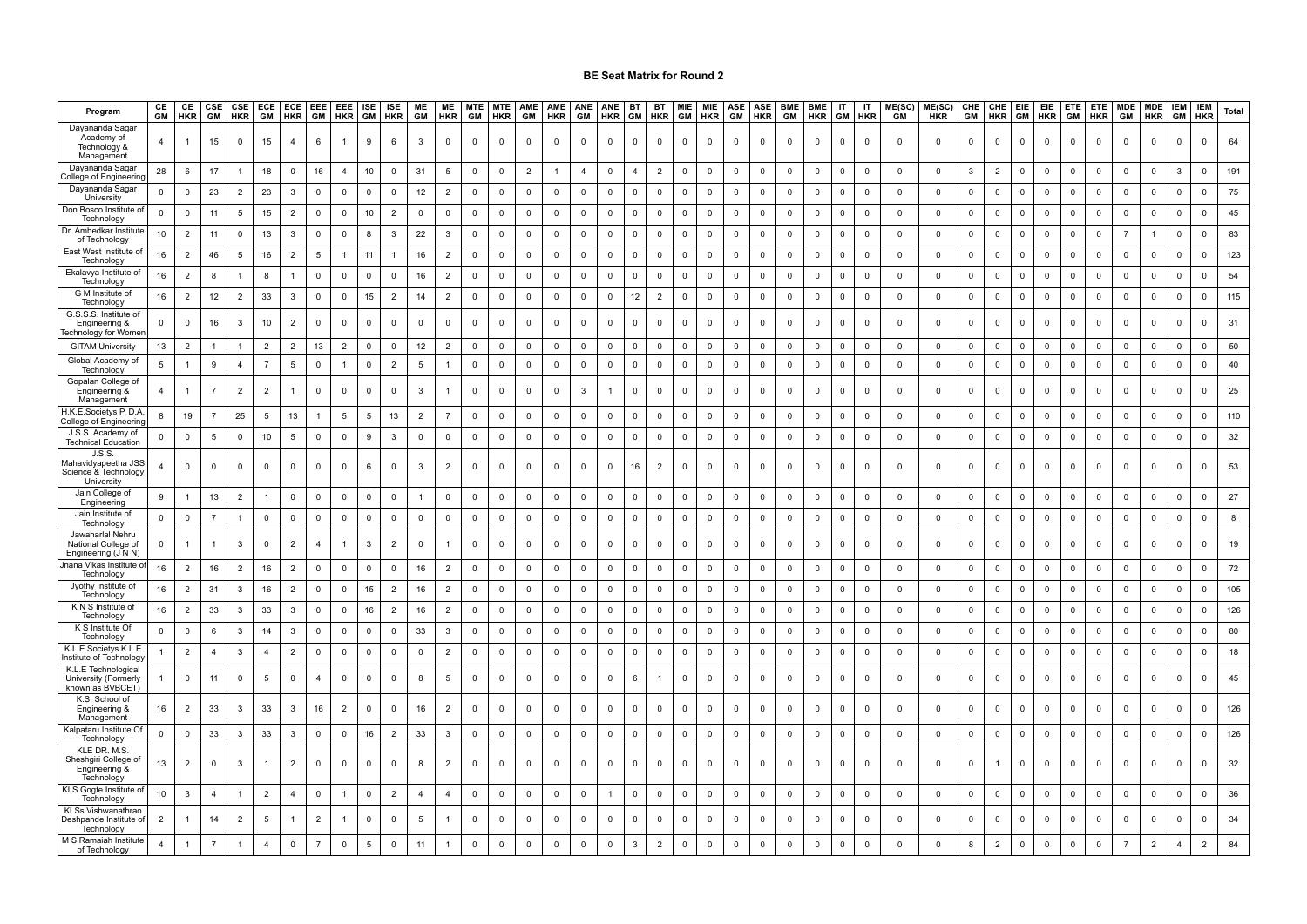| Program                                                 | CE<br>GM       | CE<br><b>HKR</b> | $rac{\text{CSE}}{\text{GM}}$ | CSE<br><b>HKR</b> | ECE<br>GM      | ECE<br><b>HKR</b> | EEE<br>GM      | EEE ISE<br>HKR GM |                       | ISE<br><b>HKR</b> | ME<br>GM       | ME<br><b>HKR</b> | <b>MTE</b><br>GM | <b>MTE</b><br><b>HKR</b> | AME<br><b>GM</b>    | AME<br>HKR   | ANE<br><b>GM</b> | ANE<br><b>HKR</b> | <b>BT</b><br>GM | BT<br><b>HKR</b>    | MIE<br>GM      | MIE<br><b>HKR</b> | $\frac{\text{ASE}}{\text{GM}}$ | <b>ASE</b><br><b>HKR</b> | <b>BME</b><br>GM | <b>BME</b><br><b>HKR</b> | IT<br>GM     | IT<br>HKR           | ME(SC)<br><b>GM</b> | ME(SC)<br>HKR  |                       | CHE CHE EIE |              | <b>EIE</b><br><b>HKR</b> | <b>ETE</b><br><b>GM</b> | <b>ETE</b><br><b>HKR</b> | <b>MDE</b><br>GM | <b>MDE</b><br><b>HKR</b> | <b>IEM</b><br>GM    | <b>IEM</b><br><b>HKR</b> | Total |
|---------------------------------------------------------|----------------|------------------|------------------------------|-------------------|----------------|-------------------|----------------|-------------------|-----------------------|-------------------|----------------|------------------|------------------|--------------------------|---------------------|--------------|------------------|-------------------|-----------------|---------------------|----------------|-------------------|--------------------------------|--------------------------|------------------|--------------------------|--------------|---------------------|---------------------|----------------|-----------------------|-------------|--------------|--------------------------|-------------------------|--------------------------|------------------|--------------------------|---------------------|--------------------------|-------|
| M.S. Engineering<br>College                             | 16             | $\overline{2}$   | 27                           | 3                 | 16             | $\overline{2}$    |                |                   | $\Omega$              | $\Omega$          | 16             | $\overline{2}$   | $\Omega$         | $\Omega$                 | $\Omega$            | $\Omega$     | 0                | $\Omega$          | $\Omega$        | $\mathbf 0$         | $\Omega$       | $\mathbf 0$       | $\Omega$                       | $\mathbf 0$              | $\overline{0}$   | $\Omega$                 | $\Omega$     | $\mathbf 0$         | $\mathbf 0$         | $\mathbf 0$    | $\Omega$              | 0           | $\Omega$     | $\Omega$                 | $\Omega$                | $\Omega$                 | $\Omega$         | $\mathbf 0$              | $\mathbf{0}$        | $\mathbf 0$              | 93    |
| Maharaja Institute<br>Technology                        |                | $\overline{2}$   | 14                           | $\mathbf{3}$      | $\overline{1}$ | $\mathbf{1}$      | $\mathbf 0$    | $\mathsf 0$       | $\mathbf 0$           | $\mathbf 0$       | $\overline{1}$ | $\overline{1}$   | $\mathsf 0$      | $\mathbf 0$              | $\mathsf 0$         | $\mathbf 0$  | $\mathbf 0$      | $\mathsf 0$       | $\mathbf 0$     | $\mathbf 0$         | $\mathbf 0$    | $\mathbf 0$       | $\mathsf 0$                    | $\mathsf 0$              | $\mathbf 0$      | $\mathsf 0$              | $\mathbf 0$  | $\mathsf 0$         | $\mathsf 0$         | $\mathbf 0$    | $\mathbf 0$           | $\mathsf 0$ | $\mathsf 0$  | $\mathbf 0$              | $\mathsf 0$             | $\mathsf 0$              | $\mathbf 0$      | $\mathbf 0$              | $\mathsf{O}\xspace$ | $\mathbf 0$              | 24    |
| Malnad College ot<br>Engineering                        | $\mathsf 0$    | $\mathsf 0$      | $\mathbf 0$                  | $\mathsf 0$       | $\mathbf 0$    | $\mathbf 0$       | 0              | $\mathsf 0$       | 6                     | $\overline{2}$    | $\mathbf 0$    | $\mathbf 0$      | $\mathsf 0$      | $\mathbf 0$              | $\mathsf 0$         | $\mathbf 0$  | $\mathbf{0}$     | $\mathsf 0$       | $\overline{0}$  | $\mathbf 0$         | $\mathbf 0$    | $\mathbf 0$       | $\mathsf 0$                    | $\overline{\mathbf{0}}$  | $\mathsf 0$      | $\mathsf 0$              | $\mathbf 0$  | $\mathbf 0$         | $\mathsf 0$         | $\mathbf 0$    | $\mathsf 0$           | $\mathbf 0$ | $\mathbf 0$  | $\mathsf 0$              | $\mathbf 0$             | $\mathbf 0$              | $\mathbf 0$      | $\overline{0}$           | $\mathbf 0$         | $\mathbf 0$              | 8     |
| langalore Institute d<br>Technology and                 | 16             | $\overline{2}$   | 43                           | 5                 | 33             | $\mathbf{3}$      | $\mathbf 0$    | $\mathbf 0$       | $\mathbf 0$           | $\mathbf 0$       | 49             | 5                | 16               | $\overline{2}$           | $\mathbf 0$         | $\mathbf 0$  | 16               | $\overline{2}$    | $\overline{0}$  | $\mathbf 0$         | $\mathbf{0}$   | $\mathbf 0$       | $\mathbf 0$                    | $\mathbf 0$              | $\mathbf 0$      | $\mathbf 0$              | 16           | $\overline{2}$      | $\mathbf 0$         | $\mathbf 0$    | $\mathbf 0$           | $\mathbf 0$ | $\mathbf 0$  | $\mathbf 0$              | $\mathbf 0$             | $\mathsf 0$              | $\mathbf 0$      | $\mathbf 0$              | $\mathbf 0$         | $\mathbf 0$              | 210   |
| Engineering<br>loodlakatte Institute                    |                |                  |                              |                   |                |                   |                |                   |                       |                   |                |                  |                  |                          |                     |              |                  |                   |                 |                     |                |                   |                                |                          |                  |                          |              |                     |                     |                |                       |             |              |                          |                         |                          |                  |                          |                     |                          |       |
| Technology<br>Nagarjuna College o                       | 12             | $\overline{2}$   | 14                           | $\overline{2}$    | 8              |                   | 8              | $\mathbf{1}$      | $\mathbf{0}$          | $\Omega$          | 29             | $\mathbf{3}$     | $\mathbf 0$      | $\mathbf 0$              | $\mathbf 0$         | $\mathbf 0$  | 0                | $\mathbf 0$       | $\Omega$        | $\mathbf 0$         | $\mathbf{0}$   | $\mathbf 0$       | $\mathbf 0$                    | $\mathbf 0$              | $\mathbf 0$      | $\Omega$                 | $\Omega$     | $\mathbf 0$         | $\mathbf 0$         | $\mathbf 0$    | $\mathbf 0$           | $\mathbf 0$ | $\mathsf{O}$ | $\Omega$                 | $\overline{\mathbf{0}}$ | $\mathbf 0$              | $\mathbf 0$      | $\overline{0}$           | $\mathbf 0$         | $\overline{0}$           | 80    |
| Engineering &<br>Technology                             | 3              |                  | 24                           | 3                 | 9              | $\overline{1}$    | $\Omega$       | $\mathbf 0$       | 8                     |                   | 8              |                  | $\Omega$         | $\mathbf 0$              | $\mathbf{0}$        | $\Omega$     | $\mathbf 0$      | $\mathbf 0$       | $\Omega$        | $\mathbf{0}$        | $\mathbf{0}$   | $\mathbf 0$       | $\Omega$                       | $\Omega$                 | $\mathbf 0$      | $\mathbf 0$              | $\Omega$     | $\mathbf 0$         | $\mathbf 0$         | $\mathbf 0$    | $\mathbf{0}$          | $\mathbf 0$ | $\Omega$     |                          | $\Omega$                | $\mathbf 0$              | $\mathbf 0$      | $\mathbf 0$              | $\mathbf 0$         | $\mathbf 0$              | 59    |
| Nitte Meenaksh<br>nstitute of Technolog                 | 26             | $\mathbf{3}$     | 9                            | $\mathbf 0$       | 14             | $\overline{4}$    | $\overline{7}$ | 3                 | 9                     | $\Omega$          | 13             | 5                | $\Omega$         | $\Omega$                 | $\mathbf 0$         | $\mathbf 0$  | 5                | $\overline{2}$    | $\Omega$        | $\mathbf 0$         | $\mathbf{0}$   | $\mathbf 0$       | $\mathbf 0$                    | $\mathsf 0$              | $\mathbf{0}$     | $\Omega$                 | $\mathbf{0}$ | $\mathbf 0$         | $\mathbf 0$         | $\mathbf 0$    | $\Omega$              | $\mathbf 0$ | $\mathbf 0$  | $\Omega$                 | $\mathbf 0$             | $\mathbf 0$              | $\Omega$         | $\mathbf 0$              | $\mathsf 0$         | $\Omega$                 | 100   |
| NMAM Institute of<br>Technology                         | 36             | $\mathsf 0$      | 8                            | $\mathsf 0$       | $\overline{7}$ | $\mathbf 0$       | 27             | $\mathbf 0$       | 5                     | $\mathbf 0$       | 48             | $\mathbf 0$      | $\mathsf 0$      | $\mathbf 0$              | $\mathsf 0$         | $\mathbf 0$  | $\mathbf{0}$     | $\mathsf 0$       | 18              | $\mathbf 0$         | $\mathbf 0$    | $\mathbf 0$       | $\mathbf 0$                    | $\overline{0}$           | $\,0\,$          | $\mathsf 0$              | $\mathbf 0$  | $\mathbf 0$         | $\mathsf 0$         | $\mathbf 0$    | $\mathbf 0$           | $\mathsf 0$ | $\mathbf 0$  | $\mathbf 0$              | $\mathbf 0$             | $\mathsf 0$              | 0                | $\overline{0}$           | $\mathbf 0$         | $\mathbf 0$              | 149   |
| P E S Institute of<br>Technology &<br>Management        | 16             | $\overline{2}$   | 16                           | $\mathbf{3}$      | 31             | $\mathbf{3}$      | 15             | $\overline{2}$    | 12                    | $\overline{2}$    | 33             | $\mathbf{3}$     | $\mathbf 0$      | $\mathbf 0$              | $\mathbf 0$         | $\mathbf 0$  | $\mathsf 0$      | $\mathsf 0$       | $\overline{0}$  | $\mathbf 0$         | $\mathbf{0}$   | $\mathbf{0}$      | $\mathbf 0$                    | $\mathbf 0$              | $\mathbf 0$      | $\mathbf 0$              | $\mathbf 0$  | $\mathbf 0$         | $\mathbf 0$         | $\mathbf 0$    | $\mathbf 0$           | $\mathbf 0$ | $\mathsf{O}$ | $\mathbf 0$              | $\mathbf 0$             | $\mathbf 0$              | $\mathbf 0$      | $\mathbf 0$              | $\mathbf 0$         | $\mathbf 0$              | 138   |
| P. E. S. College of<br>Engineering                      | 5              |                  | 11                           | $\mathbf{3}$      | 5              | 3                 | -5             |                   | 3                     | $\overline{2}$    | 14             | $\overline{2}$   | $\mathbf 0$      | $\mathbf 0$              | 8                   |              | $\mathbf 0$      | $\mathbf 0$       | $\mathbf 0$     | $\mathbf 0$         | $\mathbf 0$    | $\mathbf 0$       | $\mathbf 0$                    | $\mathbf 0$              | $\mathbf{0}$     | $\mathbf 0$              | $\Omega$     | $\mathbf 0$         | $\mathbf 0$         | $\mathbf 0$    | $\mathbf 0$           | 0           | $\mathsf{O}$ | $\Omega$                 | $\mathbf 0$             | $\mathbf 0$              | 0                | $\mathbf 0$              | $\mathbf 0$         | $\mathbf 0$              | 64    |
| Presidency University                                   | 82             | 8                | 212                          | 21                | 114            | 11                | 48             | 5                 | 64                    | 6                 | 113            | 11               | $\mathbf 0$      | $\mathbf 0$              | $\mathbf 0$         | $\mathbf 0$  | $\mathbf 0$      | $\mathsf 0$       | $\mathbf 0$     | $\mathbf 0$         | $\Omega$       | $\mathsf{O}$      | $\mathbf 0$                    | $\mathbf 0$              | $\mathbf 0$      | $\mathbf 0$              | $\Omega$     | $\mathbf 0$         | $\mathbf 0$         | $\mathbf 0$    | $\mathbf 0$           | $\mathbf 0$ | $\mathsf{O}$ | $\mathbf 0$              | $\mathbf 0$             | $\mathbf 0$              | 0                | $\mathbf 0$              | $\mathbf 0$         | $\mathbf 0$              | 1054  |
| Proudhavarava<br>าstitute of Technolog                  | 16             | $\overline{2}$   | 16                           | $\overline{2}$    | 24             | 3                 | 16             | $\overline{2}$    | 0                     | $\mathbf 0$       | 33             | $\overline{3}$   | $\mathbf 0$      | $\mathbf 0$              | $\mathbf 0$         | 0            | $\mathbf 0$      | $\mathbf 0$       | $\mathbf 0$     | $\mathbf 0$         | $\mathbf 0$    | $\mathbf 0$       | $\mathbf 0$                    | $\mathbf 0$              | $\mathbf{0}$     | $\mathbf 0$              | $\mathbf 0$  | $\mathbf 0$         | $\mathbf 0$         | $\mathbf 0$    | $\mathbf 0$           | $\mathbf 0$ | $\mathbf 0$  | $\mathbf 0$              | $\mathbf 0$             | $\mathbf 0$              | 0                | $\mathbf 0$              | $\mathbf 0$         | $\mathbf 0$              | 117   |
| R R Institute of<br>Technology                          | 32             | $\overline{4}$   | 16                           | $\overline{2}$    | 16             | $\overline{2}$    | 16             | $\overline{2}$    | 16                    | $\overline{2}$    | 32             | $\overline{4}$   | $\mathbf 0$      | $\mathbf 0$              | $\mathsf 0$         | $\mathbf 0$  | $\mathbf 0$      | $\mathbf 0$       | $\mathbf 0$     | $\mathbf 0$         | $\Omega$       | $\mathsf{O}$      | $\Omega$                       | $\mathbf 0$              | $\mathbf 0$      | $\mathbf 0$              | $\mathbf 0$  | $\mathbf 0$         | $\mathbf 0$         | $\mathbf 0$    | $\mathbf 0$           | $\mathbf 0$ | $\mathbf 0$  | $\Omega$                 | $\mathbf 0$             | $\mathsf 0$              | $\mathbf 0$      | $\mathsf 0$              | $\Omega$            | $\mathbf 0$              | 144   |
| R.T.E. Societys Rura<br><b>Engineering College</b>      | 16             | $\overline{2}$   | 16                           | $\overline{2}$    | 16             | $\overline{2}$    | 0              | $\mathbf 0$       | $\mathbf 0$           | $\mathbf 0$       | 33             | 3                | $\mathbf 0$      | $\mathbf 0$              | 8                   |              | $\mathbf 0$      | $\mathbf 0$       | $\mathbf 0$     | $\mathbf 0$         | 0              | 0                 | $\mathbf 0$                    | $\mathbf 0$              | $^{\circ}$       | $\mathbf 0$              | $\mathbf 0$  | $\mathbf 0$         | $\mathbf 0$         | $\mathbf 0$    | $\mathbf 0$           | 0           | $\mathbf 0$  | $\mathbf 0$              | $\overline{0}$          | $\mathbf 0$              | 0                | $\mathbf 0$              | $\mathbf 0$         | $\mathbf 0$              | 108   |
| R.V. College of<br>Engineering                          | 8              | $\mathbf 0$      | 12                           | $\mathbf 0$       | 12             | $\mathbf{1}$      |                | $\mathbf 0$       | 5                     | $\mathbf{1}$      | 12             | $\mathbf 0$      | $\mathbf 0$      | $\mathbf 0$              | $\mathbf 0$         | $\mathbf{0}$ | $\mathbf 0$      | $\mathbf 0$       | 6               | $\mathbf 0$         | $\mathbf 0$    | $\mathbf 0$       | $\overline{4}$                 | $\mathbf 0$              | $\mathbf{0}$     | $\mathbf 0$              | $\mathbf{0}$ | $\mathbf 0$         | $\Omega$            | $\mathbf 0$    | $\boldsymbol{\Delta}$ |             | $\mathbf 0$  | $\Omega$                 | $\mathsf 0$             | $\mathbf 0$              | $\mathbf 0$      | $\mathbf 0$              | $\overline{4}$      |                          | 90    |
| Raja Rajeswari Colleg<br>of Engineering                 | $\Omega$       | $\mathsf 0$      | 41                           | 5                 | $\mathbf{0}$   | $\mathsf 0$       | $\mathbf{0}$   | $\Omega$          | 16                    | $\overline{2}$    | $\mathbf 0$    | $\mathsf 0$      | $\mathsf 0$      | $\mathbf 0$              | $\mathsf 0$         | $\mathbf{0}$ | $\mathbf{0}$     | $\mathsf 0$       | $\mathbf 0$     | $\mathsf{O}\xspace$ | $\mathbf 0$    | $\mathbf 0$       | $\mathbf 0$                    | $\mathbf 0$              | $\mathbf{0}$     | $\mathsf 0$              | $\Omega$     | $\mathsf{O}\xspace$ | $\mathbf 0$         | $\mathsf 0$    | $\mathbf{0}$          | $\Omega$    | $\mathsf 0$  | $\Omega$                 | $\mathbf 0$             | $\mathsf 0$              | $\mathbf 0$      | $\mathbf 0$              | $\mathbf 0$         | $\mathbf{0}$             | 64    |
| Rajiv Gandhi Institut<br>of Technology                  | 16             | $\overline{2}$   | 31                           | $\mathbf{3}$      | 15             | $\overline{2}$    | 16             | $\overline{2}$    | $\mathbf 0$           | $\mathbf 0$       | 16             | $\overline{2}$   | $\mathbf 0$      | $\mathbf 0$              | $\mathbf 0$         | $\mathbf 0$  | $\mathbf 0$      | $\mathsf 0$       | $\mathbf 0$     | $\mathbf 0$         | $\mathbf 0$    | $\mathbf 0$       | $\mathbf 0$                    | $\mathbf 0$              | 16               | $\overline{2}$           | $\Omega$     | $\mathbf 0$         | $\mathbf 0$         | $\overline{0}$ | $\mathbf 0$           | $\mathbf 0$ | $\mathbf 0$  | $\mathbf 0$              | $\mathbf 0$             | $\mathbf 0$              | $\mathbf 0$      | $\overline{0}$           | $\mathbf 0$         | $\mathbf 0$              | 123   |
| Ramaiah University o<br><b>Applied Sciences</b>         | 36             | $\overline{4}$   | 16                           | $\overline{1}$    | 30             | 5                 | 34             | $\overline{4}$    | $\mathbf 0$           | $\mathbf 0$       | 32             | $\overline{4}$   | $\mathsf 0$      | $\mathbf 0$              | $\mathbf 0$         | $\mathbf 0$  | 0                | $\mathsf 0$       | $\mathbf 0$     | $\mathsf 0$         | $\mathbf 0$    | $\mathbf 0$       | $\overline{7}$                 | $\overline{1}$           | $\mathbf 0$      | $\mathbf 0$              | $\mathbf{0}$ | $\mathsf 0$         | $\mathbf 0$         | $\mathbf 0$    | $\mathbf 0$           | $\mathbf 0$ | $\mathbf 0$  | $\Omega$                 | $\mathsf 0$             | $\mathbf 0$              | $\mathbf 0$      | $\mathbf 0$              | $\mathbf 0$         | $\mathbf 0$              | 197   |
| <b>Reva University</b>                                  | 46             | 5                | $\mathbf 0$                  | $\mathbf 0$       |                | $\overline{4}$    | 13             | 3                 | $\mathbf 0$           | $\Omega$          | 45             | 5                | 5                |                          | $\mathbf 0$         | 0            | $\mathbf 0$      | $\mathbf 0$       | $\Omega$        | $\mathbf 0$         | $\Omega$       | $\mathbf 0$       | $\mathbf 0$                    | $\mathbf 0$              | $\mathbf 0$      | $\mathbf 0$              | $\Omega$     | $\mathbf 0$         | $\mathbf 0$         | $\mathbf 0$    | $\Omega$              | $\mathbf 0$ | $\mathbf 0$  | $\Omega$                 | $\mathbf 0$             | $\mathbf 0$              | $\mathbf 0$      | $\mathbf 0$              | $\Omega$            | $\mathbf 0$              | 138   |
| RNS Institute of<br>Technology                          | $\mathbf 0$    | $\overline{2}$   | 8                            | $\mathbf 0$       | 14             | $\overline{4}$    | $\overline{2}$ | $\overline{2}$    | 13                    | $\mathbf 0$       | 11             | $\overline{2}$   | $\mathsf 0$      | $\mathbf 0$              | $\mathbf 0$         | $\mathbf 0$  | $\mathbf 0$      | $\mathsf 0$       | $\overline{0}$  | $\mathbf 0$         | $\mathbf{0}$   | $\mathsf 0$       | $\mathbf 0$                    | $\mathsf 0$              | $\mathbf 0$      | $\mathsf 0$              | $\Omega$     | $\mathsf 0$         | $\mathbf 0$         | $\mathbf 0$    | $\mathbf 0$           | $\mathbf 0$ | $\mathsf{O}$ | $\mathbf 0$              | $\overline{\mathbf{0}}$ | $\mathbf 0$              | $\mathbf 0$      | $\overline{0}$           | $\mathbf 0$         | $\mathbf 0$              | 64    |
| RV Institute of<br>Technology and<br>Management         | $\mathsf 0$    | $\mathsf 0$      | $\overline{4}$               | $\mathsf 0$       |                | $\overline{2}$    | $\mathbf 0$    | $\mathbf 0$       |                       | $\overline{2}$    | 11             | $\overline{2}$   | $\mathsf 0$      | $\mathbf 0$              | $\mathsf 0$         | $\mathbf 0$  | $\mathsf 0$      | $\mathbf 0$       | $\Omega$        | $\mathsf{O}\xspace$ | $\mathsf{O}$   | $\mathsf{O}$      | $\mathsf 0$                    | $\mathsf 0$              | $\mathsf 0$      | $\mathbf 0$              | $\mathbf 0$  | $\mathsf 0$         | $\Omega$            | $\mathbf 0$    | $\mathsf 0$           | $\mathbf 0$ | $\mathsf{O}$ | $\Omega$                 | $\mathsf 0$             | $\mathbf 0$              | 0                | $\mathbf 0$              | $\mathsf 0$         | $\mathsf 0$              | 29    |
| S J B Institute of<br>Technology                        |                | $\mathsf 0$      | 13                           | $\overline{4}$    |                | 3                 | $\overline{2}$ | $\mathbf 0$       | $\boldsymbol{\Delta}$ | 3                 |                | $\mathsf 0$      | $\mathsf 0$      | $\mathbf 0$              | $\mathbf 0$         | $\mathbf 0$  | $\mathsf 0$      | $\mathsf 0$       | $\Omega$        | $\mathbf 0$         | $\mathbf 0$    | $\mathbf 0$       | $\Omega$                       | $\mathsf 0$              | $\,0\,$          | $\mathbf 0$              | $\Omega$     | $\mathbf 0$         | $\mathbf 0$         | $\mathbf 0$    | $\mathbf 0$           | $\mathbf 0$ | $\mathbf 0$  | $\Omega$                 | $\overline{0}$          | $\mathsf 0$              | $\mathbf 0$      | $\mathbf 0$              | $\mathbf 0$         | $\mathbf 0$              | 32    |
| S.E.A. College of<br>Engineering &<br>Technology        | 23             | 3                | 33                           | $\mathbf{3}$      | 14             | $\overline{2}$    | $\mathbf{0}$   | $\mathbf 0$       | $\overline{7}$        | $\overline{1}$    | 23             | $\mathbf{3}$     | 0                | $\mathbf 0$              | $\mathbf 0$         | $\mathbf 0$  | $\mathbf 0$      | 0                 | $\mathbf 0$     | $\mathsf 0$         | $\mathbf 0$    | $\mathbf 0$       | $\mathbf 0$                    | $\mathsf 0$              | 0                | $\mathbf 0$              | $\mathbf 0$  | $\mathbf 0$         | $\mathbf 0$         | $\mathbf 0$    | $\mathbf 0$           | $\mathbf 0$ | $\mathbf 0$  | $\mathbf 0$              | $\mathbf 0$             | $\mathsf 0$              | 0                | $\mathbf 0$              | $\mathbf 0$         | $\mathbf 0$              | 112   |
| S.J.P.N.Trusts<br>-lirasugar Institute of<br>Technology | $\mathsf 0$    | $\mathbf 0$      |                              | $\mathbf{1}$      | $\overline{2}$ |                   | $\overline{2}$ |                   | $\Omega$              | $\Omega$          | $\overline{4}$ | $\overline{2}$   | $\mathbf 0$      | $\mathbf 0$              | $\mathsf{O}\xspace$ | $\mathbf 0$  | $\mathsf 0$      | $\mathbf 0$       | $\Omega$        | $\mathbf 0$         | $\mathbf 0$    | $\mathbf 0$       | $\mathsf 0$                    | $\mathbf 0$              | $\,0\,$          | $\Omega$                 | $\mathbf 0$  | $\mathbf 0$         | $\mathsf 0$         | $\mathsf 0$    | $\mathsf 0$           | $\mathbf 0$ | $\Omega$     | $\Omega$                 | $\mathsf 0$             | $\mathsf 0$              | $\mathbf 0$      | $\mathsf 0$              | $\mathbf 0$         | $\mathbf 0$              | 14    |
| Sahyadri College of<br>Engineering &<br>Management      | 0              | $\mathbf 0$      | 37                           | 5                 | 25             | $\mathbf{3}$      | $\mathbf 0$    | $\mathbf 0$       | 32                    | 3                 | 12             | $\overline{2}$   | $\mathbf 0$      | $\mathbf 0$              | $\mathbf 0$         | $\mathbf 0$  | 0                | $\mathbf 0$       | $\mathbf 0$     | $\mathbf 0$         | $\mathbf 0$    | $\mathbf 0$       | $\mathbf 0$                    | $\mathbf 0$              | $\mathbf 0$      | $\mathbf 0$              | $\mathbf 0$  | $\mathbf 0$         | $\mathbf 0$         | $\mathbf 0$    | $\mathbf 0$           | $\mathbf 0$ | $\mathbf 0$  | $\Omega$                 | $\mathbf 0$             | $\mathbf 0$              | $\mathbf 0$      | $\mathbf 0$              | $\mathbf 0$         | $\mathbf 0$              | 119   |
| Sai Vidya Institute of<br>Technology                    | $\overline{2}$ |                  | $\overline{4}$               | $\overline{2}$    | $\overline{4}$ | $\mathbf{1}$      | $\overline{2}$ | -1                | $\overline{2}$        | $\overline{2}$    | $\overline{2}$ | $\overline{1}$   | $\mathsf 0$      | 0                        | $\mathsf{O}$        | $\mathbf 0$  | 0                | $\mathbf 0$       | $\overline{0}$  | $\mathbf 0$         | $\mathbf 0$    | $\mathbf 0$       | $\mathbf 0$                    | $\overline{0}$           | $\mathsf 0$      | $\mathsf 0$              | $\mathbf{0}$ | $\mathbf 0$         | $\mathsf 0$         | $\mathbf 0$    | $\mathbf 0$           | $\mathbf 0$ | $\mathbf 0$  | $\mathbf 0$              | $\mathbf 0$             | $\mathbf 0$              | $\mathbf 0$      | $\mathbf 0$              | $\mathbf 0$         | $\mathsf 0$              | 24    |
| Sambhram Institute o<br>Technology                      | 33             | 3                | 45                           | 5                 | 33             | $\mathbf{3}$      | 0              | 0                 | 16                    | $\overline{2}$    | 33             | 3                | 0                | $\mathbf{0}$             | $\mathbf 0$         | $\mathbf 0$  | $\mathbf{0}$     | $\mathbf 0$       | $\mathbf{0}$    | 0                   | $\overline{0}$ | $\mathbf 0$       | 0                              | 0                        | 0                | $\mathbf 0$              | $\mathbf 0$  | 0                   | 16                  | $\overline{2}$ | $\mathbf 0$           | $\mathbf 0$ | 0            | 0                        | $\overline{\mathbf{0}}$ | $\mathbf{0}$             | 0                | $\mathbf 0$              | $\mathbf{0}$        | $\mathbf 0$              | 248   |
| Sampoorna Institute c<br>Technology &<br>Research       | 16             | $\overline{2}$   | 16                           | $\overline{2}$    | 16             | $\overline{2}$    | 8              | -1                | $^{\circ}$            | $\mathbf 0$       | 16             | $\overline{2}$   | 0                | $\mathbf 0$              | $^{\circ}$          | $^{\circ}$   | 0                | $\mathbf{0}$      | $\mathbf 0$     | $\mathbf 0$         | $^{\circ}$     | $\mathbf 0$       | $\mathbf 0$                    | $\mathbf 0$              | $\mathbf 0$      | $\mathbf 0$              | $^{\circ}$   | 0                   | $\mathbf 0$         | $\mathbf{0}$   | $^{\circ}$            | $\mathbf 0$ | 0            | $\Omega$                 | $\mathbf 0$             | $\mathbf{0}$             | $\mathbf 0$      | $\mathbf 0$              | $\mathbf 0$         | $\mathbf 0$              | 81    |
| Sapthagiri College o<br>Engineering                     | 3              | $\overline{2}$   | $\overline{7}$               | $\mathbf{3}$      | 11             | $\mathbf{3}$      | 0              | $\mathbf 0$       | 5                     | 3                 | 0              | $\mathbf 0$      | $\mathsf 0$      | 0                        | $\mathsf 0$         | $\mathbf 0$  | 0                | $\mathsf 0$       | 3               | 1                   | 0              | $\mathbf 0$       | $\mathsf 0$                    | $\mathsf 0$              | $\,0\,$          | $\mathsf 0$              | $\mathbf 0$  | $\mathbf 0$         | $\mathbf 0$         | $\mathbf 0$    | $\mathbf 0$           | $\mathbf 0$ | 0            | $\mathbf 0$              | $\mathsf 0$             | $\mathbf 0$              | $\mathbf 0$      | $\mathbf 0$              | $\mathbf{0}$        | $\mathbf 0$              | 41    |
| SDM College of<br>Engineering &                         | 3              | $\overline{2}$   | 3                            | $\overline{0}$    | $\overline{2}$ | $\mathbf{3}$      |                | $\overline{2}$    | 0                     | $\overline{1}$    | $\mathbf 0$    |                  | $\mathsf 0$      | $\mathbf 0$              | $\mathbf 0$         | $^{\circ}$   | 0                | $\mathbf{0}$      | $\mathbf 0$     | $\mathbf 0$         | $\mathbf 0$    | $\mathbf 0$       | $\mathbf 0$                    | $\mathbf 0$              | $\mathbf{0}$     | $\mathbf 0$              | $\mathbf 0$  | $\mathbf 0$         | $\mathbf 0$         | $\mathbf{0}$   | 3                     | -1          | 0            | $\Omega$                 | $\mathbf 0$             | $\mathbf 0$              | $\mathbf 0$      | $\mathbf 0$              | $\mathbf 0$         | $\mathbf 0$              | 63    |
| Technology<br>SDM Institute of                          |                |                  |                              |                   |                |                   |                |                   |                       |                   |                |                  |                  |                          |                     |              |                  |                   |                 |                     |                |                   |                                |                          |                  |                          |              |                     |                     |                |                       |             |              |                          |                         |                          |                  |                          |                     |                          |       |
| Technology<br>Shree Devi Institute of                   | $\mathbf 0$    |                  | $\mathbf 0$                  | $\overline{1}$    | $\mathsf{O}$   | $\overline{1}$    | 0              |                   | $\mathbf 0$           | $\overline{1}$    | $\mathbf 0$    |                  | $\mathbf 0$      | $\mathbf 0$              | $\mathbf 0$         | $\mathbf 0$  | 0                | $\mathsf 0$       | $\Omega$        | $\mathbf 0$         | $\mathbf 0$    | $\mathbf 0$       | $\mathsf 0$                    | $\mathbf 0$              | $\mathbf{0}$     | $\mathbf 0$              | $\Omega$     | $\mathbf 0$         | $\mathbf 0$         | $\mathbf 0$    | $\mathbf 0$           | $\mathbf 0$ | $\mathbf 0$  | $\Omega$                 | $\mathbf 0$             | $\mathbf 0$              | $\mathbf 0$      | $\overline{\mathbf{0}}$  | $\mathbf 0$         | $\mathbf 0$              | 12    |
| Technology                                              | 24             | $\mathbf{3}$     | 32                           | $\mathbf{3}$      | 33             | $\mathbf{3}$      | $\Omega$       | $\mathsf 0$       | 16                    | $\overline{2}$    | 41             | $\overline{a}$   | $\Omega$         | $\mathbf 0$              | $\mathbf 0$         | $\mathbf 0$  | 16               | $\overline{c}$    | $\Omega$        | $\mathbf 0$         | $\mathbf 0$    | $\mathsf 0$       | $\mathsf 0$                    | $\Omega$                 | $\mathbf 0$      | $\mathsf 0$              | $\mathbf 0$  | $\mathbf 0$         | $\mathbf 0$         | $\mathsf 0$    | $\mathsf 0$           | $\mathbf 0$ | $\mathsf 0$  | $\Omega$                 | $\mathbf 0$             | $\mathsf 0$              | $\mathsf 0$      | $\mathbf 0$              | $\mathbf 0$         | $\mathbf 0$              | 197   |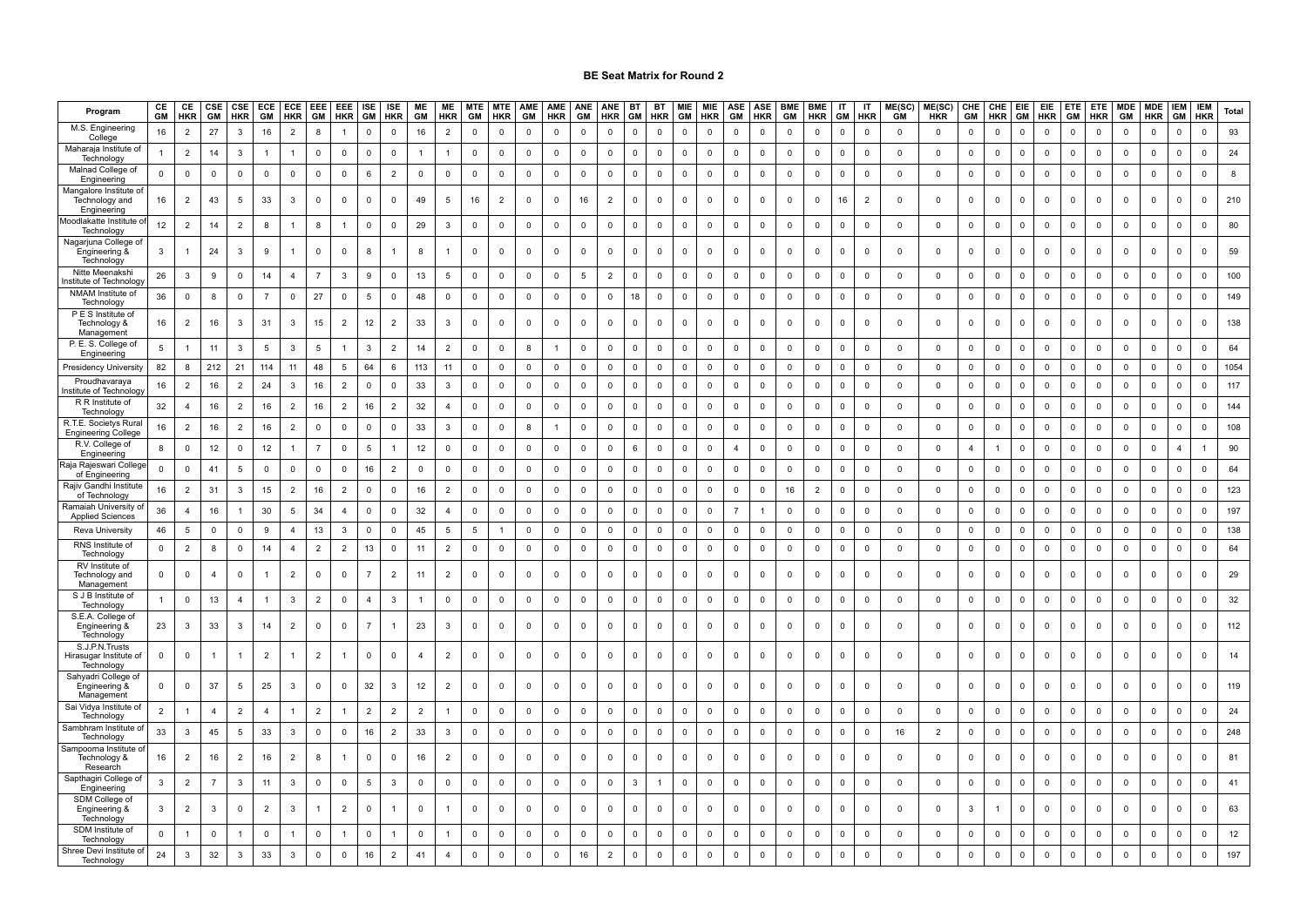| Program                                                                          | CE<br><b>GM</b> | CE<br><b>HKR</b> | CSE<br><b>GM</b> | CSE<br><b>HKR</b>       | ECE<br>GM      | <b>HKR</b>              | ECE EEE<br><b>GM</b> | EEE<br><b>HKR</b> | <b>ISE</b><br><b>GM</b> | ISE<br><b>HKR</b> | ME<br>GM       | ME<br><b>HKR</b>        | <b>MTE</b><br><b>GM</b> | <b>MTE</b><br><b>HKR</b> | AME<br><b>GM</b> | AME<br><b>HKR</b> | ANE<br><b>GM</b> | ANE<br><b>HKR</b> | BT<br><b>GM</b>         | BT<br><b>HKR</b> | <b>MIE</b><br><b>GM</b> | MIE<br><b>HKR</b> | ASE<br>GM      | ASE<br><b>HKR</b> | <b>BME</b><br>GM | <b>BME</b><br><b>HKR</b> | ΙT<br><b>GM</b> | IT<br><b>HKR</b> | ME(SC)<br><b>GM</b> | ME(SC)<br><b>HKR</b> | <b>GM</b>   | CHE CHE<br><b>HKR</b> | EIE<br><b>GM</b> | EIE<br><b>HKR</b> | ETE<br><b>GM</b> | ETE.<br><b>HKR</b> | <b>MDE</b><br>GM        | <b>MDE</b><br><b>HKR</b> | <b>IEM</b><br><b>GM</b> | <b>IEM</b><br><b>HKR</b> | Total |
|----------------------------------------------------------------------------------|-----------------|------------------|------------------|-------------------------|----------------|-------------------------|----------------------|-------------------|-------------------------|-------------------|----------------|-------------------------|-------------------------|--------------------------|------------------|-------------------|------------------|-------------------|-------------------------|------------------|-------------------------|-------------------|----------------|-------------------|------------------|--------------------------|-----------------|------------------|---------------------|----------------------|-------------|-----------------------|------------------|-------------------|------------------|--------------------|-------------------------|--------------------------|-------------------------|--------------------------|-------|
| Shri Madhwa<br>Vadivaraja Institute of<br>Technology &<br>Management             | $\Omega$        | $\overline{0}$   | 33               | -3                      | $\Omega$       | $\Omega$                |                      | $\Omega$          | n                       | $\Omega$          | $\Omega$       | $\Omega$                | $\Omega$                | $^{\circ}$               | $\Omega$         | $\mathbf{0}$      | $^{\circ}$       | $\Omega$          | $\Omega$                | $\Omega$         | $\Omega$                | $^{\circ}$        | $\Omega$       | $\Omega$          | $\Omega$         |                          | $\Omega$        | $\Omega$         | $\Omega$            | $\overline{0}$       | $^{\circ}$  | $^{\circ}$            | $\Omega$         | $\Omega$          |                  | n                  | $\Omega$                | $\Omega$                 |                         | $\Omega$                 | 36    |
| Shridevi Institute of<br>Engineering &<br>Technology                             | 11              | $\overline{2}$   | 24               | $\mathbf{3}$            | 11             | $\overline{2}$          | 11                   | $\overline{2}$    | 11                      | $\overline{2}$    | 24             | 3                       | $\mathbf 0$             | $\mathbf 0$              | 0                | 0                 | $\mathbf 0$      | $\mathbf 0$       | $\mathbf 0$             | $\mathbf 0$      | $^{\circ}$              | $\mathbf 0$       | $\mathbf 0$    | $\mathbf 0$       | $\mathbf 0$      | $\Omega$                 | $\overline{0}$  | $\mathbf 0$      | 0                   | $\mathbf 0$          | $\mathbf 0$ | $\mathbf 0$           | $\mathbf 0$      | $\Omega$          | $\Omega$         | $\mathbf{0}$       | $\overline{\mathbf{0}}$ | $\mathbf 0$              | $\Omega$                | $\mathbf 0$              | 106   |
| iddaganga Institute c<br>Technology                                              | $\overline{4}$  | $\overline{2}$   | 4                | $\mathbf 0$             |                |                         | 11                   | $\overline{2}$    | $\overline{2}$          | $\mathbf 0$       | 29             |                         | $\mathbf 0$             | $^{\circ}$               | $\mathbf 0$      | $\mathbf 0$       | 0                | 0                 | $\mathbf{3}$            |                  | $\mathbf 0$             | $\mathbf 0$       | $\mathbf 0$    | $\mathbf 0$       | $\mathbf 0$      | $\Omega$                 | $\mathbf 0$     | - 0              | 0                   | $\mathbf 0$          |             | $\overline{2}$        | $\mathbf 0$      | $^{\circ}$        | 3                | 2                  | $^{\circ}$              | $\mathbf 0$              | 3                       | $\overline{2}$           | 97    |
| Sir. M. Visvesvaraya<br>nstitute of Technology                                   |                 | $\overline{2}$   | 9                |                         | 12             | -1                      | 8                    | 3                 | 5                       | $\mathbf 0$       | 6              | $\overline{3}$          | $\mathbf 0$             | $\mathbf 0$              | $\mathbf 0$      | $\mathsf 0$       | $\mathbf 0$      | $\mathbf 0$       | 10                      | $\overline{2}$   | $\mathbf 0$             | 0                 | $\mathbf 0$    | $\mathbf 0$       | $\mathbf 0$      | $\Omega$                 | $\overline{0}$  | $\overline{0}$   | $\mathbf 0$         | $\mathbf 0$          | $\mathbf 0$ | $\mathsf 0$           | $\overline{0}$   | $\mathbf 0$       | $\mathbf 0$      | $\mathbf 0$        | $\overline{\mathbf{0}}$ | $\mathbf 0$              | $\Omega$                | $\mathbf 0$              | 73    |
| SJC Institute of<br>Technology                                                   | 5               |                  | 39               | 5                       | $\overline{7}$ | -1                      | $^{\circ}$           | $\mathbf 0$       | 33                      | 3                 | $\overline{4}$ |                         | $\mathbf 0$             | $\mathbf 0$              | $\mathbf{0}$     | $\mathbf 0$       | 16               | $\overline{2}$    | $\mathbf{0}$            | $\mathbf 0$      | $^{\circ}$              | $\mathbf 0$       | $\overline{2}$ |                   | $\mathbf 0$      | $\Omega$                 | $\mathbf 0$     | $\mathbf 0$      | $\mathbf 0$         | $\mathbf 0$          | $\mathbf 0$ | $\mathbf 0$           | $\mathbf 0$      | $\mathbf 0$       | $\Omega$         | $\mathbf 0$        | $\mathbf{0}$            | $\mathbf 0$              | $\Omega$                | $\mathbf 0$              | 120   |
| SJM Institute of<br>Technology                                                   | 8               |                  | 12               | $\overline{2}$          | 12             | $\overline{2}$          | -5                   |                   | $\Omega$                | $\mathbf 0$       | 8              |                         | $\Omega$                | $\Omega$                 | $\Omega$         | $\Omega$          | $\mathbf 0$      | $\mathbf 0$       | $\mathbf{0}$            | $\Omega$         | $\Omega$                | $\mathbf 0$       | $\mathbf 0$    | $\mathbf 0$       | $\mathbf 0$      | $\Omega$                 | $\mathbf 0$     | $\Omega$         | $\Omega$            | $\mathbf 0$          | $\mathbf 0$ | 0                     | $\mathbf 0$      | $\mathbf 0$       | $\mathbf{0}$     | $\Omega$           | $^{\circ}$              | $\Omega$                 | n                       | $\Omega$                 | 52    |
| Smt. Kamala & Shri<br>Venkappa M Agadi<br>College of Engineering<br>& Technology | 9               |                  | 16               | $\overline{2}$          | 9              | $\overline{1}$          |                      |                   | 16                      | $\overline{2}$    | $\overline{4}$ |                         | $\Omega$                | $\Omega$                 | $\Omega$         | $\Omega$          | $\mathbf 0$      | $\Omega$          | $\overline{0}$          | $\Omega$         | $^{\circ}$              | $\mathbf 0$       | $\Omega$       | $\Omega$          | $^{\circ}$       |                          | $\Omega$        | $\Omega$         | $\Omega$            | $\overline{0}$       | $\Omega$    | $\mathbf 0$           | $\Omega$         | $\Omega$          | $\Omega$         | $\Omega$           | $\overline{0}$          | $\Omega$                 | $\Omega$                | $\mathbf{0}$             | 66    |
| Sri Krishna Institute o<br>Technology                                            | 33              | $\mathbf{3}$     | 31               | $\mathbf{3}$            | 33             | $\overline{\mathbf{3}}$ | 16                   | $\overline{2}$    | 16                      | $\overline{2}$    | 33             | $\mathbf{3}$            | $\Omega$                | $\mathbf 0$              | $\mathbf 0$      | $\mathbf 0$       | $\mathbf 0$      | $\mathbf 0$       | $\mathbf 0$             | $\overline{0}$   | $\mathbf 0$             | $\mathbf 0$       | $\mathbf 0$    | $\mathbf 0$       | $^{\circ}$       | $\Omega$                 | $\mathbf 0$     | $\Omega$         | $\mathbf 0$         | $\mathbf 0$          | $\mathbf 0$ | $\mathbf 0$           | $\mathbf 0$      | $\Omega$          | $^{\circ}$       | $\mathbf 0$        | $\overline{0}$          | $\mathbf 0$              | $\Omega$                | $^{\circ}$               | 178   |
| Sri SaiRam College of<br>Engineering                                             | 0               | $\mathbf 0$      | $\overline{7}$   | 3                       | 31             | $\mathbf{3}$            | 16                   | $\overline{2}$    | 0                       | $\mathbf 0$       | 33             | $\mathbf{3}$            | 0                       | $\mathbf 0$              | $\mathbf 0$      | 0                 | 0                | 0                 | $\mathbf 0$             | $\mathbf 0$      | $\mathbf 0$             | $\mathbf 0$       | $\mathbf 0$    | $\mathbf 0$       | $\mathbf 0$      | $\Omega$                 | $\mathbf{0}$    | $\mathbf 0$      | 0                   | $\mathbf 0$          | 0           | 0                     | 0                | $\mathbf 0$       | $\mathbf 0$      | 0                  | 0                       | $\mathbf 0$              | $\Omega$                | $\mathbf 0$              | 98    |
| Sri Siddhartha Institut<br>of Technology                                         | 10              |                  | $\overline{a}$   |                         | 11             | $\overline{1}$          | 11                   |                   | $\overline{7}$          |                   | 5              |                         | $\Omega$                | $\mathbf 0$              | $\mathbf 0$      | $\mathbf 0$       | 0                | $\mathbf 0$       | $\mathbf 0$             | $\mathbf 0$      | $\mathbf 0$             | $\mathbf 0$       | $\mathbf 0$    | $\mathbf 0$       | $\mathbf 0$      | $\Omega$                 | $\mathbf 0$     | $\overline{0}$   | $\mathbf 0$         | $\mathbf 0$          | $\mathbf 0$ | 0                     | $\mathbf 0$      | $\mathbf 0$       | $\mathbf 0$      | $\mathbf 0$        | $\overline{2}$          |                          | 3                       |                          | 70    |
| Sri Taralabalu<br>Jagadguru Institute of<br>Technology                           | 9               |                  | 9                |                         | 9              | 1                       | 5                    |                   | 5                       |                   | 9              |                         | $\mathbf 0$             | $\mathbf 0$              | 0                | 0                 | $\mathbf 0$      | $\mathbf 0$       | $^{\circ}$              | $\mathbf 0$      | $\Omega$                | $\mathbf 0$       | $\mathbf 0$    | $\mathbf 0$       | $\mathbf 0$      |                          | $\mathbf{0}$    | $\mathbf 0$      | 0                   | $\mathbf 0$          | $\mathbf 0$ | $\mathbf 0$           | $\mathbf 0$      | 0                 | $\mathbf 0$      | 0                  | $\overline{0}$          | $\mathbf 0$              | $\Omega$                | $\mathbf 0$              | 52    |
| Sri Venkateshwara<br>College of Engineering                                      | $\mathbf 0$     | $\mathbf 0$      | 28               | 5                       | 23             | $\mathbf{3}$            | $\mathbf 0$          | $\mathbf 0$       | 15                      | $\overline{2}$    | 6              | $\overline{2}$          | 16                      | $\overline{2}$           | $\mathbf 0$      | $\mathbf 0$       | 0                | $\mathsf 0$       | $\mathbf 0$             | $\overline{0}$   | $\mathbf 0$             | $\mathbf 0$       | $\mathbf 0$    | $\mathbf 0$       | $\mathbf 0$      | $\Omega$                 | $\mathbf 0$     | $\overline{0}$   | $\mathbf 0$         | $\mathbf 0$          | $\mathbf 0$ | $\mathbf 0$           | $\mathbf 0$      | $\mathbf 0$       | $\mathbf 0$      | $\mathbf 0$        | $\overline{\mathbf{0}}$ | $\mathbf 0$              | $\mathbf 0$             | $\mathbf 0$              | 102   |
| Srinivas Institute of<br>Technology                                              | $\overline{0}$  | $\,0\,$          | 23               | -3                      | 5              |                         | $\overline{2}$       |                   | $\overline{2}$          |                   | 5              |                         | 0                       | $\mathbf 0$              | $\overline{2}$   |                   | 11               | $\overline{2}$    | $\overline{0}$          | $\overline{0}$   | $\mathbf 0$             | 0                 | $\mathbf 0$    | $\mathbf 0$       | $\mathbf 0$      | $\Omega$                 | $\mathbf 0$     | $\overline{0}$   | $\mathbf 0$         | $\mathbf 0$          | $\mathbf 0$ | 0                     | $\mathbf 0$      | $\mathbf 0$       | $\mathbf 0$      | 0                  | $\overline{0}$          | $\mathbf 0$              | $\Omega$                | $\mathbf 0$              | 67    |
| SSETs S.G. Balekundr<br>Institute of Technology                                  | 14              | $\overline{2}$   | 16               | $\overline{2}$          | $\mathbf 0$    | $\mathbf 0$             | $\mathbf 0$          | $\mathbf 0$       | $\Omega$                | $\Omega$          | 14             | $\overline{2}$          | $\Omega$                | $\mathbf 0$              | $\mathbf 0$      | $\mathbf 0$       | $\mathbf 0$      | $\mathbf 0$       | $\mathbf 0$             | $\Omega$         | $\mathbf{0}$            | $\mathbf 0$       | $\mathbf 0$    | $\overline{0}$    | $\mathbf 0$      | $\Omega$                 | $\mathbf 0$     | $\mathbf 0$      | 0                   | $\mathbf 0$          | $\mathbf 0$ | $\mathsf 0$           | $\mathbf 0$      | $\mathbf 0$       | $\mathbf{0}$     | $\mathbf 0$        | $\overline{\mathbf{0}}$ | $\mathbf 0$              | $\mathbf{0}$            | $\mathbf 0$              | 50    |
| St. Joseph Engineerin<br>College                                                 | $\mathbf 0$     | $\overline{2}$   | 0                | 5                       | $^{\circ}$     | $\overline{2}$          | $^{\circ}$           |                   | $\mathbf 0$             | $\mathbf 0$       | $\mathbf 0$    | $\overline{\mathbf{3}}$ | $\mathbf 0$             | $^{\circ}$               | $\mathbf 0$      | $\mathbf{0}$      | $\mathbf 0$      | $\mathbf 0$       | $\mathbf 0$             | $\overline{0}$   | $^{\circ}$              | $\mathbf 0$       | $\mathbf 0$    | $\mathbf 0$       | $^{\circ}$       | $\Omega$                 | $\overline{0}$  | $\overline{0}$   | $\mathbf 0$         | $\mathbf 0$          | $\mathbf 0$ | $\mathbf 0$           | $\mathbf 0$      | $\mathbf 0$       | $^{\circ}$       | $\mathbf{0}$       | $\overline{0}$          | $\mathbf 0$              | $\mathbf 0$             | $\mathbf 0$              | 61    |
| T. John Institute o<br>Technology                                                | 9               |                  |                  |                         | 8              |                         | $\mathbf{0}$         | $\mathbf 0$       | 4                       |                   | 9              |                         | 0                       | $\mathbf 0$              | $\mathbf 0$      | 0                 | 0                | $\mathbf 0$       | $\overline{\mathbf{0}}$ | $\overline{0}$   | $\mathbf 0$             | 0                 | $\mathbf 0$    | $\mathbf 0$       | $\mathbf 0$      | $\Omega$                 | $\mathbf 0$     | $\overline{0}$   | 0                   | $\mathbf 0$          | $\mathbf 0$ | $\mathbf 0$           | $\mathbf 0$      | $\mathbf 0$       | $\mathbf 0$      | 0                  | $\overline{0}$          | $\mathbf 0$              | 0                       | $\mathbf 0$              | 36    |
| The National Institute<br>of Engineering                                         | $\mathbf 0$     | $\mathbf 0$      | $\overline{a}$   | $\overline{\mathbf{0}}$ | 8              | 1                       | 17                   | 3                 | 17                      | $\overline{1}$    | 9              |                         | $\Omega$                | $\mathbf 0$              | $\mathbf 0$      | $\mathsf 0$       | $\mathbf 0$      | $\mathbf 0$       | $\mathbf 0$             | $\mathbf 0$      | $\mathbf{0}$            | $\mathbf 0$       | $\mathbf 0$    | $\mathbf 0$       | $\mathbf 0$      | $\Omega$                 | $\mathbf 0$     | $\mathbf 0$      | 0                   | $\mathbf 0$          | $\mathbf 0$ | $\mathsf 0$           | $\mathbf 0$      | $\mathbf 0$       | $\mathbf 0$      | $\mathbf{0}$       | $\overline{\mathbf{0}}$ | $\mathbf 0$              | $\Omega$                | $\mathbf 0$              | 61    |
| Tontadarya College of<br>Engineering                                             | 16              | $\overline{2}$   | 16               | $\overline{2}$          | 16             | $\overline{2}$          | $\overline{2}$       |                   | $\Omega$                | $\Omega$          | 6              |                         | $\Omega$                | $^{\circ}$               | $\mathbf 0$      | $\mathbf 0$       | $\mathbf 0$      | $\mathbf 0$       | $\mathbf 0$             | $\overline{0}$   | $\mathbf{0}$            | $\mathbf 0$       | $\mathbf 0$    | $\mathbf 0$       | $\mathbf 0$      | $\Omega$                 | $\mathbf 0$     | $\Omega$         | $\mathbf 0$         | $\mathbf 0$          | $\mathbf 0$ | $\mathbf 0$           | $\mathbf 0$      | $\mathbf 0$       | $\mathbf{0}$     | $\Omega$           | $\overline{\mathbf{0}}$ | $\mathbf 0$              | $\Omega$                | $\mathbf 0$              | 64    |
| Veerappa Nisty<br><b>Engineering College</b>                                     | 5               | 13               | $\overline{2}$   | -7                      | 5              | 13                      | -5                   | 13                | 0                       | 0                 | 5              | 13                      | $\mathbf 0$             | $^{\circ}$               | $\mathbf 0$      | 0                 | $\mathbf 0$      | $\mathbf 0$       | $\mathbf 0$             | $\overline{0}$   | $\mathbf 0$             | $\mathbf 0$       | $\mathbf 0$    | $\mathbf 0$       | $\mathbf 0$      | 0                        | $\mathbf 0$     | $\overline{0}$   | 0                   | $\mathbf 0$          | $\mathbf 0$ | $\mathbf 0$           | $\mathbf 0$      | $\mathbf 0$       | $\mathbf 0$      | 0                  | $\overline{0}$          | $\mathbf 0$              | $\Omega$                | $\mathbf 0$              | 81    |
| Vemana Institute of<br>Technology                                                | 3               |                  | 24               | $\overline{3}$          | 9              | 1                       | $\mathbf 0$          | $\mathbf 0$       | 27                      | 3                 | $\overline{4}$ |                         | $\mathbf 0$             | $\mathbf 0$              | $\mathbf 0$      | $\mathbf 0$       | $\mathbf 0$      | $\mathbf 0$       | $\mathbf 0$             | $\mathbf 0$      | $\mathbf 0$             | $\mathsf 0$       | $\mathbf 0$    | $\mathbf 0$       | $\mathbf 0$      | $\Omega$                 | $\mathbf 0$     | $\mathbf 0$      | $\mathbf 0$         | $\mathbf 0$          | $\mathbf 0$ | $\mathsf 0$           | $\mathbf 0$      | $\mathbf 0$       | $\mathbf 0$      | $\mathbf 0$        | $\overline{\mathbf{0}}$ | $\mathbf 0$              | $\Omega$                | $\mathbf 0$              | 76    |
| /idya Vikas Institute o<br>Engineering &<br>Technology                           | $\overline{4}$  |                  | $\overline{7}$   |                         | $\overline{4}$ | $\overline{1}$          | $\overline{4}$       |                   | $\overline{4}$          |                   | $\overline{4}$ |                         | 0                       | $^{\circ}$               | $^{\circ}$       | 0                 | $^{\circ}$       | $^{\circ}$        | $^{\circ}$              | $\overline{0}$   | 0                       | $^{\circ}$        | $^{\circ}$     | $\overline{0}$    | $^{\circ}$       | $\Omega$                 | 0               | - 0              | 0                   | $\mathbf 0$          | $\mathbf 0$ | $\mathbf 0$           | $^{\circ}$       | 0                 | $\mathbf 0$      | 0                  | $\overline{0}$          | $\overline{0}$           | $\Omega$                | $\Omega$                 | 33    |
| 'idyavardhaka College<br>of Engineering                                          | 10              | $\overline{2}$   | $\overline{2}$   | $\overline{4}$          | 5              | $\mathbf{3}$            | $\overline{2}$       |                   | 5                       | 3                 | 11             | $\overline{2}$          | $\Omega$                | $\Omega$                 | $\mathbf 0$      | $\mathbf 0$       | $\mathbf 0$      | $\mathbf 0$       | $\overline{0}$          | $\Omega$         | $\mathbf 0$             | $\mathbf 0$       | $\mathbf 0$    | $\mathbf 0$       | $\mathbf 0$      | $\Omega$                 | $\overline{0}$  | $\Omega$         | 0                   | $\mathbf 0$          | $\mathbf 0$ | $\mathbf 0$           | $\mathbf 0$      | $\Omega$          | $\Omega$         | $\Omega$           | $\mathbf{0}$            | $\mathbf 0$              | $\Omega$                | $\Omega$                 | 50    |
| √ivekananda Institut∈<br>of Technology                                           |                 |                  | 13               | $\overline{2}$          |                |                         | $\mathbf{0}$         | $\mathbf 0$       | 11                      |                   |                |                         |                         | $\Omega$                 | $\mathbf 0$      | $\Omega$          | $\mathbf 0$      | $\mathbf 0$       | $\mathbf{0}$            | $\mathbf 0$      | $\Omega$                | $\mathbf 0$       | 0              | $\Omega$          | $\Omega$         |                          | $\Omega$        | $\Omega$         | $\Omega$            | $\mathbf 0$          | $\Omega$    | $\mathbf 0$           | $\mathbf 0$      | $\Omega$          | $\Omega$         | $\Omega$           | $^{\circ}$              | 0                        | $\Omega$                | $\Omega$                 | 33    |
| Total                                                                            | 1350            | 250              | 1918             | 342                     | 1560           | 313                     | 557                  | 140               | 771                     | 142               | 1712           | 309                     | 53                      | 8                        | 58               | 9                 | 111              | 17                | 112                     | 19               | 16                      | 2                 | 43             |                   | 32               |                          | 26              | 6                | 32                  | $\overline{4}$       | 30          | 12                    | 26               | 5                 | 14               | $\overline{4}$     | 19                      | 6                        | 29                      | 8                        | 10813 |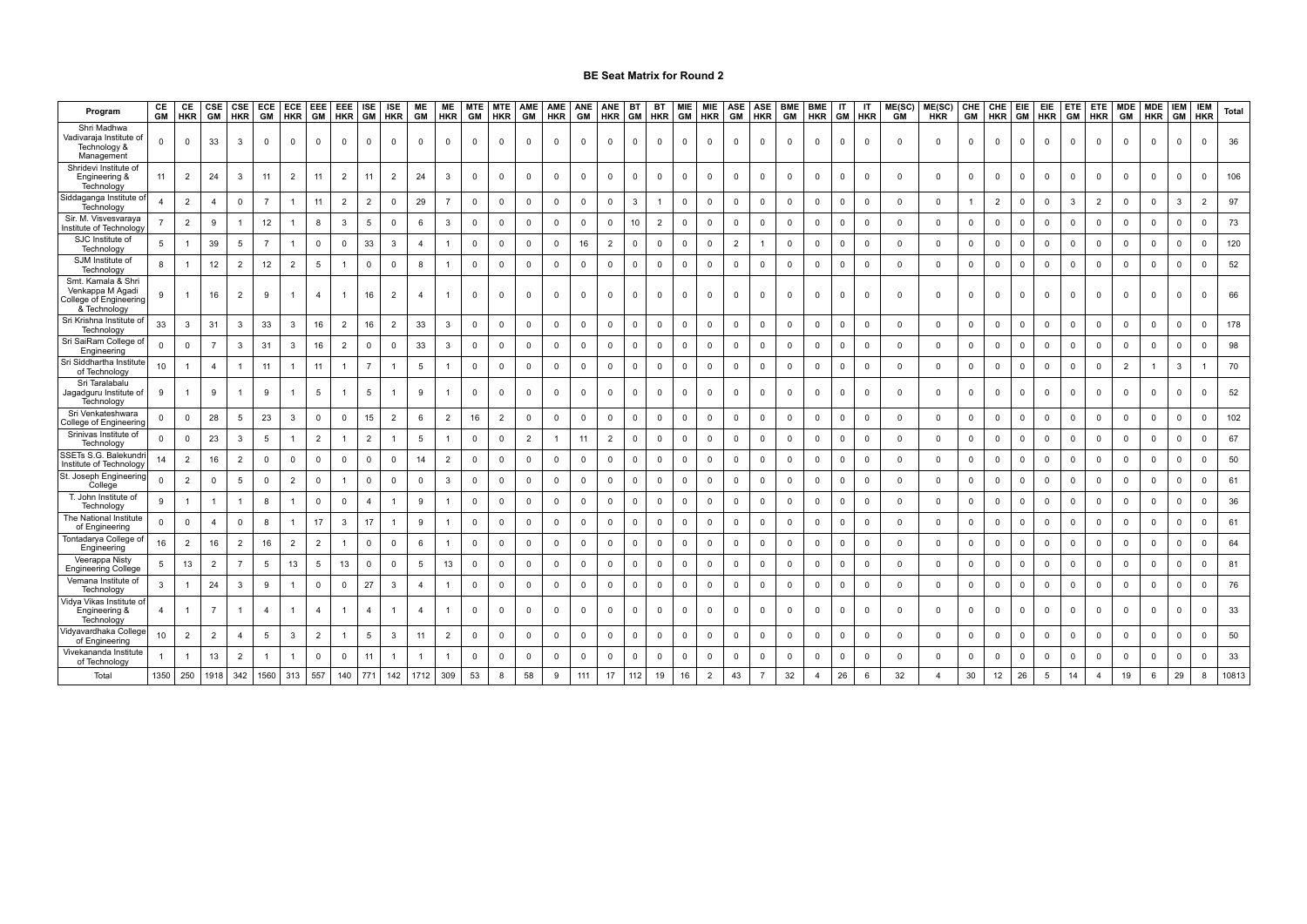| Program                                                                  |              | TF<br><b>GM HKR GM HKR</b>    | <b>TT</b>      | GM             | <b>HKR</b>     | EIE(IT) EIE(IT) CSE(SC) CSE(SC)<br><b>GM</b> | <b>HKR</b>   |                     | <b>GM HKR</b>           | <b>CTM CTM ECE(SC</b><br>GM | ECE(SC)<br><b>HKR</b> | <b>CST CST</b> | <b>GM HKR</b> | CSBS<br>GM  | <b>ARF ARF</b><br><b>GM HKR</b> |                | CCF<br><b>GM HKR</b> |                     | CCE COE COE EOCE EOCE IST<br><b>GM HKR</b> | GM             |             | <b>HKR</b>  | IST<br>GM HKR GM HKR GM HKR |              | PE           | AE<br>AE                | GM             | <b>HKR</b>  | ELCE ELCE CE(SC)<br><b>GM</b> | CE(SC)<br>HKR |                |                                  |                               |                         |              |                         |                |              |                |                |                | CE  CHE CSE ECE EEE  ISE   ME  MAE MAE  CE  CSE ECE EEE  ME  <br> TLU TLU TLU TLU TLU TLU TLU  GM  HKR CHR CHR CHR CHR CHR | Total |
|--------------------------------------------------------------------------|--------------|-------------------------------|----------------|----------------|----------------|----------------------------------------------|--------------|---------------------|-------------------------|-----------------------------|-----------------------|----------------|---------------|-------------|---------------------------------|----------------|----------------------|---------------------|--------------------------------------------|----------------|-------------|-------------|-----------------------------|--------------|--------------|-------------------------|----------------|-------------|-------------------------------|---------------|----------------|----------------------------------|-------------------------------|-------------------------|--------------|-------------------------|----------------|--------------|----------------|----------------|----------------|----------------------------------------------------------------------------------------------------------------------------|-------|
| A M C Engineering<br>College                                             | $\mathbf{0}$ | $\mathbf 0$<br>$\Omega$       | $\mathbf 0$    | $\mathbf 0$    | $\mathbf 0$    | $\mathbf 0$                                  | $\mathbf 0$  | $\mathsf 0$         | $\mathbf 0$             | $\overline{\mathbf{0}}$     | $\mathbf 0$           | $\mathbf{0}$   | $\mathbf 0$   | $\mathbf 0$ | $\mathbf 0$                     | $\mathbf{0}$   | $\mathbf 0$          | $\mathbf 0$         | $\mathbf 0$<br>$\mathsf 0$                 | $\mathbf 0$    |             | $\mathbf 0$ | $\mathbf 0$<br>$\mathbf 0$  | $\mathbf{0}$ | $\mathbf 0$  | $\mathbf 0$<br>$\Omega$ | $\mathbf 0$    | $\mathsf 0$ | $\mathbf 0$                   | $\mathbf 0$   | $\mathbf 0$    | $\mathbf 0$                      | $\mathbf 0$<br>$\overline{0}$ | $\overline{0}$          | $\mathbf{0}$ | $\overline{\mathbf{0}}$ | $\overline{0}$ | $\mathbf 0$  | $\mathbf 0$    | $\mathbf 0$    | $\Omega$       | $\mathsf 0$<br>$\mathbf 0$                                                                                                 | 29    |
| Acharya Institute of<br>Technology                                       | n            | $\mathsf 0$<br>$\Omega$       | $\mathbf 0$    | $\mathbf 0$    | $\mathbf 0$    | $\mathbf 0$                                  | $\mathbf 0$  | $\mathsf 0$         | $\mathbf 0$             | $\mathbf 0$                 | $\mathsf 0$           | $\mathbf{0}$   | $\mathbf 0$   | $\mathbf 0$ | $\mathsf 0$                     | $\mathbf{0}$   | $\mathsf 0$          | $\mathbf 0$         | $\mathsf 0$<br>$\mathsf 0$                 | $\mathbf 0$    |             | $\mathsf 0$ | $\mathbf 0$<br>$\Omega$     | $\mathbf{0}$ | $\mathbf 0$  | $\mathsf 0$<br>- 0      | $\mathbf 0$    | $\mathbf 0$ | $\mathbf 0$                   | $\mathsf 0$   | $\overline{0}$ | $\mathbf 0$<br>$\overline{0}$    | $\mathbf 0$                   | $\Omega$                | $\mathbf 0$  | $\mathbf 0$             | $\overline{0}$ | $\mathbf{0}$ | $\mathbf 0$    | $\mathbf 0$    | $\mathbf{0}$   | $\mathsf 0$<br>$\mathbf{0}$                                                                                                | 185   |
| ACS College of<br>Engineering                                            |              | $\mathbf 0$<br>$\mathsf{C}$   | $\mathbf 0$    | $\mathbf 0$    | $\mathbf 0$    | $\mathbf 0$                                  | $\mathbf 0$  | $\mathsf{O}\xspace$ | $\mathbf 0$             | $\mathbf 0$                 | $\mathbf 0$           | $\mathbf 0$    | $\mathbf 0$   | $\mathbf 0$ | $\mathbf 0$                     | $\mathbf 0$    | $\mathbf{0}$         | $\mathbf 0$         | $\overline{0}$<br>$\mathbf 0$              | $\mathbf 0$    |             | $\mathbf 0$ | $\mathbf 0$<br>$\Omega$     | $\Omega$     | $\mathbf 0$  | $\mathbf 0$<br>$\Omega$ | $\mathbf 0$    | $\mathbf 0$ | $\mathbf 0$                   | $\mathbf 0$   | $\mathbf 0$    | $\mathbf 0$<br>$\mathbf 0$       | $\mathbf 0$                   | $\mathbf 0$             | $\mathbf 0$  | $\mathbf 0$             | $\mathbf 0$    | $\mathbf 0$  | $\overline{0}$ | $\mathbf 0$    | $\mathbf 0$    | $\mathbf 0$<br>$\Omega$                                                                                                    | 105   |
| Adichunchanagir<br>nstitute of Technolog                                 | n            | $\mathbf 0$<br>$\Omega$       | $\overline{0}$ | $\mathbf 0$    | $\mathbf 0$    | $\mathbf 0$                                  | $\mathbf 0$  | $\mathbf 0$         | $\overline{\mathbf{0}}$ | $\overline{0}$              | $\mathbf 0$           | $\mathbf 0$    | $\mathbf 0$   | $\mathbf 0$ | $\mathbf 0$                     | $\mathbf{0}$   | $\mathbf 0$          | $\mathbf 0$         | $\mathbf 0$<br>$\mathbf 0$                 | $\overline{0}$ |             | $\mathsf 0$ | $\mathsf 0$<br>$\mathbf 0$  | $\mathbf 0$  | $\mathbf 0$  | $\mathbf 0$<br>$\Omega$ | $\mathbf 0$    | $\mathsf 0$ | $\mathbf 0$                   | $\mathbf 0$   | $\mathbf 0$    | $\mathbf 0$                      | $\mathbf 0$<br>$\mathbf 0$    | $\mathbf 0$             | $\mathbf 0$  | $\mathbf 0$             | 0              | $\mathbf 0$  | $\mathbf 0$    | $\overline{0}$ | $\mathbf 0$    | $\mathbf 0$<br>$\mathbf 0$                                                                                                 | 84    |
| Alliance College of<br>ngineering & Desigr<br><b>Alliance University</b> | $\mathbf{0}$ | $\mathbf 0$<br>$\Omega$       | $\overline{0}$ | $\mathbf 0$    | $\mathbf 0$    | $\mathbf 0$                                  | $\mathbf 0$  | $\mathbf 0$         | $\mathbf 0$             | $\overline{\mathbf{0}}$     | $\mathbf 0$           | $\mathbf 0$    | $\mathbf 0$   | $\mathbf 0$ | $\mathbf 0$                     | $\mathbf{0}$   | $\mathbf{0}$         | $\mathbf 0$         | $\overline{\mathbf{0}}$<br>$\mathbf 0$     |                | $\mathbf 0$ | $\mathbf 0$ | $\mathsf 0$<br>$\Omega$     | $\mathbf 0$  | $\mathbf 0$  | $\mathbf 0$             | $\mathbf 0$    | $\mathbf 0$ | $\mathbf 0$                   | $\mathbf 0$   | $\mathbf 0$    | $\mathbf 0$                      | $\mathbf 0$<br>$\mathbf 0$    | $\mathbf 0$             | $\mathbf 0$  | $\mathbf 0$             | $\mathbf 0$    | $\mathbf 0$  | $\mathbf 0$    | $\mathbf 0$    | $\overline{0}$ | $\mathbf 0$<br>$\mathbf 0$                                                                                                 | 94    |
| Alvas Institute of<br>Engineering and<br>Technology                      | $\Omega$     | $\Omega$<br>$\Omega$          | $\mathsf 0$    | $\mathbf 0$    | 0              | $\mathbf 0$                                  | $\mathbf 0$  | $\Omega$            | $\mathsf 0$             | $\overline{\mathbf{0}}$     | 0                     | $\Omega$       | $\Omega$      | $\Omega$    | 0                               | $\overline{0}$ | $\Omega$             | $\mathbf 0$         | $\mathbf 0$<br>$\mathbf 0$                 | 0              |             | $\mathbf 0$ | $\mathbf 0$<br>$\Omega$     | $\Omega$     | $\mathbf 0$  | $\mathbf 0$             | $\mathsf 0$    | $\mathsf 0$ | $\mathsf 0$                   | $\mathbf 0$   | $\Omega$       | $\Omega$                         | $\mathbf 0$<br>$\mathbf 0$    | $\Omega$                | $\mathbf 0$  | $\mathbf 0$             | 0              | $\mathbf 0$  | $\mathbf 0$    | $\mathbf 0$    | $\mathbf{0}$   | $\Omega$<br>$\mathbf 0$                                                                                                    | 178   |
| Amruta Institute of<br>Engineering &<br>Management<br>Sciences           | 0            | $\mathbf 0$<br>n              | $\mathbf 0$    | $\mathbf 0$    | $\mathbf 0$    | $\mathbf 0$                                  | $\mathbf 0$  | $\Omega$            | $\mathbf 0$             | $\overline{\mathbf{0}}$     | $\mathbf 0$           | $\Omega$       | $\Omega$      | $\Omega$    | $\mathbf 0$                     | $\mathbf{0}$   | $\Omega$             | $\mathbf 0$         | $\overline{\mathbf{0}}$<br>$\mathbf{0}$    | $\mathbf 0$    |             | $\mathbf 0$ | $\mathbf 0$<br>$\Omega$     | 0            | $\mathbf 0$  | $\mathbf 0$             | $\mathbf 0$    | $\mathbf 0$ | $\mathbf 0$                   | $\mathbf 0$   | $\mathbf 0$    | $\mathbf 0$<br>$\Omega$          | $\mathbf 0$                   | $\mathbf 0$             | $\mathbf 0$  | $\mathbf 0$             | $\mathbf 0$    | $\mathbf 0$  | $\Omega$       | $\mathbf{0}$   | $\mathbf 0$    | $\Omega$<br>$^{\circ}$                                                                                                     | 69    |
| APS College of<br>Engineering                                            | n            | $\mathbf 0$<br>$\Omega$       | $\mathbf 0$    | $\mathbf 0$    | $\mathbf 0$    | $\mathbf 0$                                  | $\mathbf 0$  | $\mathbf 0$         | $\overline{\mathbf{0}}$ | $\overline{0}$              | $\mathbf 0$           | $\overline{0}$ | $\mathbf 0$   | $\mathbf 0$ | $\mathbf 0$                     | $\mathbf 0$    | $\mathbf{0}$         | $\mathbf 0$         | $\mathbf 0$<br>$\mathbf 0$                 | $\mathbf 0$    |             | $\mathbf 0$ | $\mathsf 0$<br>$\mathbf 0$  | $\mathbf 0$  | $\mathbf 0$  | $\mathbf 0$<br>- 0      | $\mathbf 0$    | $\mathsf 0$ | $\overline{0}$                | $\mathbf 0$   | $\mathbf 0$    | $\mathbf 0$                      | $\overline{0}$<br>$\mathbf 0$ | $\mathbf 0$             | $\mathbf 0$  | $\mathbf 0$             | $\mathsf 0$    | $\mathbf 0$  | $\mathbf 0$    | $\overline{0}$ | $\mathbf 0$    | $\mathbf 0$<br>$\mathbf 0$                                                                                                 | 89    |
| ATME College of<br>Engineering                                           | $\mathbf{0}$ | $\mathbf 0$<br>$\Omega$       | $\mathbf 0$    | $\mathbf 0$    | $\mathbf 0$    | $\mathbf 0$                                  | $\mathbf 0$  | $\mathbf 0$         | $\mathbf 0$             | $\overline{0}$              | $\mathbf 0$           | $\mathbf{0}$   | $\mathbf 0$   | $\mathbf 0$ | $\mathbf 0$                     | $\mathbf{0}$   | $\mathbf{0}$         | $\mathsf 0$         | $\mathbf 0$<br>$\mathbf 0$                 | $\mathbf 0$    |             | $\mathsf 0$ | $\mathbf 0$<br>$\Omega$     | $\mathbf 0$  | $\mathbf 0$  | $\mathsf 0$             | $\mathbf 0$    | $\mathbf 0$ | $\mathsf 0$                   | $\mathbf 0$   | $\mathbf 0$    | $\mathbf 0$                      | $\mathbf 0$<br>$\mathbf 0$    | $\mathbf 0$             | $\mathbf 0$  | $\mathbf 0$             | $\mathbf 0$    | $\mathbf 0$  | $\mathbf 0$    | $\mathbf 0$    | $\mathbf{0}$   | $\mathbf 0$<br>$\mathbf 0$                                                                                                 | 71    |
| Atria Institute of<br>Technology                                         | $\Omega$     | $\mathbf 0$<br>$\overline{0}$ | $\mathbf 0$    | $\mathsf 0$    | $\mathsf 0$    | $\mathbf 0$                                  | $\mathbf 0$  | $\mathbf 0$         | $\mathbf 0$             | $\overline{\mathbf{0}}$     | $\mathbf 0$           | $\mathbf 0$    | $\mathbf 0$   | $\mathbf 0$ | $\mathbf 0$                     | $\mathbf 0$    | $\mathbf{0}$         | $\mathbf 0$         | $\overline{\mathbf{0}}$<br>$\mathbf 0$     | $\mathsf 0$    |             | $\mathbf 0$ | $\mathbf 0$<br>0            | $\mathbf 0$  | $\mathbf 0$  | $\mathbf 0$<br>$\Omega$ | $\mathbf 0$    | $\mathsf 0$ | $\mathbf 0$                   | $\mathsf 0$   | $\overline{0}$ | $\mathbf 0$<br>$\overline{0}$    | $\mathbf 0$                   | $\overline{0}$          | $\mathbf 0$  | $\mathbf 0$             | $\mathbf 0$    | $\mathbf 0$  | $\mathbf 0$    | $\mathbf 0$    | $\mathbf 0$    | $\mathbf 0$<br>$\mathbf 0$                                                                                                 | 155   |
| B L D E As V.P. Dr.<br>3 Halakatti College oʻ<br>Engg & Technology       | $\mathbf{0}$ | $\Omega$<br>$\Omega$          | $\overline{0}$ | $\mathbf 0$    | $\mathbf{0}$   | $\overline{0}$                               | $\Omega$     | $\Omega$            | $\mathbf 0$             | $\overline{0}$              | $\mathbf 0$           | $\mathbf{0}$   | $\Omega$      | $\Omega$    | $\mathbf{0}$                    | $\mathbf{0}$   | $\Omega$             | $\mathbf{0}$        | $\mathbf 0$<br>$\mathbf 0$                 | $\mathbf{0}$   |             | $\Omega$    | $\mathbf 0$<br>$\Omega$     | $\Omega$     | $\mathbf{0}$ | $\mathbf 0$             | $\mathbf 0$    | $\mathbf 0$ | $\mathbf 0$                   | $\mathbf 0$   | $\Omega$       | $\mathbf 0$<br>$\Omega$          | $\mathbf{0}$                  | $\Omega$                | $\mathbf{0}$ | $\mathbf 0$             | $\Omega$       | $\mathbf{0}$ | $\mathbf 0$    | $\mathbf{0}$   | $\Omega$       | $\Omega$<br>$\Omega$                                                                                                       | 167   |
| B M S College of<br>Engineering                                          | $\Omega$     | $\Omega$<br>$\Omega$          | $\mathbf 0$    | $\mathsf 0$    | $\mathsf 0$    | $\mathbf 0$                                  | $\mathbf 0$  | $\Omega$            | $\overline{0}$          | $\mathbf 0$                 | $\mathsf 0$           | $\Omega$       | $\mathbf 0$   | $\mathbf 0$ | $\mathbf{0}$                    | $\mathbf{0}$   | $\Omega$             | $\mathbf{0}$        | $\mathbf 0$<br>$\mathsf 0$                 | $\mathbf 0$    |             | $\mathbf 0$ | $\mathbf 0$<br>$\mathbf 0$  | $\Omega$     | $\mathsf 0$  | $\mathbf 0$             | $\mathbf 0$    | $\mathbf 0$ | $\mathbf 0$                   | $\mathbf 0$   | $\overline{0}$ | $\mathsf 0$<br>$\Omega$          | $\mathbf 0$                   | $\Omega$                | $\mathbf 0$  | $\mathbf 0$             | $\mathsf 0$    | $\mathbf 0$  | $\mathbf 0$    | $\overline{0}$ | $\mathbf 0$    | $\mathsf 0$<br>$\mathbf 0$                                                                                                 | 78    |
| B.N.M. Institute of<br>Technology                                        | O.           | $\mathbf 0$<br>$\Omega$       | $\mathsf 0$    | $\mathbf 0$    | $\mathbf 0$    | $\mathbf 0$                                  | $\mathbf 0$  | $\mathbf 0$         | $\mathbf 0$             | $\overline{\mathbf{0}}$     | $\mathbf 0$           | $\Omega$       | $\mathbf 0$   | $\mathbf 0$ | $\mathbf 0$                     | $\mathbf 0$    | $\mathbf 0$          | $\mathbf 0$         | $\mathsf 0$<br>$\overline{0}$              | $\mathsf 0$    |             | $\mathsf 0$ | $\Omega$<br>$\mathbf 0$     | $\Omega$     | $\mathsf 0$  | $\Omega$                | $\mathsf 0$    | $\mathsf 0$ | $\mathsf 0$                   | $\mathsf 0$   | $\overline{0}$ | $\mathsf 0$<br>$\overline{0}$    | $\mathbf 0$                   | $\mathbf 0$             | $\mathbf 0$  | $\mathbf 0$             | $\mathbf 0$    | $\mathbf 0$  | $\mathbf 0$    | $\mathbf 0$    | $\mathbf 0$    | $\mathsf 0$<br>$\mathbf 0$                                                                                                 | 45    |
| Ballari Institute of<br>Technology &<br>Management                       |              | $\Omega$                      | $\mathbf 0$    | $\mathbf 0$    | $\mathbf 0$    | $\Omega$                                     | $^{\circ}$   | $\mathbf 0$         | $\mathbf 0$             | $\Omega$                    | $\mathbf 0$           | $\Omega$       | $\Omega$      | $\Omega$    | $\mathbf 0$                     | $\mathbf 0$    | $\Omega$             | 0                   | $\overline{0}$<br>$\mathbf 0$              | $\mathbf 0$    |             | $\mathbf 0$ | $\mathbf 0$<br>$\Omega$     | <sup>0</sup> | $\mathbf 0$  | $\mathbf 0$             | $\mathbf 0$    | $\mathbf 0$ | $\mathbf 0$                   | $\mathbf 0$   | $\overline{0}$ | $\mathbf 0$<br>$\mathbf 0$       | $\mathbf 0$                   | $^{\circ}$              | $\mathbf 0$  | $\mathbf 0$             | $\mathbf 0$    | $\mathbf 0$  | $\Omega$       | $\mathbf 0$    | $\mathbf 0$    | $\mathbf 0$<br>$\Omega$                                                                                                    | 232   |
| Bangalore College of<br>Engineering &<br>Technology                      |              | $\mathbf 0$                   | $\mathbf 0$    | $\mathbf 0$    | $\mathbf 0$    | $\mathbf 0$                                  | $^{\circ}$   | $\mathbf 0$         | $\mathbf 0$             | $\mathbf 0$                 | $\mathbf 0$           | $\Omega$       | $\Omega$      | $\Omega$    | $\mathbf 0$                     | $\mathbf 0$    | $\Omega$             | $\mathbf 0$         | $\overline{0}$<br>$\mathbf 0$              | $\mathbf{0}$   |             | $\mathbf 0$ | $\mathbf 0$<br>$\Omega$     | 0            | $\mathbf 0$  | $\mathbf 0$             | $\mathbf 0$    | $\mathbf 0$ | $\mathbf 0$                   | $\mathbf 0$   | $\mathbf 0$    | $\mathbf 0$<br>$\mathbf 0$       | $\mathbf 0$                   | $\mathbf 0$             | $\mathbf 0$  | $\mathbf 0$             | $\mathbf 0$    | $\mathbf 0$  | $\overline{0}$ | $\mathbf 0$    | $\mathbf 0$    | $\mathbf 0$<br>$\Omega$                                                                                                    | 50    |
| <b>Bangalore Institute</b><br>Technology                                 |              | $\overline{2}$                | $\mathbf 0$    | $^{\circ}$     | $\mathbf 0$    | $\mathbf 0$                                  | $\mathbf 0$  | $\mathbf 0$         | $\mathbf 0$             | $\mathbf 0$                 | $\mathbf 0$           |                | $\Omega$      | $\mathbf 0$ | $\mathbf 0$                     | $\mathbf 0$    | $\Omega$             | 0                   | $\mathbf 0$<br>$\mathbf 0$                 | $\mathbf 0$    |             | $\mathbf 0$ | $\mathbf 0$<br>$\Omega$     |              | $\mathbf 0$  | $\mathbf 0$             | $\mathbf 0$    | $\mathsf 0$ | $\mathsf 0$                   | $\mathbf 0$   | $\mathbf 0$    | $\mathbf 0$<br>$\mathbf 0$       | $\mathbf 0$                   | $^{\circ}$              | $\mathbf 0$  | $\mathbf 0$             | $\mathbf 0$    | $\Omega$     | $\Omega$       | $\mathbf 0$    | $^{\circ}$     | $\mathbf 0$<br>$\mathbf 0$                                                                                                 | 179   |
| Bangalore<br>echnological Institu                                        | n            | $\mathbf 0$<br>$\Omega$       | $\mathsf 0$    | $\overline{0}$ | $\mathbf 0$    | $\mathbf 0$                                  | $\mathbf 0$  | $\Omega$            | $\overline{\mathbf{0}}$ | $\overline{\mathbf{0}}$     | $\mathbf 0$           | $\Omega$       | $\Omega$      | $\mathbf 0$ | $\Omega$                        | $\mathbf 0$    | $\Omega$             | $\mathsf 0$         | $\mathsf 0$<br>$\Omega$                    | $\mathbf 0$    |             | $\mathbf 0$ | $\Omega$<br>$\mathbf 0$     | $\mathbf 0$  | $\mathbf 0$  | $\Omega$                | $\mathbf 0$    | $\mathsf 0$ | $\mathbf 0$                   | $\mathbf 0$   | $\Omega$       | $\mathbf 0$                      | $\mathbf 0$<br>$\mathbf 0$    | $\mathbf 0$             | $\mathbf 0$  | $\mathbf 0$             | $\Omega$       | $\mathbf 0$  | $\Omega$       | $\mathbf 0$    | $\mathbf 0$    | $\mathbf 0$<br>$\mathbf 0$                                                                                                 | 114   |
| Bapuji Institute of<br>Engineering &<br>Technology                       | $^{\circ}$   | $\mathbf 0$                   | $\mathbf{1}$   | $\mathbf 0$    | 0              | $\mathbf 0$                                  | $\mathbf 0$  | $\mathbf 0$         | $\mathbf 0$             | $\overline{\mathbf{0}}$     | $\mathbf 0$           | $\mathbf 0$    | $\mathbf 0$   | $\mathbf 0$ | $\mathbf 0$                     | $\mathbf 0$    | $\Omega$             | $\mathbf 0$         | $\overline{\mathbf{0}}$<br>$\mathbf 0$     | $\mathbf 0$    |             | $\mathbf 0$ | $\mathbf 0$<br>$\Omega$     | 0            | $\mathbf 0$  | $\mathbf 0$             | $\mathbf 0$    | $\mathbf 0$ | $\mathbf 0$                   | $\mathbf 0$   | $\mathbf 0$    | $\mathbf 0$                      | $\mathbf 0$<br>$\mathbf 0$    | $\mathbf 0$             | $\mathbf 0$  | $\mathbf 0$             | $\mathbf 0$    | $\mathbf 0$  | $\mathbf 0$    | $\mathbf 0$    | $\mathbf 0$    | $\mathbf 0$<br>$\mathbf 0$                                                                                                 | 165   |
| Basavakalyan<br>Engineering College                                      | 0            | $\mathbf 0$<br>$\Omega$       | $\mathbf 0$    | $\mathbf 0$    | $\mathbf 0$    | $\mathbf 0$                                  | $\mathbf 0$  | $\mathbf 0$         | $\mathsf 0$             | $\mathbf 0$                 | $\mathbf 0$           | $\mathbf 0$    | $\mathbf 0$   | $\Omega$    | $\mathbf 0$                     | $\mathbf{0}$   | $\Omega$             | $\mathsf 0$         | $\mathsf 0$<br>$\mathsf 0$                 | $\mathsf 0$    |             | $\mathbf 0$ | $\mathbf 0$<br>$\Omega$     | $\Omega$     | $\mathbf 0$  | $\mathsf 0$             | $\mathbf 0$    | $\mathsf 0$ | $\mathbf 0$                   | $\mathbf 0$   | $\mathbf 0$    | $\mathbf 0$                      | $\mathbf 0$<br>$\mathbf 0$    | $\mathbf 0$             | $\mathbf 0$  | $\mathbf 0$             | $\mathbf 0$    | $\mathbf{0}$ | $\mathbf 0$    | $\mathsf 0$    | $\mathbf 0$    | $\mathsf 0$<br>$\mathbf 0$                                                                                                 | 90    |
| Basaveshwar<br>Engineering College                                       | 0            | $\mathbf{0}$<br>$\Omega$      | $\mathbf 0$    | $\overline{7}$ | $\overline{1}$ | $\overline{0}$                               | $\mathbf{0}$ | $\Omega$            | $\overline{0}$          | $\overline{0}$              | $\mathbf 0$           | $^{\circ}$     | $\mathbf 0$   | $\Omega$    | $\mathbf{0}$                    | $^{\circ}$     | $\Omega$             | $\mathbf{0}$        | $\mathbf{0}$<br>$\mathbf{0}$               | $\mathsf 0$    |             | $\mathbf 0$ | $\overline{0}$<br>$\Omega$  | $\Omega$     | $\mathbf 0$  | $\mathbf{0}$            | $\mathbf 0$    | $\mathsf 0$ | $\mathbf{0}$                  | $\mathbf{0}$  | $\Omega$       | $\mathbf{0}$<br>$\overline{0}$   | $\mathbf{0}$                  | $\Omega$                | $\mathbf{0}$ | $\overline{0}$          | $\mathbf{0}$   | $^{\circ}$   | $\Omega$       | $\mathbf{0}$   | $^{\circ}$     | $\mathbf{0}$<br>$\mathbf{0}$                                                                                               | 66    |
| BMS Institute of<br>Technology &<br>Management                           | $\Omega$     | $\mathbf{0}$<br>$\Omega$      | $\mathbf{0}$   | $\mathbf 0$    | $\Omega$       | $\overline{0}$                               | $\Omega$     | $\mathbf{0}$        | $\mathbf 0$             | $\overline{0}$              | $\Omega$              | $\mathbf{0}$   | $\mathbf 0$   | $\Omega$    | $\mathbf{0}$                    | $\mathbf{0}$   | $\Omega$             | $\mathbf{0}$        | $\mathbf 0$<br>$\mathbf{0}$                | $\mathbf 0$    |             | $\mathbf 0$ | $\mathbf 0$<br>$\mathbf 0$  | $\Omega$     | $\mathbf 0$  | $\Omega$                | $\mathbf 0$    | $\mathbf 0$ | $\mathbf 0$                   | $\mathbf 0$   | $\Omega$       | $\Omega$<br>$\Omega$             | $\mathbf{0}$                  | $\Omega$                | $\mathbf{0}$ | $\mathbf 0$             | $\mathbf{0}$   | $\mathbf{0}$ | $\mathbf 0$    | $\mathbf 0$    | $\mathbf{0}$   | $\Omega$<br>$\Omega$                                                                                                       | 45    |
| Brindavan College of<br>Engineering                                      | $\Omega$     | $\mathbf 0$<br>$\overline{0}$ | $\mathbf 0$    | $\overline{0}$ | $\mathsf 0$    | $\mathbf 0$                                  | $\mathbf 0$  | $\mathbf 0$         | $\mathbf 0$             | $\overline{\mathbf{0}}$     | $\mathbf 0$           | $\mathbf 0$    | $\mathbf 0$   | $\mathbf 0$ | $\mathbf 0$                     | $\mathbf 0$    | $\mathbf{0}$         | $\mathbf 0$         | $\mathsf 0$<br>$\mathbf 0$                 | $\overline{0}$ |             | $\mathbf 0$ | $\mathbf 0$<br>$\mathbf{0}$ | $\mathbf{0}$ | $\mathbf 0$  | $\mathbf 0$<br>$\Omega$ | $\overline{0}$ | $\mathsf 0$ | $\mathsf 0$                   | $\mathbf 0$   | $\mathbf 0$    | $\overline{0}$<br>$\overline{0}$ | $\mathbf 0$                   | $\overline{\mathbf{0}}$ | $\mathbf{0}$ | $\,$ 0                  | $\overline{0}$ | $\mathbf 0$  | $\mathbf 0$    | $\overline{0}$ | $\mathbf 0$    | $\mathbf 0$<br>$\mathbf 0$                                                                                                 | 67    |
| Cambridge Institute<br>Technology                                        | $\Omega$     | $\mathsf 0$<br>$\Omega$       | $\overline{0}$ | $\mathbf 0$    | $\mathsf 0$    | $\mathbf 0$                                  | $\mathbf 0$  | $\mathsf 0$         | $\overline{\mathbf{0}}$ | $\mathbf 0$                 | $\mathbf 0$           | $\mathbf 0$    | $\mathsf 0$   | $\mathbf 0$ | $\mathsf 0$                     | $\mathbf 0$    | $\mathbf 0$          | $\mathsf{O}\xspace$ | $\mathsf 0$<br>$\overline{0}$              | $\mathbf 0$    |             | $\mathsf 0$ | $\mathbf 0$<br>$\Omega$     | $\mathbf 0$  | $\mathbf 0$  | $\mathbf 0$<br>- 0      | $\mathbf 0$    | $\mathsf 0$ | $\mathsf 0$                   | $\mathsf 0$   | $\mathbf 0$    | $\mathsf 0$<br>$\mathbf 0$       | $\mathbf 0$                   | $\mathbf 0$             | $\mathbf 0$  | $\mathbf 0$             | $\mathbf 0$    | $\mathbf 0$  | $\mathsf 0$    | $\overline{0}$ | $\mathbf 0$    | $\mathsf{O}\xspace$<br>$\mathsf 0$                                                                                         | 45    |
| ·ambridge Institute)<br><b>Technology North</b><br>Campus                | 0            | $\mathbf 0$                   | $\mathbf 0$    | $\mathbf 0$    | $\mathbf 0$    | $\mathbf 0$                                  | $\mathbf 0$  | $\mathbf 0$         | $\mathbf 0$             | $\mathbf 0$                 | $\mathbf 0$           |                | $\Omega$      | $\Omega$    | $\mathbf 0$                     | $\mathbf 0$    | $\Omega$             | $\mathbf 0$         | $\mathbf 0$<br>$\mathbf 0$                 | $\mathbf 0$    |             | $\mathbf 0$ | $\mathbf 0$<br>$\mathbf 0$  | 0            | $\mathsf 0$  | $\mathbf 0$             | $\mathbf 0$    | $\mathbf 0$ | $\mathbf 0$                   | $\mathbf 0$   | $\overline{0}$ | $\mathbf 0$<br>$^{\circ}$        | $\mathbf 0$                   | $\mathbf 0$             | $\mathbf 0$  | $\mathbf 0$             | $\mathbf 0$    | $\mathbf 0$  | $\Omega$       | $\mathbf 0$    | $\mathbf 0$    | $\mathbf 0$<br>$\mathbf 0$                                                                                                 | 88    |
| Channabasaveshwar<br>nstitute of Technolog                               |              | $\mathbf 0$<br>$\Omega$       | $\mathbf 0$    | $\mathbf 0$    | $\mathbf 0$    | $\mathbf 0$                                  | $\mathbf 0$  | $\mathbf 0$         | $\mathbf 0$             | $\mathbf 0$                 | $\mathbf 0$           | $\mathbf 0$    | $\mathbf 0$   | $\mathbf 0$ | $\mathbf 0$                     | $\mathbf 0$    | $\mathbf{0}$         | $\mathbf 0$         | $\overline{0}$<br>$\mathbf 0$              | $\mathbf 0$    |             | $\mathbf 0$ | $\mathbf 0$<br>$\Omega$     | 0            | $\mathbf 0$  | $\mathbf 0$             | $\mathbf 0$    | $\mathbf 0$ | $\mathsf 0$                   | $\mathbf 0$   | $\mathbf 0$    | $\mathbf 0$                      | $\mathbf 0$<br>$\mathbf 0$    | $\mathbf 0$             | $\mathbf 0$  | $\mathbf 0$             | $\mathbf 0$    | $\mathbf 0$  | $\overline{0}$ | $\mathbf 0$    | $\mathbf 0$    | $\mathbf 0$<br>$\mathbf 0$                                                                                                 | 161   |
| <b>CHRIST</b> (Deemed<br>University) Faculty o<br>Engineering            | n            |                               | $\mathsf 0$    | $\overline{0}$ | $\mathbf{0}$   | $\Omega$                                     | $\mathbf 0$  | $\Omega$            | $\mathbf 0$             | $\overline{0}$              | $\mathbf 0$           |                | $\Omega$      | $\Omega$    | $\Omega$                        | $\mathbf{0}$   |                      | $\Omega$            | $\Omega$<br>$\Omega$                       | $\mathbf 0$    |             | $\Omega$    | $\mathbf 0$<br>$\Omega$     | 0            | $\Omega$     | $\Omega$                | $\mathbf 0$    | $\mathbf 0$ | $\mathbf 0$                   | $\mathbf 0$   | $\Omega$       | $\Omega$<br>$\Omega$             | $\Omega$                      | $\Omega$                | $\mathbf{0}$ | $\overline{0}$          | $\Omega$       | $\mathbf{0}$ |                | $\mathbf 0$    | $\Omega$       | $\Omega$<br>$\Omega$                                                                                                       | 73    |
| <b>City Engineering</b><br>College                                       | 0            | $\mathbf 0$<br>$\Omega$       | $\mathbf 0$    | $\mathbf 0$    | $\mathsf 0$    | $\mathbf 0$                                  | $\mathbf{0}$ | $\mathbf 0$         | $\mathbf 0$             | $\overline{0}$              | $\mathbf 0$           | $\mathbf{0}$   | $\Omega$      | $\mathbf 0$ | $\mathsf 0$                     | $\mathbf{0}$   | $\Omega$             | $\mathbf 0$         | $\mathbf 0$<br>$\mathbf 0$                 | $\mathbf 0$    |             | $\mathsf 0$ | $\mathbf 0$<br>$\Omega$     | $\Omega$     | $\mathsf 0$  | $\mathbf 0$<br>$\Omega$ | $\mathbf 0$    | $\mathbf 0$ | $\mathsf 0$                   | $\mathsf 0$   | $\Omega$       | $\mathsf 0$                      | $\mathbf 0$<br>$\mathbf 0$    | $\Omega$                | $\mathbf 0$  | $\mathbf 0$             | $\mathbf 0$    | $\mathbf{0}$ | $\mathbf 0$    | $\mathbf 0$    | $\Omega$       | $\mathbf 0$<br>$\mathbf{0}$                                                                                                | 31    |
| CMR Institute of<br>Technology                                           | $\Omega$     | $\overline{0}$<br>$\Omega$    | $\overline{0}$ | $\mathbf 0$    | $\mathbf 0$    | $\mathbf 0$                                  | $\mathbf 0$  | $\mathbf 0$         | $\overline{0}$          | $\overline{0}$              | 0                     | $\mathbf{0}$   | $\mathbf 0$   | $\mathbf 0$ | $\mathbf 0$                     | $\mathbf 0$    | 0                    | $\mathbf 0$         | $\mathbf 0$<br>$\mathbf 0$                 | 0              |             | $\mathbf 0$ | $\mathsf 0$<br>$\Omega$     | $\mathbf 0$  | $\mathbf 0$  | $\mathbf 0$<br>$\Omega$ | $\mathbf 0$    | $\mathsf 0$ | $\mathbf 0$                   | $\mathbf 0$   | $\mathbf 0$    | $\mathbf 0$                      | $\mathbf 0$<br>$\mathbf 0$    | $\mathbf 0$             | $\mathbf 0$  | $\mathbf 0$             | $\mathbf 0$    | $\mathbf 0$  | $\mathbf 0$    | $\overline{0}$ | $\mathbf 0$    | $\mathbf 0$<br>$^{\circ}$                                                                                                  | 119   |
| <b>CMR University</b>                                                    |              | $\Omega$<br>0                 | $\mathbf 0$    | $\Omega$       | $\mathbf{0}$   | $\mathbf 0$                                  | $\mathbf 0$  | $\Omega$            | $\Omega$                | $\mathbf 0$                 | $\mathbf 0$           | 0              | $\Omega$      | $\Omega$    | $\Omega$                        | $\Omega$       | -0                   | $\Omega$            | $\Omega$<br>$\Omega$                       | $\mathbf 0$    |             | $\Omega$    | $\overline{0}$<br>0         |              | $\mathbf 0$  | $\Omega$                | $\mathbf 0$    | $\mathbf 0$ | $\mathbf 0$                   | $\mathbf 0$   | $\Omega$       | $\Omega$<br>$\Omega$             | $\Omega$                      | $\Omega$                | $\Omega$     | $\mathbf 0$             | $\Omega$       | $\Omega$     | $\Omega$       | $\mathbf 0$    | $\Omega$       | $\Omega$<br>$\Omega$                                                                                                       | 210   |
| Coorg Institute of<br>Technology                                         | $\Omega$     | $\mathsf 0$<br>$\Omega$       | $\mathbf 0$    | $\overline{0}$ | $\mathbf 0$    | $\mathbf 0$                                  | $\mathbf 0$  | $\mathsf{O}\xspace$ | $\mathbf 0$             | $\Omega$                    | $\mathbf 0$           | $\Omega$       | $\Omega$      | 0           | $\mathbf 0$                     | $\mathbf 0$    | $\Omega$             | $\mathsf 0$         | $\overline{0}$<br>$\mathbf 0$              | $\mathsf 0$    |             | $\mathsf 0$ | $\mathbf 0$<br>$\Omega$     | $\Omega$     | $\mathsf 0$  | $\Omega$                | $\mathbf 0$    | $\mathbf 0$ | $\mathbf 0$                   | $\mathsf 0$   | $\Omega$       | $\mathsf 0$<br>$\Omega$          | $\mathbf 0$                   | $\Omega$                | $\mathbf 0$  | $\mathbf 0$             | $\mathbf 0$    | $\Omega$     | $\Omega$       | $\mathbf 0$    | $\Omega$       | $\mathbf 0$<br>$\mathbf 0$                                                                                                 | 42    |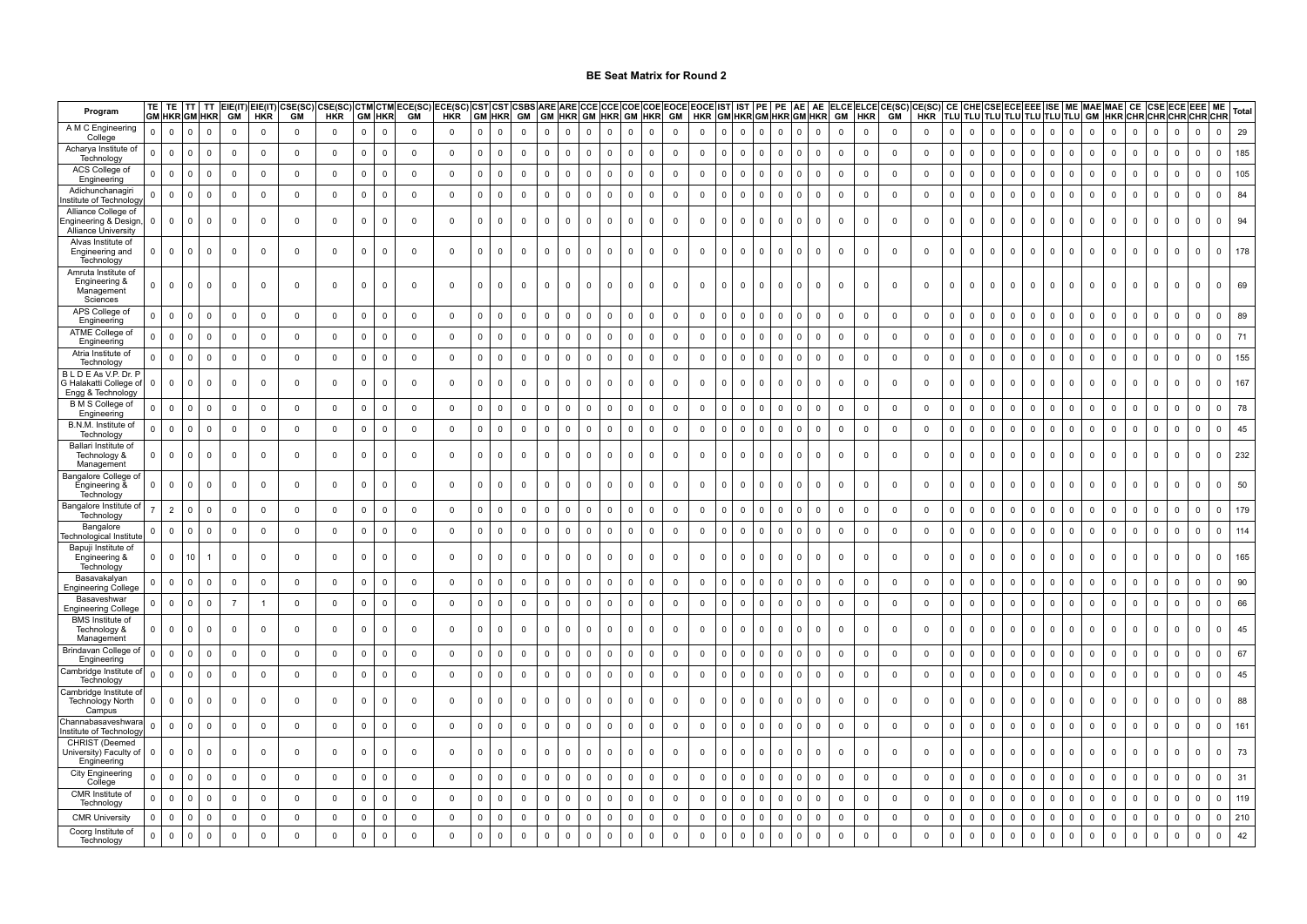| Program                                                            | TE             | TE<br><b>GM HKR GM HKR</b> | <b>TT</b>      | TT          | GM             | <b>HKR</b>     | EIE(IT) EIE(IT) CSE(SC)<br><b>GM</b> | HKR            |             | <b>GM HKR</b>  | CSE(SC) CTM CTM ECE(SC)<br><b>GM</b> | ECE(SC)<br>HKR |                | <b>GM HKR</b>  | CST CST CSBS<br><b>GM</b> | <b>ARE ARE CCE CCE</b><br>GM HKR GM HKR GM HKR GM |                |             |             |                |              |                | COE COE EOCE EOCE IST<br>HKR GM HKR GM HKR GM HKR |              | IST                     | PE          | PE           | AE AE          | GM             | HKR            | ELCE ELCE CE(SC)<br><b>GM</b> | CE(SC)<br><b>HKR</b> | <b>TLU</b>   |              |              | CE CHE CSE ECE EEE ISE |              |                     |                         |             | <b>ME MAE MAE</b> |                         |             | CE CSE ECE EEE | <b>ME</b><br>TLU TLU TLU TLU TLU TLU  GM  HKR CHR CHR CHR CHR CHR |              | Total |
|--------------------------------------------------------------------|----------------|----------------------------|----------------|-------------|----------------|----------------|--------------------------------------|----------------|-------------|----------------|--------------------------------------|----------------|----------------|----------------|---------------------------|---------------------------------------------------|----------------|-------------|-------------|----------------|--------------|----------------|---------------------------------------------------|--------------|-------------------------|-------------|--------------|----------------|----------------|----------------|-------------------------------|----------------------|--------------|--------------|--------------|------------------------|--------------|---------------------|-------------------------|-------------|-------------------|-------------------------|-------------|----------------|-------------------------------------------------------------------|--------------|-------|
| Dayananda Sagar<br>Academy of<br>Technology &<br>Management        | $\overline{0}$ | $\Omega$                   | $\Omega$       | $\mathbf 0$ | $\mathbf 0$    | $\Omega$       | $\mathbf 0$                          | $\mathbf 0$    | $\Omega$    | $\mathbf 0$    | $\Omega$                             | $\mathbf 0$    | $\mathbf{0}$   | $\mathbf{0}$   | $\mathbf 0$               | $\mathbf 0$                                       | $\mathbf 0$    | $\mathbf 0$ | $\mathbf 0$ | $\mathbf 0$    | $\Omega$     | $\mathbf 0$    | $\mathbf 0$                                       | $\mathbf 0$  | $\overline{0}$          | $\Omega$    | $\Omega$     | $\overline{0}$ | $\mathbf 0$    | $\mathsf 0$    | $\mathbf 0$                   | $\mathbf 0$          | $\mathbf 0$  | $\mathbf{0}$ | $\mathbf{0}$ | $\mathbf 0$            | $\mathbf{0}$ | $\mathbf{0}$        | $\overline{0}$          | $\mathbf 0$ | $\mathbf 0$       | $\mathbf 0$             | $\mathbf 0$ | $\Omega$       | $\mathbf{0}$                                                      |              | 64    |
| Dayananda Sagar<br>College of<br>Engineering                       | 13             | 6                          |                | $\mathbf 0$ | 6              | 3              | -3                                   | $\overline{1}$ |             | $\mathsf 0$    |                                      | $\mathbf 0$    | $\Omega$       | $\mathbf 0$    | $\mathbf 0$               | 0                                                 | $\mathbf 0$    | 0           | $\mathbf 0$ | $\mathbf 0$    | $\mathbf 0$  | 0              | $\mathbf 0$                                       | 0            | $\overline{0}$          | U           | $\mathbf 0$  | $\mathbf 0$    | $\mathbf 0$    | 0              | $\mathbf 0$                   | 0                    | 0            | $\mathbf 0$  | $\mathbf{0}$ | $\mathbf 0$            | $\mathbf 0$  | $\mathbf 0$         | $\overline{0}$          | 0           | 0                 | $\mathbb O$             | 0           | $\mathbf 0$    | $\mathbf 0$<br>$\mathbf 0$                                        |              | 191   |
| Dayananda Sagar<br>University                                      | n              | $\mathbf 0$                |                | 0           | $\mathbf 0$    | $\overline{0}$ | $\mathbf 0$                          | 0              | $\mathbf 0$ | $\mathbf 0$    | $\mathbf 0$                          | $\mathbf 0$    |                | $\overline{2}$ | $\mathbf 0$               | 0                                                 | $\mathbf 0$    | 0           | $\mathsf 0$ | $\mathbf 0$    | $\mathbf 0$  | 0              | $\mathbf 0$                                       | 0            | $\overline{0}$          |             | $\mathbf 0$  | $\mathbf 0$    | $\mathbf 0$    | 0              | $\mathbf 0$                   | $\mathbf{0}$         | $\mathbf 0$  | 0            | $\mathbf 0$  | 0                      | 0            | 0                   | $\overline{0}$          | 0           | $\mathbf{0}$      | $\mathbf 0$             | 0           | $\mathbf 0$    | $\mathbf 0$<br>$\mathbf 0$                                        |              | 75    |
| Don Bosco Institute o<br><b>Technology</b>                         | n              | $\mathbf 0$                |                | $\mathbf 0$ | $\mathbf 0$    | $\mathbf 0$    | $\mathbf 0$                          | $\mathbf 0$    | $\mathbf 0$ | $\mathbf 0$    | $\mathbf 0$                          | $\mathbf 0$    |                | $\Omega$       | $\mathbf 0$               | $\mathbf 0$                                       | $\mathbf 0$    | $^{\circ}$  | $\mathbf 0$ | $\mathbf 0$    | $\mathbf 0$  | $\mathbf 0$    | $\mathbf 0$                                       | 0            | $\mathbf 0$             |             | $\mathbf 0$  | 0              | $\mathbf 0$    | $\mathbf 0$    | $\mathbf 0$                   | $\mathbf 0$          | $\mathbf 0$  | $\mathbf 0$  | $\mathbf 0$  | $\mathbf 0$            | $\Omega$     | $\mathbf 0$         | $\overline{0}$          | $\mathbf 0$ | $\mathbf{0}$      | $\overline{0}$          | $\mathbf 0$ | $\mathbf 0$    | $\Omega$<br>$\Omega$                                              |              | 45    |
| Dr. Ambedkar Institu<br>of Technology                              |                | $\Omega$                   |                | $\mathbf 0$ | $\mathbf 0$    | $\mathbf 0$    | $\mathbf 0$                          | $\mathbf 0$    | $\mathbf 0$ | $\mathbf 0$    | $\mathbf 0$                          | $\mathbf 0$    |                | $\Omega$       | $\mathbf 0$               | $\mathbf 0$                                       | $\Omega$       | $^{\circ}$  | $\mathbf 0$ | $\overline{0}$ | $\mathbf 0$  | $\mathbf 0$    | $\mathbf 0$                                       | 0            | $\mathbf 0$             |             | $\mathbf 0$  | 0              | $\mathbf 0$    | $\mathbf 0$    | $\mathbf 0$                   | $\mathbf 0$          | $\mathbf 0$  | $\mathbf 0$  | $\mathbf 0$  | $\mathbf 0$            | $\Omega$     | $\mathbf 0$         | $\Omega$                | $\mathbf 0$ | 0                 | $\mathbf 0$             | $\mathbf 0$ | $\mathbf 0$    | $\Omega$<br>$\Omega$                                              |              | 83    |
| ، East West Institute<br>Technology                                | U              | $\Omega$                   |                | $\mathbf 0$ | $\mathbf 0$    | $\mathbf 0$    | $\mathbf 0$                          | $\mathbf 0$    | $\Omega$    | $\mathbf 0$    | $\overline{0}$                       | $\mathbf 0$    | $\mathbf{0}$   | $\Omega$       | $\mathbf{0}$              | $\mathbf{0}$                                      | $\mathbf{0}$   | $\Omega$    | $\mathbf 0$ | $\mathbf{0}$   | $\mathbf{0}$ | $\mathbf 0$    | $\mathbf 0$                                       | $\mathbf 0$  | $\Omega$                | 0           | $\mathbf 0$  | $\Omega$       | $\mathbf 0$    | $\mathbf 0$    | $\mathbf 0$                   | $\mathbf 0$          | $\Omega$     | $\mathbf{0}$ | $\mathbf{0}$ | $\mathbf 0$            | $\Omega$     | $\mathbf 0$         | $\Omega$                | $\Omega$    | $\mathbf 0$       | $\mathbf 0$             | $\Omega$    | $\mathbf{0}$   | $\mathbf{0}$<br>$\Omega$                                          |              | 123   |
| Ekalavya Institute o<br>Technology                                 | n              | $\mathbf 0$                | - 0            | $\mathsf 0$ | $\mathbf 0$    | $\mathbf 0$    | $\mathbf 0$                          | $\mathbf 0$    | $\Omega$    | $\mathbf 0$    | $\overline{0}$                       | $\mathbf 0$    | $\overline{0}$ | $\mathbf 0$    | $\Omega$                  | $\mathbf 0$                                       | $\Omega$       | $\Omega$    | $\mathsf 0$ | $\overline{0}$ | $\mathbf 0$  | $\mathbf 0$    | $\mathbf 0$                                       | $\mathbf 0$  | $\Omega$                | n.          | $\Omega$     | $\Omega$       | $\mathsf 0$    | $\mathsf 0$    | $\mathbf 0$                   | $\mathbf 0$          | $\mathbf 0$  | $\mathbf 0$  | $\Omega$     | $\mathbf 0$            | $\Omega$     | $\mathsf{O}\xspace$ | $\overline{0}$          | $\Omega$    | $\mathbf 0$       | $\mathbb O$             | $\mathbf 0$ | $\mathbf{0}$   | $\mathbf 0$<br>$\Omega$                                           |              | 54    |
| G M Institute of<br>Technology                                     | $^{\circ}$     | $\mathbf 0$                | $\Omega$       | $\mathbf 0$ | $\mathbf 0$    | $\overline{0}$ | $\overline{0}$                       | 0              | $\mathbf 0$ | $\overline{0}$ | $\overline{0}$                       | 0              | $\mathbf{0}$   | $\mathbf 0$    | $\mathbf 0$               | $\mathbf 0$                                       | $\mathbf 0$    | $\mathbf 0$ | $\mathsf 0$ | $\overline{0}$ | $\mathbf 0$  | $\mathbf 0$    | $\overline{0}$                                    | $\mathbf 0$  | $\overline{\mathbf{0}}$ | 0           | $\mathbf 0$  | $\mathbf 0$    | $\mathbf 0$    | $\mathsf 0$    | $\mathsf 0$                   | $\mathbf 0$          | $\mathbf{0}$ | $\mathbf 0$  | $^{\circ}$   | $\mathbf 0$            | $\Omega$     | $\mathbf{0}$        | $\mathbf 0$             | 0           | $\mathbf 0$       | $\mathbf 0$             | $\mathbf 0$ | $\mathbf{0}$   | $\mathbf 0$<br>$\mathbf 0$                                        |              | 115   |
| G.S.S.S. Institute of<br>Engineering &<br>Technology for<br>Women  | $\Omega$       | $\Omega$                   |                | $\mathsf 0$ | $\Omega$       | $\Omega$       | $\mathbf 0$                          | $\mathbf 0$    | $\Omega$    | $\mathbf 0$    | $\overline{\mathbf{0}}$              | $\mathbf 0$    | $\Omega$       | $\Omega$       | $\Omega$                  | $\mathbf{0}$                                      | $\Omega$       | $\Omega$    | $\mathsf 0$ | $\mathbf 0$    | $\Omega$     | 0              | $\Omega$                                          | $\mathbf{0}$ | $\overline{0}$          | n.          | <sup>0</sup> | $\mathbf{0}$   | $\mathsf 0$    | $\mathsf 0$    | $\mathbf 0$                   | $\mathbf{0}$         | $\Omega$     | $\mathbf{0}$ | $\Omega$     | $\mathbf 0$            | $\Omega$     | $\mathbf{0}$        | $\mathbf 0$             | $\mathbf 0$ | $\mathbf{0}$      | $\mathbf 0$             | $\Omega$    | $\Omega$       | $\mathbf{0}$<br>$\Omega$                                          | 31           |       |
| <b>GITAM University</b>                                            |                | $\Omega$                   | - C            | 0           | $^{\circ}$     | $^{\circ}$     | $\mathbf 0$                          | 0              | $\Omega$    | $^{\circ}$     | 0                                    | $\mathbf 0$    |                | $\Omega$       | $\mathbf{0}$              | $^{\circ}$                                        | $\Omega$       | $^{\circ}$  | 0           | $\Omega$       | 0            | 0              | $\overline{\mathbf{0}}$                           | $\mathbf 0$  | 0                       |             | $\mathbf 0$  | $\Omega$       | $\Omega$       | $\mathbf 0$    | $\mathbf 0$                   | 0                    | $\Omega$     | $\mathbf 0$  | $\Omega$     | $\mathbf 0$            | $\Omega$     | $\mathbf 0$         | $\Omega$                | 0           | $\Omega$          | $\overline{0}$          | $\mathbf 0$ | $\Omega$       | $\mathbf 0$<br>$\Omega$                                           |              | 50    |
| Global Academy of<br>Technology                                    | $^{\circ}$     | 0                          | $\Omega$       | 0           | 0              | $\overline{0}$ | $\overline{0}$                       | 0              | $\mathbf 0$ | $\overline{0}$ | $\overline{\mathbf{0}}$              | 0              | $\overline{0}$ | 0              | $\mathbf{0}$              | 0                                                 | $^{\circ}$     | 0           | 0           | 0              | $\mathbf{0}$ | 0              | $\overline{\mathbf{0}}$                           | $^{\circ}$   | $\overline{0}$          | 0           | $\mathbf{0}$ | $\mathbf 0$    | $\mathbf 0$    | 0              | $\mathbf 0$                   | $\mathbf 0$          | 0            | 0            | $^{\circ}$   | 0                      | $^{\circ}$   | $\mathbf 0$         | $\mathbf 0$             | 0           | $\mathbf 0$       | $\mathbf 0$             | 0           | $^{\circ}$     | $\mathbf 0$<br>0                                                  |              | 40    |
| Gopalan College of<br>Engineering &<br>Management                  | $\mathbf{0}$   | 0                          |                | $\mathbf 0$ | 0              | $\mathbf 0$    | $\mathbf 0$                          | 0              | $^{\circ}$  | $\mathbf 0$    | $\overline{0}$                       | $\mathbf 0$    | $^{\circ}$     | 0              | $\mathbf 0$               | $\mathbf 0$                                       | $\mathbf 0$    | $^{\circ}$  | $\mathbf 0$ | $\mathbf 0$    | $\mathbf 0$  | $\mathbf 0$    | $\mathbf 0$                                       | 0            | $\overline{\mathbf{0}}$ | 0           | $\mathbf 0$  | $\mathbf 0$    | $\mathbf 0$    | 0              | $\mathbf 0$                   | $\mathbf{0}$         | $\mathbf 0$  | $\mathbf 0$  | $\mathbf 0$  | $\mathbf 0$            | $\mathbf 0$  | $\mathbf 0$         | $\mathbf 0$             | 0           | $\mathbf 0$       | 0                       | 0           | $\mathbf{0}$   | $\mathbf{0}$                                                      |              | 25    |
| H.K.E.Societys P. D<br>College of<br>Engineering                   | 0.             | $\Omega$                   |                | $\mathbf 0$ | $\mathbf 0$    | $\mathbf 0$    | $\mathbf 0$                          | $\mathbf 0$    | $\mathbf 0$ | 0              | $\overline{\mathbf{0}}$              | $\mathbf 0$    | $\mathbf{0}$   | $\Omega$       | $\Omega$                  | 0                                                 | 0              | $^{\circ}$  | $\mathbf 0$ | $\mathsf 0$    | 0            | 0              | $\mathbf 0$                                       | 0            | $\overline{\mathbf{0}}$ | U           | $\mathbf 0$  | $\mathbf 0$    | $\mathsf 0$    | $\mathsf 0$    | $\mathbf 0$                   | $\mathbf 0$          | $\mathbf 0$  | 0            | $\Omega$     | 0                      | $\Omega$     | 0                   | $\Omega$                | 0           | 0                 | $\overline{\mathbf{0}}$ | 0           | $\mathbf{0}$   | $\Omega$                                                          |              | 110   |
| J.S.S. Academy of<br><b>Technical Education</b>                    | 0              | $\mathbf 0$                | $\overline{0}$ | $\mathbf 0$ | $\overline{0}$ | $\mathbf 0$    | $\mathbf 0$                          | $\mathbf 0$    | $\mathbf 0$ | $\overline{0}$ | $\overline{0}$                       | $\mathbf 0$    | $\overline{0}$ | $\mathbf 0$    | $\mathbf 0$               | 0                                                 | $\mathbf 0$    | 0           | $\mathbf 0$ | $\overline{0}$ | 0            | $\mathbf 0$    | $\overline{0}$                                    | $\mathbf 0$  | $\overline{0}$          | $\mathbf 0$ | $\mathbf 0$  | $\mathbf 0$    | $\overline{0}$ | $\overline{0}$ | $\mathbf 0$                   | $\mathbf 0$          | $\mathbf{0}$ | $\mathbf 0$  | $\mathbf 0$  | $\mathbf 0$            | $\mathbf 0$  | $\mathbf 0$         | $\overline{0}$          | $\mathbf 0$ | $\mathbf 0$       | $\mathbf 0$             | $\mathbf 0$ | $\mathbf{0}$   | $\mathbf 0$<br>$\mathbf 0$                                        |              | 32    |
| J.S.S.<br>Mahavidyapeetha<br>JSS Science &<br>echnology Universit  |                | $\Omega$                   |                | $^{\circ}$  | 0              | $^{\circ}$     | $\mathbf 0$                          | $\mathbf 0$    | 15          | 2              | $\overline{\mathbf{0}}$              | $^{\circ}$     | $\Omega$       | $\Omega$       | 3                         | $\Omega$                                          | $^{\circ}$     | $^{\circ}$  | $\mathbf 0$ | $\overline{0}$ | $\Omega$     | 0              | $\overline{0}$                                    | $\Omega$     | $\overline{\mathbf{0}}$ | 0.          | $\Omega$     | $\Omega$       | $\mathbf 0$    | $\mathbf 0$    | $\mathbf 0$                   | $\mathbf 0$          | 0            | $\Omega$     | $\Omega$     | $\Omega$               | $\Omega$     | $\Omega$            | $\Omega$                | $^{\circ}$  | $^{\circ}$        | $\overline{0}$          | 0           | $\mathbf{0}$   | $^{\circ}$<br>$\Omega$                                            |              | 53    |
| Jain College of<br>Engineering                                     |                | 0                          |                | 0           | 0              | 0              | $\mathbf 0$                          | 0              | $\mathbf 0$ | 0              | $\overline{0}$                       | $^{\circ}$     | $^{\circ}$     | $\mathbf 0$    | 0                         | 0                                                 | $^{\circ}$     | 0           | $\mathsf 0$ | $\overline{0}$ | 0            | 0              | $\mathbf 0$                                       | 0            | $\overline{0}$          |             | 0            | 0              | $^{\circ}$     | $\mathbf 0$    | $\mathbf 0$                   | 0                    | 0            | 0            | $\mathbf{0}$ | 0                      | 0            | 0                   | $\mathbf 0$             | 0           | 0                 | $\overline{\mathbf{0}}$ | 0           | $\mathbf{0}$   | $\mathbf 0$<br>0                                                  |              | 27    |
| Jain Institute of<br>Technology                                    |                | $\mathbf 0$                | $\Omega$       | $\mathsf 0$ | $\mathbf 0$    | $\mathbf 0$    | $\mathbf 0$                          | $\mathbf 0$    | $\mathsf 0$ | $\mathbf 0$    | $\mathbf 0$                          | $\mathbf 0$    | $\mathbf 0$    | $\mathbf 0$    | $\mathbf 0$               | $\mathbf 0$                                       | $\mathbf 0$    | $^{\circ}$  | $\mathbf 0$ | $\mathbf 0$    | $\mathbf 0$  | $\mathsf 0$    | $\mathbf 0$                                       | 0            | $\overline{0}$          |             | $\mathbf 0$  | $\mathbf 0$    | $\mathbf 0$    | 0              | $\mathbf 0$                   | 0                    | $\mathbf 0$  | $\mathbf 0$  | $\mathbf 0$  | $\mathbf 0$            | $\mathbf 0$  | $\mathbf 0$         | $\overline{0}$          | $\mathbf 0$ | $\mathbf 0$       | $\mathbf 0$             | $\mathbf 0$ | $\mathbf 0$    | $\mathbf 0$<br>$\mathbf 0$                                        |              |       |
| Jawaharlal Nehru<br>National College of<br>Engineering (J N N)     |                |                            |                | $\mathbf 0$ | $\mathbf 0$    | $\mathbf 0$    | $\mathbf 0$                          | $\mathbf 0$    | $\Omega$    | $\Omega$       | $\overline{0}$                       | $\mathbf 0$    | $\Omega$       | $\Omega$       | $\Omega$                  | $\mathbf 0$                                       | $\mathbf 0$    | $\Omega$    | $\mathbf 0$ | $\overline{0}$ | $\Omega$     | $\mathbf 0$    | $\mathbf 0$                                       | $\mathbf 0$  | $\overline{0}$          | 0           | $\mathbf 0$  | $\mathbf 0$    | $\mathbf 0$    | 0              | $\mathbf 0$                   | $\mathbf{0}$         | $\mathbf 0$  | $\Omega$     | $\Omega$     | $\mathbf 0$            | $\Omega$     | $\Omega$            | $\Omega$                | $\mathbf 0$ | $\mathbf 0$       | $\mathbf 0$             | $\mathbf 0$ | $\Omega$       | $\mathbf{0}$                                                      |              | 19    |
| Jnana Vikas Institute<br>of Technology                             | 0              | $\mathbf 0$                |                | $\mathbf 0$ | 0              | $\mathbf 0$    | $\mathbf 0$                          | $\mathbf 0$    | $\mathbf 0$ | $\mathbf 0$    | $\mathbf 0$                          | $\mathbf 0$    | $\mathbf{0}$   | $\mathbf 0$    | $\mathbf 0$               | 0                                                 | $\mathbf 0$    | 0           | $\mathbf 0$ | $\mathbf 0$    | 0            | $\overline{0}$ | $\mathbf 0$                                       | 0            | - 0                     |             | $\mathbf 0$  | $\mathbf 0$    | $^{\circ}$     | 0              | $\overline{0}$                | $\overline{0}$       | 0            | $\mathbf 0$  | $\mathbf 0$  | $\mathbf 0$            | $^{\circ}$   | $\mathbf 0$         | $\overline{0}$          | $^{\circ}$  | 0                 | $\mathbf 0$             | 0           | $\mathbf{0}$   | $\mathbf 0$<br>0                                                  |              | 72    |
| Jyothy Institute of<br>Technology                                  | 0              | $\mathbf 0$                | $\Omega$       | $\mathsf 0$ | $\mathbf 0$    | $\mathbf 0$    | $\mathbf 0$                          | $\mathbf 0$    | $\mathbf 0$ | $\overline{0}$ | $\overline{0}$                       | $\mathbf 0$    | $\mathbf{0}$   | $\Omega$       | $\mathbf 0$               | $\mathbf 0$                                       | $\mathbf 0$    | $^{\circ}$  | $\mathbf 0$ | $\mathbf 0$    | $^{\circ}$   | $\overline{0}$ | $\mathbf 0$                                       | $\mathbf 0$  | $\overline{\mathbf{0}}$ | 0.          | $\mathbf 0$  | $\mathbf 0$    | $\mathbf 0$    | 0              | $\mathbf 0$                   | $\mathbf 0$          | $\Omega$     | $\mathbf 0$  | $\Omega$     | $\mathbf 0$            | $\Omega$     | $\mathbf 0$         | $\overline{\mathbf{0}}$ | $\mathbf 0$ | $^{\circ}$        | $\mathbf 0$             | $\Omega$    | $\Omega$       | $\mathbf 0$<br>$\Omega$                                           |              | 105   |
| K N S Institute of<br>Technology                                   | n              | $\mathbf 0$                | $\Omega$       | 0           | $\mathbf 0$    | $\mathbf 0$    | $\mathbf 0$                          | $\mathbf 0$    | $\mathbf 0$ | $\mathbf{0}$   | $\overline{0}$                       | $\mathbf 0$    | $\mathbf{0}$   | $\mathbf 0$    | $\mathbf 0$               | $\mathbf 0$                                       | $^{\circ}$     | $\Omega$    | $\mathbf 0$ | $\mathbf 0$    | $\mathbf 0$  | $\mathbf 0$    | $\mathbf 0$                                       | $^{\circ}$   | $\overline{\mathbf{0}}$ | 0           | $\mathbf{0}$ | $\mathbf 0$    | $\mathbf 0$    | 0              | $\mathbf 0$                   | $\mathbf 0$          | $\Omega$     | $\mathbf 0$  | $\Omega$     | $\mathbf 0$            | $\Omega$     | $\mathbf 0$         | $\overline{\mathbf{0}}$ | $\mathbf 0$ | $^{\circ}$        | $\overline{0}$          | $\Omega$    | $\Omega$       | $\mathbf 0$<br>$\Omega$                                           |              | 126   |
| K S Institute Of<br>Technology                                     | 16             | $\overline{2}$             | $\Omega$       | $\mathsf 0$ | 0              | $\overline{0}$ | $\mathbf 0$                          | $\mathbf{0}$   | $\mathbf 0$ | $\overline{0}$ | $\overline{0}$                       | $\mathbf 0$    | $\mathbf{0}$   | 0              | $\mathbf 0$               | $\mathbf{0}$                                      | $\mathbf{0}$   | $\Omega$    | $\mathbf 0$ | $\mathbf{0}$   | $\mathbf{0}$ | $\mathbf{0}$   | $\overline{0}$                                    | $\Omega$     | $\overline{\mathbf{0}}$ | $\Omega$    | $\mathbf{0}$ | $\overline{0}$ | $\mathbf 0$    | $\mathsf 0$    | $\mathbf 0$                   | $\mathbf 0$          | $\Omega$     | $\mathbf 0$  | $\Omega$     | $\mathbf 0$            | $\Omega$     | $\mathbf 0$         | $\overline{0}$          | $\mathbf 0$ | $\mathbf 0$       | $\overline{0}$          | 0           | $\Omega$       | $\mathbf 0$<br>$\Omega$                                           |              | 80    |
| K.L.E Societvs K.L.E<br>istitute of Technolog                      | 0              | 0                          | $\mathbf 0$    | $\mathbf 0$ | $\mathbf 0$    | $\overline{0}$ | $\mathbf 0$                          | $\mathbf 0$    | $\mathbf 0$ | $\mathbf{0}$   | $\overline{\mathbf{0}}$              | $\mathbf 0$    | $\mathbf{0}$   | $\mathbf 0$    | $\mathbf 0$               | $\mathbf 0$                                       | $\mathbf 0$    | $^{\circ}$  | $\mathbf 0$ | $\mathbf{0}$   | 0            | 0              | $\overline{0}$                                    | 0            | $\overline{0}$          | $\mathbf 0$ | $\mathbf{0}$ | $\mathbf 0$    | $\mathbf 0$    | 0              | $\mathbf 0$                   | $\mathbf{0}$         | 0            | 0            | $\mathbf 0$  | 0                      | $\mathbf 0$  | $\mathbf 0$         | $\mathbf 0$             | $\mathbf 0$ | $\mathbf 0$       | $\overline{0}$          | 0           | $\mathbf{0}$   | $\mathbf 0$<br>$\mathbf 0$                                        |              | 18    |
| K.L.E Technological<br>University (Formerly<br>known as BVBCET     | 0              | 0                          |                | 0           | 0              | $\mathbf 0$    | $\mathbf 0$                          | $\mathbf 0$    | $^{\circ}$  | $\mathbf 0$    | $\overline{0}$                       | $\mathbf 0$    | $^{\circ}$     | $\mathbf 0$    | $\mathbf 0$               | $\overline{2}$                                    | $\overline{2}$ | $^{\circ}$  | $\mathbf 0$ | $\mathbf 0$    | $\mathbf 0$  | $\mathbf 0$    | $\mathbf 0$                                       | 0            | $\overline{\mathbf{0}}$ | 0           | $\mathbf 0$  | $\mathbf 0$    | $\mathbf 0$    | $\mathbf 0$    | $\mathbf 0$                   | $\mathbf{0}$         | $\mathbf 0$  | $\mathbf 0$  | $\mathbf{0}$ | $\mathbf 0$            | $\mathbf 0$  | $\mathbf 0$         | $\mathbf 0$             | $\mathbf 0$ | $\mathbf 0$       | 0                       | $\mathbf 0$ | $\mathbf{0}$   | $\mathbf 0$<br>$\Omega$                                           |              | 45    |
| K.S. School of<br>Engineering &<br>Management                      | $\Omega$       | $\Omega$                   | n              | 0           | 0              | 0              | $\mathbf 0$                          | $\mathbf 0$    | $\mathbf 0$ | $\mathsf 0$    | $\overline{\mathbf{0}}$              | 0              | $\overline{0}$ | $\Omega$       | $\Omega$                  | $\mathbf 0$                                       | $\mathbf{0}$   | $^{\circ}$  | $\mathsf 0$ | $\overline{0}$ | $\mathbf 0$  | 0              | 0                                                 | $\mathbf 0$  | $\overline{\mathbf{0}}$ | 0           | $\mathbf 0$  | $\mathbf 0$    | $\mathbf 0$    | $\mathsf 0$    | $\mathbf 0$                   | $\mathbf 0$          | 0            | $\mathbf 0$  | $\mathbf{0}$ | $\mathbf 0$            | $\Omega$     | $\mathbf 0$         | $\mathbf 0$             | $\mathbf 0$ | $\mathbf 0$       | $\mathbf 0$             | $\mathbf 0$ | $\overline{0}$ | $\Omega$                                                          | $\mathbf{0}$ | 126   |
| Kalpataru Institute C<br>Technology                                | $\Omega$       | $\mathbf 0$                | $\Omega$       | $\mathbf 0$ | $^{\circ}$     | $\mathbf 0$    | $\mathbf 0$                          | $\mathbf 0$    | $\mathbf 0$ | $\overline{0}$ | $\overline{0}$                       | 0              | $\overline{0}$ | $\mathbf 0$    | $\mathbf 0$               | $\mathbf 0$                                       | $\mathbf 0$    | $^{\circ}$  | $\mathbf 0$ | $\mathbf{0}$   | $\mathbf 0$  | $\mathbf 0$    | $\mathbf 0$                                       | $\mathbf 0$  | $\overline{0}$          | 0           | $\mathbf 0$  | $\mathbf 0$    | $\overline{0}$ | $\mathbf 0$    | $\mathbf 0$                   | $\mathbf 0$          | 0            | $\mathbf 0$  | $\mathbf 0$  | $\mathbf 0$            | $\mathbf 0$  | $\mathbf 0$         | $\mathbf 0$             | $\mathbf 0$ | $\mathbf 0$       | $\mathbf 0$             | $\mathbf 0$ | $\mathbf{0}$   | $\mathbf 0$<br>$\Omega$                                           |              | 126   |
| KLE DR. M.S.<br>Sheshgiri College o<br>Engineering &<br>Technology | n              | $\Omega$                   | n              | $\mathbf 0$ | 0              | $\mathbf 0$    | $\mathbf 0$                          | $\mathbf 0$    | $\Omega$    | $\Omega$       | $\overline{\mathbf{0}}$              | $\Omega$       | $\Omega$       | $\Omega$       | $\Omega$                  | $\mathbf 0$                                       | $\mathbf 0$    | $^{\circ}$  | $\mathbf 0$ | $\mathbf{0}$   | $\Omega$     | $^{\circ}$     | $\mathbf 0$                                       | $\mathbf 0$  | $\overline{\mathbf{0}}$ | 0           | $\Omega$     | $\mathbf 0$    | $\mathbf 0$    | 0              | $\mathbf 0$                   | $\mathbf 0$          | 0            | $\Omega$     | $\Omega$     | $\Omega$               | $\Omega$     | $\mathbf{0}$        | $\overline{0}$          | $\mathbf 0$ | $\mathbf 0$       | $\mathbf 0$             | $\mathbf 0$ | $\mathbf{0}$   | $\mathbf{0}$<br>$\Omega$                                          |              | 32    |
| KLS Gogte Institute o<br>Technology                                | 0              | $\mathbf 0$                | $\Omega$       | $\mathsf 0$ | $^{\circ}$     | $\mathbf 0$    | $\mathbf 0$                          | $\mathbf 0$    | $\mathbf 0$ | $\mathbf 0$    | $\mathbf 0$                          | $\mathbf 0$    | $\mathbf 0$    | $\mathbf 0$    | $\mathbf 0$               | $\mathbf 0$                                       | $\mathbf 0$    | $^{\circ}$  | $\mathbf 0$ | $\mathbf 0$    | 0            | 0              | $\mathbf 0$                                       | 0            | $\mathbf 0$             |             | $\mathbf 0$  | $\mathbf 0$    | $^{\circ}$     | $\overline{0}$ | $\overline{0}$                | 0                    | 0            | $\mathbf 0$  | $\mathbf 0$  | $\mathbf 0$            | $\mathbf{0}$ | $\mathbf 0$         | $\mathbf 0$             | $\mathbf 0$ | $^{\circ}$        | $\mathbf 0$             | $\mathbf 0$ | $\mathbf 0$    | $\mathbf 0$<br>$\mathbf 0$                                        |              | 36    |
| <b>KLSs Vishwanathrad</b><br>Deshpande Institute<br>of Technology  | 0              | $\mathbf 0$                |                | $\mathbf 0$ | 0              | $^{\circ}$     | $\mathbf 0$                          | $\mathbf 0$    | $^{\circ}$  | $\mathbf 0$    | $\mathbf 0$                          | $\mathbf 0$    | $\Omega$       | $\mathbf 0$    | $\mathbf 0$               | $\mathbf 0$                                       | $\mathbf 0$    | $^{\circ}$  | $\mathbf 0$ | $\mathbf 0$    | $\mathbf 0$  | $\mathbf 0$    | $\mathbf{0}$                                      | 0            | $\overline{0}$          | 0           | $\mathbf 0$  | 0              | $\mathbf 0$    | $\mathbf 0$    | $\mathbf 0$                   | $\mathbf{0}$         | $\mathbf 0$  | $\mathbf 0$  | $\mathbf{0}$ | $\mathbf 0$            | $\mathbf 0$  | $\mathbf 0$         | $\mathbf 0$             | $\mathbf 0$ | $^{\circ}$        | $\mathbf 0$             | $\mathbf 0$ | $\mathbf 0$    | $\mathbf 0$<br>0                                                  |              | 34    |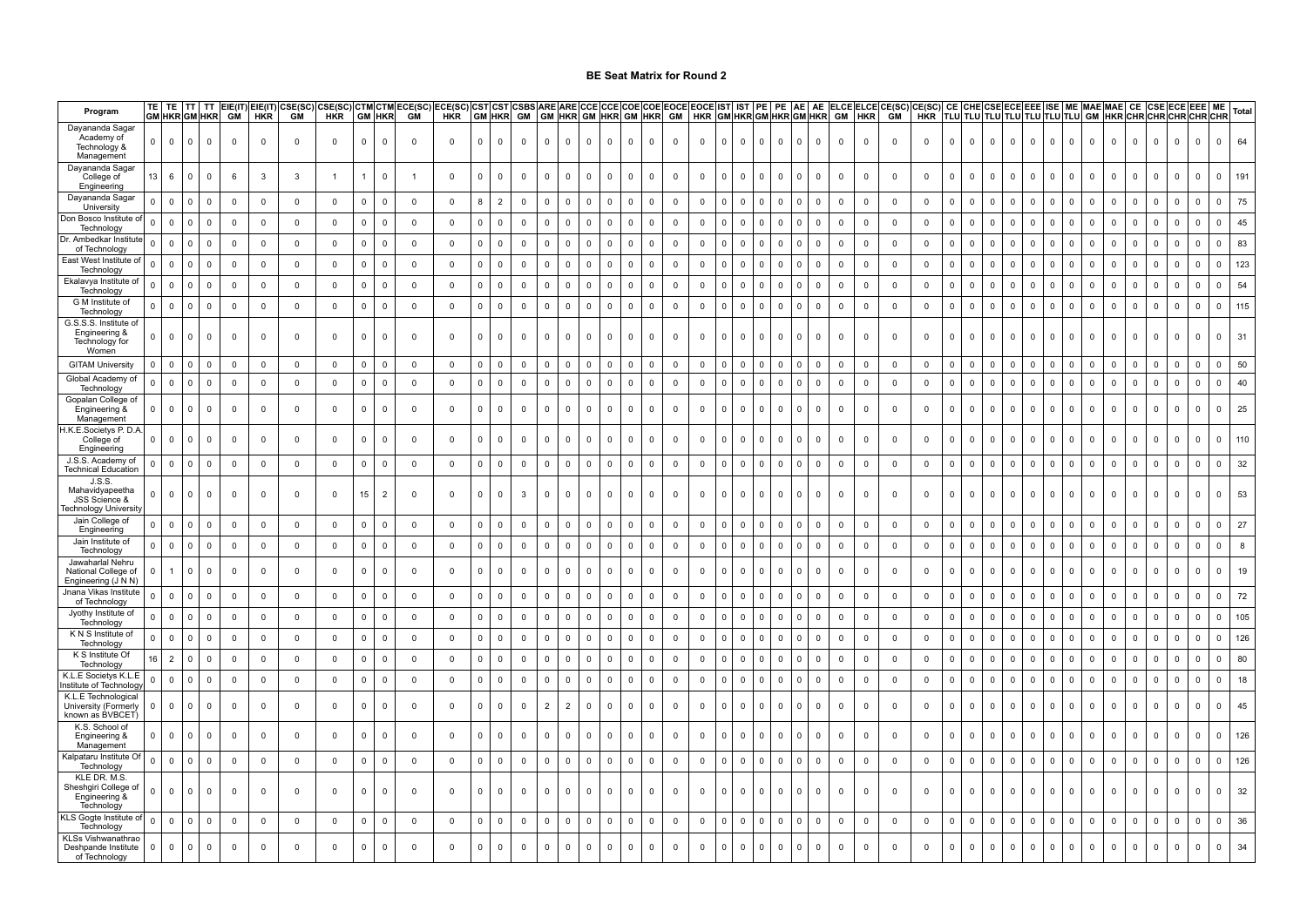| Program                                                | TE           | TE                      | <b>TT</b>  | <b>TT</b><br><b>GM HKR GM HKR</b> | GM             | $EIE(IT)$ $EIE(IT)$<br><b>HKR</b> | CSE(SC)<br>GM  | CSE(SC)<br><b>HKR</b> | GM             | <b>HKR</b>              | CTM CTM ECE(SC)<br>GM | ECE(SC)<br><b>HKR</b> |              | <b>GM HKR</b>  | CST CST CSBS ARE ARE CCECCE<br>GM |              |              |                |                     |              | GM HKR GM HKR GM HKR GM | COE COE EOCE | EOCE IST IST PE PE AE AE<br>HKR GM HKR GM HKR GM HKR |              |                |                                |                |                |                |              | ELCE ELCE CE(SC) CE(SC) |                | CE I         |              | <b>CHE CSE ECE</b> |              | <b>EEE</b>   | <b>ISE</b>   | <b>ME MAE MAE</b><br>TLU TLU TLU TLU TLU TLU TLU TLU GM |              | HKRCHRCHRCHRCHRCHR | <b>CE</b>                   | <b>CSE</b>     | <b>ECE EEE</b>             | ME                  | Total |
|--------------------------------------------------------|--------------|-------------------------|------------|-----------------------------------|----------------|-----------------------------------|----------------|-----------------------|----------------|-------------------------|-----------------------|-----------------------|--------------|----------------|-----------------------------------|--------------|--------------|----------------|---------------------|--------------|-------------------------|--------------|------------------------------------------------------|--------------|----------------|--------------------------------|----------------|----------------|----------------|--------------|-------------------------|----------------|--------------|--------------|--------------------|--------------|--------------|--------------|---------------------------------------------------------|--------------|--------------------|-----------------------------|----------------|----------------------------|---------------------|-------|
| M S Ramaiah Institute<br>of Technology                 | 3            | $\mathsf 0$             | $\Omega$   | $\mathsf{O}\xspace$               | 8              | $\overline{2}$                    | $\mathbf 0$    | $\mathbf 0$           | $\mathbf 0$    | $\overline{0}$          | $\overline{0}$        | $\mathbf 0$           | $\Omega$     | $\mathbf 0$    | $\Omega$                          | $\mathbf{0}$ | $\Omega$     | $\mathbf{0}$   | $\mathbf 0$         | $\mathbf{0}$ | $\mathbf 0$             | $\mathbf{0}$ | $\mathbf 0$                                          | $\mathbf{0}$ | $\Omega$       | $\mathbf{0}$<br>$\overline{0}$ | $\Omega$       | $\mathbf 0$    | $\Omega$       | $\mathbf 0$  | $\mathbf 0$             | $\mathbf 0$    | $\Omega$     | $\mathsf 0$  | $\mathbf{0}$       | $\mathbf{0}$ | $\mathbf{0}$ | $\mathbf{0}$ | $\mathbf{0}$                                            | $\mathbf 0$  | $\mathbf{0}$       | $\overline{0}$              | $\overline{0}$ | $\mathbf{0}$<br>$\Omega$   | $\mathbf{0}$        | 84    |
| M.S. Engineering<br>College                            | $\Omega$     | $\mathbf 0$             | $\Omega$   | $\mathbf 0$                       | $\mathbf 0$    | $\mathsf 0$                       | $\mathbf 0$    | $\mathbf 0$           | $\mathbf 0$    | $\mathbf 0$             | $\overline{0}$        | $\mathbf 0$           | $\mathbf 0$  | $\mathsf 0$    | $\mathbf 0$                       | $\mathbf 0$  | $\mathbf 0$  | $\mathbf 0$    | $\mathbf 0$         | $\mathbf 0$  | $\mathsf 0$             | $\mathsf 0$  | $\mathbf 0$                                          | $\mathbf{0}$ | $\mathbf 0$    | $\overline{0}$<br>$\mathbf 0$  | $^{\circ}$     | $\mathbf 0$    | $\mathbf 0$    | $\mathbf 0$  | $\mathbf 0$             | $\mathbf 0$    | $\mathbf{0}$ | $\mathsf 0$  | $\mathbf{0}$       | $\mathbf 0$  | $\mathbf{0}$ | $\mathbf 0$  | $\overline{\mathbf{0}}$                                 | $\mathsf 0$  | $\mathbf 0$        | $\mathbf 0$                 | $\mathbf 0$    | $\mathbf{0}$<br>$\Omega$   | $\mathbf 0$         | 93    |
| Maharaja Institute of<br>Technology                    | $\Omega$     | $\mathbf 0$             |            | $\mathbf 0$                       | $\mathbf 0$    | $\mathbf 0$                       | $\mathbf 0$    | $\mathbf 0$           | $\mathbf 0$    | $\mathbf 0$             | $\mathbf 0$           | $\mathbf 0$           | $\mathbf 0$  | $\mathsf 0$    | $\mathbf 0$                       | $\mathsf 0$  | $\Omega$     | $\mathbf 0$    | $\mathbf 0$         | $\mathbf 0$  | $\mathsf 0$             | $\mathsf 0$  | $\mathbf 0$                                          | $\mathbf 0$  | $\mathbf 0$    | $\mathbf 0$<br>$\mathbf 0$     | $\Omega$       | $\mathbf 0$    | $\mathbf 0$    | $\mathbf 0$  | $\mathbf 0$             | $\mathbf 0$    | $\mathbf 0$  | $\mathbf 0$  | $\mathbf 0$        | $\mathbf 0$  | $\mathbf 0$  | $\mathsf 0$  | $\overline{0}$                                          | $\mathbf 0$  | $\mathbf 0$        | $\mathbf 0$                 | $\mathbf 0$    | $\mathbf 0$<br>$\mathbf 0$ | $\mathbf 0$         | 24    |
| Malnad College of<br>Engineering                       | $\Omega$     | $\mathsf 0$             |            | $\mathbf 0$                       | $\mathbf 0$    | $\mathbf 0$                       | $\mathbf 0$    | $\mathbf 0$           | $\mathbf 0$    | $\overline{\mathbf{0}}$ | $\mathbf 0$           | $\mathbf 0$           | $\mathbf 0$  | $\overline{0}$ | $\mathbf 0$                       | $\mathbf 0$  | $\Omega$     | $\mathbf 0$    | $\mathbf 0$         | $\mathbf 0$  | $\mathbf 0$             | $\mathbf 0$  | $\mathbf 0$                                          | $\mathbf 0$  | $^{\circ}$     | $\mathbf 0$<br>$\mathbf 0$     | $\Omega$       | $\mathbf 0$    | $\mathbf 0$    | $\mathbf 0$  | $\mathbf 0$             | $\mathbf 0$    | $\mathbf 0$  | $\mathbf 0$  | $\mathbf 0$        | $\mathbf 0$  | $\mathbf 0$  | $\mathbf 0$  | $\mathbf 0$                                             | $\mathbf 0$  | $\mathbf 0$        | $\mathbf 0$                 | $\mathbf 0$    | $\mathbf 0$<br>$\mathbf 0$ | $\mathsf{O}\xspace$ |       |
| Mangalore Institute o<br>Technology and<br>Engineering | <sup>n</sup> | $\mathbf 0$             | $^{\circ}$ | $\mathbf 0$                       | 0              | $\mathsf 0$                       | $\mathbf 0$    | $\mathbf 0$           | $\mathbf 0$    | $\mathbf{0}$            | $\overline{0}$        | $\mathbf 0$           | $\mathbf 0$  | $\mathbf 0$    | $\mathbf 0$                       | $\mathbf 0$  | $\Omega$     | $\Omega$       | $\mathbf 0$         | $\mathbf{0}$ | $\mathbf 0$             | $\mathbf 0$  | $\mathbf 0$                                          | $\Omega$     | $\mathbf 0$    | $\mathbf 0$<br>$\mathbf 0$     | - 0            | $\mathbf 0$    | $\mathbf 0$    | $\mathbf 0$  | $\overline{0}$          | $\overline{0}$ | $\Omega$     | $\mathbf 0$  | $\Omega$           | $\mathbf 0$  | $\Omega$     | $\mathbf 0$  | $\Omega$                                                | $\mathbf 0$  | $\mathbf 0$        | $\mathbf 0$                 | $\mathbf 0$    | $\mathbf 0$<br>$\Omega$    | $\mathbf 0$         | 210   |
| Moodlakatte Institut<br>of Technology                  | $\Omega$     | $\mathsf 0$             | $\Omega$   | $\mathbf 0$                       | $\mathbf 0$    | $\mathsf 0$                       | $\mathbf 0$    | $\mathbf 0$           | $\mathbf 0$    | $\overline{0}$          | $\mathbf 0$           | $\mathbf 0$           | $\mathbf 0$  | $\mathbf 0$    | $\mathbf 0$                       | $\mathbf 0$  | $\Omega$     | $\overline{0}$ | $\mathbf 0$         | $\mathbf{0}$ | $\mathbf 0$             | $\mathbf 0$  | $\mathbf 0$                                          | $\mathbf{0}$ | $\Omega$       | $\overline{0}$<br>$\mathbf 0$  | $\Omega$       | $\mathbf 0$    | $\overline{0}$ | $\mathbf 0$  | $\overline{0}$          | $\overline{0}$ | $\Omega$     | $\mathbf 0$  | $\mathbf 0$        | $\mathbf 0$  | $\Omega$     | $\mathbf 0$  | $\Omega$                                                | $\mathbf 0$  | $\mathbf 0$        | $\mathbf 0$                 | $\mathbf 0$    | $\mathbf{0}$<br>$\Omega$   | $\Omega$            | 80    |
| Nagarjuna College o'<br>Engineering &<br>Technology    | n            | $\Omega$                |            | $\mathbf 0$                       | 0              | 0                                 | 0              | 0                     | $\overline{0}$ | $^{\circ}$              | $\mathbf 0$           | 0                     | $\Omega$     | $\overline{0}$ | $\Omega$                          | $\mathbf 0$  | $\Omega$     | $\Omega$       | $\mathbf 0$         | $\mathbf 0$  | $\mathbf 0$             | $\mathbf 0$  | $\overline{0}$                                       | $\Omega$     | $^{\circ}$     | 0<br>$\Omega$                  |                | $\mathsf 0$    | $\mathbf 0$    | $\mathbf 0$  | $\overline{0}$          | $\mathbf{0}$   | n            | $\mathbf 0$  | <sup>0</sup>       | $\mathbf 0$  | $\Omega$     | $\Omega$     | $\Omega$                                                | $\mathbf 0$  | $\mathbf 0$        | $\mathbf 0$                 | $\mathbf 0$    | $\mathbf 0$                | $\Omega$            | 59    |
| Nitte Meenakshi<br>stitute of Technolog                |              | $\mathsf 0$             | $\Omega$   | $\mathbf 0$                       | $\mathbf 0$    | $\mathbf 0$                       | $\mathbf 0$    | $\mathbf 0$           | $\mathbf 0$    | $\overline{0}$          | $\overline{0}$        | $\mathbf 0$           | $\mathbf 0$  | $\mathbf 0$    | $\mathsf{O}$                      | $\mathbf 0$  | $\Omega$     | $\overline{0}$ | $\mathbf 0$         | $\Omega$     | $\mathbf 0$             | $\mathbf 0$  | $\mathbf 0$                                          | $\Omega$     | $\Omega$       | $\mathbf 0$<br>$\mathbf 0$     | $\Omega$       | $\mathbf 0$    | $\mathbf 0$    | $\mathbf 0$  | $\overline{0}$          | $\mathbf 0$    | $\Omega$     | $\mathbf 0$  | $\Omega$           | $\mathbf 0$  | $\Omega$     | $\mathbf{0}$ | $\Omega$                                                | $\mathbf 0$  | $\Omega$           | $\mathbf 0$                 | $\mathbf 0$    | $\mathbf{0}$<br>$\Omega$   | $\mathbf{0}$        | 100   |
| NMAM Institute of<br>Technology                        | <sup>n</sup> | $\mathsf 0$             | $\Omega$   | $\mathbf 0$                       | $\mathbf 0$    | 0                                 | $\mathbf 0$    | $\mathsf 0$           | $\mathsf 0$    | $\overline{0}$          | $\mathbf 0$           | $\mathbf 0$           | $\mathbf{0}$ | $\mathbf 0$    | $\mathbf 0$                       | $\mathsf 0$  | $\Omega$     | $\mathbf 0$    | $\mathbf 0$         | $\mathbf 0$  | $\mathbf 0$             | $\mathbf 0$  | $\mathbf 0$                                          | $\mathbf 0$  | $\mathbf 0$    | 0<br>$\mathbf 0$               | $\Omega$       | $\mathbf 0$    | $\mathbf 0$    | $\mathbf 0$  | $\mathbf 0$             | $\mathbf 0$    | $\mathbf 0$  | $\mathsf 0$  | $^{\circ}$         | $\mathsf 0$  | $^{\circ}$   | $\mathbf 0$  | $\mathbf 0$                                             | $\mathbf 0$  | $\mathbf 0$        | $\mathbf 0$                 | $\mathbf 0$    | $\mathbf 0$<br>$^{\circ}$  | $\mathbf 0$         | 149   |
| P E S Institute of<br>Technology &<br>Management       | $\Omega$     | $\mathbf 0$             |            | $\mathbf 0$                       | $\Omega$       | $\mathbf 0$                       | $\Omega$       | $\mathbf 0$           | $\mathbf 0$    | $\Omega$                | $\mathbf 0$           | $\Omega$              | $\Omega$     | $\mathbf 0$    | $\Omega$                          | $\Omega$     | <sup>0</sup> | $\Omega$       | $\Omega$            | $\mathbf 0$  | $\Omega$                | $\Omega$     | $\Omega$                                             | $\Omega$     | $\Omega$       | 0<br>$\Omega$                  |                | $\Omega$       | $\mathbf 0$    | $\mathbf 0$  | $\mathbf 0$             | $\Omega$       | $\Omega$     | $\mathbf 0$  | $\Omega$           | $\Omega$     | $\Omega$     | $\Omega$     | $\Omega$                                                | $\mathbf 0$  | $\mathbf 0$        | $\Omega$                    | $\Omega$       | $\mathbf 0$                | $\mathbf 0$         | 138   |
| P. E. S. College of<br>Engineering                     | $\Omega$     | $\mathbf 0$             | $\Omega$   | $\mathbf 0$                       | $\mathbf 0$    | $\mathbf 0$                       | $\mathbf 0$    | $\mathbf 0$           | $\mathbf 0$    | $\overline{0}$          | $\overline{0}$        | $\mathbf{0}$          | $\mathbf 0$  | $\mathbf 0$    | $\mathbf 0$                       | $\mathbf 0$  | $\Omega$     | $\mathbf 0$    | $\mathbf 0$         | $\mathbf 0$  | $\mathbf 0$             | $\mathbf 0$  | $\mathbf 0$                                          | $\mathbf 0$  | $\mathbf 0$    | 0<br>$\mathbf 0$               | $\Omega$       | $\mathbf 0$    | $\mathbf 0$    | $\mathbf 0$  | $\mathbf 0$             | $\overline{0}$ | $\Omega$     | $\mathbf 0$  | $\mathbf 0$        | $\mathbf 0$  | $\Omega$     | $\mathbf 0$  | $\mathbf 0$                                             | $\mathbf 0$  | $\mathbf 0$        | $\mathbf 0$                 | $\mathbf 0$    | $\mathbf 0$<br>$\Omega$    | $\mathbf 0$         | 64    |
| Presidency University                                  | $\Omega$     | 0                       | $\Omega$   | $\mathbf 0$                       | $\mathbf 0$    | $\mathbf 0$                       | $\mathbf 0$    | $\Omega$              | $\mathbf{0}$   | $\overline{0}$          | $\mathbf 0$           | $\mathbf 0$           | $\Omega$     | $\mathbf 0$    | $\Omega$                          | $\mathbf 0$  | $\cap$       | 66             | 6                   | 65           | 6                       | 66           | -6                                                   | 66           | - 6            | 66<br>- 6                      | - 0            | $\overline{0}$ | $^{\circ}$     | $\mathbf 0$  | $\mathbf 0$             | $\mathbf 0$    | $\Omega$     | $\mathbf 0$  | $\Omega$           | $\mathbf 0$  | $\Omega$     | $\Omega$     | $\Omega$                                                | $\mathbf 0$  | $^{\circ}$         | $\mathbf 0$                 | $\Omega$       | $\Omega$<br>$\Omega$       | $\Omega$            | 1054  |
| Proudhavaraya<br>nstitute of Technolog                 |              | $\mathsf 0$             |            | $\mathsf 0$                       | $\mathbf 0$    | $\mathbf 0$                       | $\mathbf 0$    | $\mathbf 0$           | $\mathbf 0$    | $\mathbf 0$             | $\mathbf 0$           | $\mathbf 0$           | $\mathbf 0$  | $\mathsf 0$    | $\mathbf 0$                       | $\mathsf 0$  | $\Omega$     | $\mathbf 0$    | $\mathbf 0$         | $\mathbf 0$  | $\mathsf 0$             | $\mathsf 0$  | $\mathsf 0$                                          | $\mathbf{0}$ | $\Omega$       | $\mathbf{0}$<br>$\mathbf 0$    | $\Omega$       | $\mathbf 0$    | $\mathbf 0$    | $\mathbf 0$  | $\mathbf 0$             | $\overline{0}$ | $\Omega$     | $\mathsf 0$  | $\mathbf 0$        | $\mathbf 0$  | $\Omega$     | $\mathbf 0$  | $\Omega$                                                | $\mathsf 0$  | $\mathbf 0$        | $\mathbf 0$                 | $\mathbf 0$    | $\mathbf{0}$<br>$\Omega$   | $\Omega$            | 117   |
| R R Institute of<br>Technology                         |              | $\mathsf 0$             |            | $\mathbf 0$                       | $\mathbf 0$    | $\mathbf 0$                       | $\mathbf 0$    | $\mathbf 0$           | $\mathbf 0$    | $\overline{0}$          | $\overline{0}$        | $\mathbf 0$           | $\mathbf 0$  | $\mathbf 0$    | $\mathbf 0$                       | $\mathbf 0$  |              | $\mathbf 0$    | $\mathbf 0$         | $\mathbf 0$  | $\mathbf 0$             | $\mathbf 0$  | $\mathbf 0$                                          | $\Omega$     | $\overline{0}$ | $\mathbf 0$<br>$\mathbf 0$     | $\Omega$       | $\mathbf 0$    | $\mathbf 0$    | $\mathbf 0$  | $\overline{\mathbf{0}}$ | $\mathbf 0$    | $\Omega$     | $\mathbf 0$  | $\mathbf 0$        | $\mathbf 0$  | $\Omega$     | $\mathbf 0$  | $\Omega$                                                | $\mathbf 0$  | $\mathbf 0$        | $\mathbf 0$                 | $\mathbf 0$    | $\mathbf 0$<br>$\Omega$    | $\Omega$            | 144   |
| R.T.E. Societys Rura<br><b>Engineering College</b>     | $\Omega$     | $\mathbf 0$             | 8          | $\mathbf{1}$                      | $\mathbf 0$    | $\mathbf 0$                       | $\mathbf 0$    | $\mathbf 0$           | $\mathbf 0$    | $\overline{0}$          | $\overline{0}$        | $\mathbf 0$           | $\mathbf 0$  | $\mathbf 0$    | $\mathbf{0}$                      | $\mathbf 0$  | $\Omega$     | $\overline{0}$ | $\mathbf 0$         | $\Omega$     | $\mathbf 0$             | $\mathbf 0$  | $\mathbf 0$                                          | $\Omega$     | $\Omega$       | $\mathbf 0$<br>$\mathbf 0$     | $\Omega$       | $\mathbf 0$    | $\mathbf 0$    | $\mathbf 0$  | $\overline{0}$          | $\mathbf 0$    | $\Omega$     | $\mathbf 0$  | $\Omega$           | $\mathbf 0$  | $\Omega$     | $\mathbf{0}$ | $\overline{0}$                                          | $\mathbf 0$  | $\mathbf 0$        | $\mathbf 0$                 | $\Omega$       | $\Omega$<br>$\Omega$       | $\Omega$            | 108   |
| R.V. College of<br>Engineering                         | 6            | $\overline{\mathbf{0}}$ | $\Omega$   | $\mathbf 0$                       | 6              | $\mathsf 0$                       | $\mathbf 0$    | $\mathbf 0$           | $\mathbf 0$    | $\overline{0}$          | $\overline{0}$        | $\mathbf 0$           | $\mathbf 0$  | $\mathsf 0$    | $\mathbf 0$                       | $\mathbf 0$  | $\Omega$     | $\mathbf 0$    | $\overline{0}$      | $\mathbf 0$  | $\mathsf 0$             | $\mathbf 0$  | $\overline{0}$                                       | $\mathbf 0$  | $\mathbf 0$    | $\mathbf 0$<br>$\mathbf 0$     | $^{\circ}$     | $\overline{0}$ | $\mathbf 0$    | $\mathbf 0$  | $\overline{0}$          | $\mathbf 0$    | $\mathbf{0}$ | $\mathbf 0$  | $\Omega$           | $\mathbf 0$  | $\mathbf 0$  | $\mathbf 0$  | $\mathbf 0$                                             | $\mathbf 0$  | $\mathbf 0$        | $\mathbf 0$                 | $\mathbf 0$    | $\mathbf 0$<br>$\Omega$    | $\mathbf 0$         | 90    |
| Raja Rajeswar<br>College of<br>Engineering             | <sup>n</sup> | $\mathbf 0$             |            | 0                                 | 0              | 0                                 | 0              | 0                     | 0              | 0                       | $\overline{0}$        | $\mathbf 0$           | $\Omega$     | $\mathsf 0$    | $\Omega$                          | 0            | $\Omega$     | $\Omega$       | $\Omega$            | $\mathbf 0$  | 0                       | $\Omega$     | $\Omega$                                             | $\Omega$     | $\Omega$       | $\Omega$<br>0                  |                | $\mathsf 0$    | $\mathbf 0$    | $\mathbf 0$  | $\mathbf 0$             | $\overline{0}$ | $\Omega$     | $\mathbf 0$  | $\Omega$           | 0            | $\Omega$     | $\Omega$     | $\Omega$                                                | 0            | $\mathsf 0$        | $\mathbf 0$                 | $\Omega$       | $\mathbf 0$<br>$\Omega$    | $\mathbf 0$         | 64    |
| Rajiv Gandhi Institut<br>of Technology                 | $\Omega$     | $\mathsf 0$             | $\Omega$   | $\mathbf 0$                       | $\mathbf 0$    | $\mathsf 0$                       | $\mathbf 0$    | $\mathsf 0$           | $\mathsf 0$    | $\overline{0}$          | $\mathbf 0$           | $\mathbf 0$           | $\mathbf 0$  | $\mathbf 0$    | $\mathbf 0$                       | $\mathsf 0$  | $\Omega$     | $\mathbf 0$    | $\mathbf 0$         | $\mathbf{0}$ | $\mathbf 0$             | $\mathsf 0$  | $\mathbf 0$                                          | $\mathbf 0$  | $\mathbf 0$    | $\mathbf 0$<br>$\mathbf 0$     | $\Omega$       | $\overline{0}$ | $\overline{0}$ | $\mathbf 0$  | $\overline{0}$          | $\mathbf 0$    | $\Omega$     | $\mathbf 0$  | $\mathbf 0$        | $\mathsf 0$  | $^{\circ}$   | $\mathbf 0$  | $\mathbf{0}$                                            | $\mathbf 0$  | $\mathbf 0$        | $\mathbf 0$                 | $\mathbf 0$    | $\mathbf 0$<br>$\mathbf 0$ | $\mathbf 0$         | 123   |
| <b>Ramaiah University o</b><br><b>Applied Sciences</b> | $\Omega$     | $\overline{\mathbf{0}}$ | $^{\circ}$ | $\mathbf 0$                       | $\mathbf 0$    | $\mathbf 0$                       | $\mathbf 0$    | $\mathbf 0$           | $\mathbf 0$    | $\mathbf 0$             | $\mathbf 0$           | $\mathbf{0}$          | $\mathbf 0$  | $\mathbf 0$    | $\mathbf 0$                       | $\mathbf 0$  | $\mathbf 0$  | $\mathbf 0$    | $\mathbf 0$         | $\mathbf{0}$ | $\mathbf 0$             | $\mathbf 0$  | $\mathbf 0$                                          | $\mathbf 0$  | $\mathbf 0$    | $\mathbf 0$<br>$\mathbf 0$     | $2^{\circ}$    | 2              | $\mathbf 0$    | $\mathbf 0$  | $\mathbf 0$             | $\mathbf 0$    | $\mathbf 0$  | $\mathbf 0$  | $\mathbf 0$        | $\mathbf 0$  | $\mathbf 0$  | $\mathbf 0$  | $\mathbf 0$                                             | $\mathbf 0$  | $\mathbf 0$        | $\overline{\mathbf{0}}$     | $\mathbf 0$    | $\mathbf 0$<br>$\mathbf 0$ | $\mathbf 0$         | 197   |
| Reva University                                        | <sup>n</sup> | $\mathsf 0$             | $\Omega$   | $\mathbf 0$                       | $\mathbf 0$    | 0                                 | $\overline{0}$ | $\mathbf 0$           | $\mathbf 0$    | $\overline{0}$          | $\mathbf 0$           | $\overline{0}$        | $\mathbf 0$  | $\mathsf 0$    | $\mathbf 0$                       | $\mathsf 0$  | $\Omega$     | $\mathbf 0$    | $\mathbf 0$         | $\mathbf 0$  | $\mathbf 0$             | $\mathbf 0$  | $\mathbf 0$                                          | $\Omega$     | $\mathbf 0$    | $\,$ 0 $\,$<br>$\overline{0}$  | - 0            | $\mathbf 0$    | -1             | $\mathbf{1}$ | $\mathbf 0$             | $\overline{0}$ | $\mathbf 0$  | $\mathbf 0$  | $\mathbf 0$        | $\mathsf 0$  | $\Omega$     | $\mathsf 0$  | $\overline{0}$                                          | $\mathbf 0$  | $\mathbf 0$        | $\overline{0}$              | $\mathbf 0$    | $\mathbf 0$<br>$\Omega$    | $\mathbf 0$         | 138   |
| RNS Institute of<br>Technology                         |              | $\mathsf 0$             |            | $\mathbf 0$                       | $\overline{4}$ | $\overline{2}$                    | $\mathbf 0$    | $\mathbf 0$           | $\mathbf 0$    | $\overline{\mathbf{0}}$ | $\overline{0}$        | $\mathbf 0$           | $\mathbf 0$  | $\mathsf 0$    | $\mathbf 0$                       | $\mathsf 0$  |              | $\mathbf 0$    | $\mathbf 0$         | $\mathbf 0$  | $\mathsf 0$             | $\mathbf 0$  | $\mathbf 0$                                          | $\Omega$     | $^{\circ}$     | $\mathbf 0$<br>$\mathbf 0$     | $\mathfrak{c}$ | $\mathbf 0$    | $\mathbf 0$    | $\mathbf 0$  | $\mathbf 0$             | $\mathbf 0$    | $\mathbf 0$  | $\mathbf 0$  | $\Omega$           | $\mathsf 0$  | $\Omega$     | $\mathbf 0$  | $\Omega$                                                | $\mathbf 0$  | $\mathbf 0$        | $\mathbf 0$                 | $\mathbf 0$    | $\mathbf 0$<br>$\mathbf 0$ | $\mathbf 0$         | 64    |
| RV Institute of<br>Technology and<br>Management        | $\Omega$     | $\mathbf 0$             |            | $\mathbf 0$                       | 0              | 0                                 | $\mathbf 0$    | $\mathbf 0$           | $\mathbf 0$    | $\mathbf{0}$            | $\mathbf 0$           | $\mathbf{0}$          | $\Omega$     | $\mathbf 0$    | $\mathbf 0$                       | $\mathbf 0$  |              | $\mathbf 0$    | $\mathbf 0$         | $\mathbf 0$  | $\mathbf 0$             | $\mathbf 0$  | $\mathbf 0$                                          | $\mathsf 0$  | $\mathbf 0$    | $\mathbf 0$<br>$\mathbf 0$     |                | $\mathbf 0$    | $\mathbf 0$    | $\mathbf 0$  | $\mathbf 0$             | 0              | $\mathbf 0$  | $\mathbf 0$  | $\Omega$           | $\mathbf 0$  | $\mathbf 0$  | $\mathbf 0$  | $\mathbf 0$                                             | $\mathbf 0$  | $\mathbf 0$        | $\mathsf 0$                 | $\mathbf 0$    | $\mathbf 0$<br>$\Omega$    | $\mathbf 0$         | 29    |
| S J B Institute of<br>Technology                       | $\Omega$     | $\mathbf 0$             |            | $\mathbf 0$                       | $\mathbf 0$    | $\mathbf 0$                       | $\mathbf 0$    | $\mathbf 0$           | $\mathbf 0$    | $\overline{\mathbf{0}}$ | $\overline{0}$        | $\mathbf 0$           | $\mathbf 0$  | $\mathbf 0$    | $\mathbf 0$                       | $\mathbf 0$  |              | $\mathbf 0$    | $\mathbf 0$         | $\mathbf 0$  | $\mathbf 0$             | $\mathbf 0$  | $\mathbf 0$                                          | $\mathbf 0$  | $^{\circ}$     | $\mathbf 0$<br>$\mathbf 0$     | <sup>-</sup>   | $\mathbf 0$    | $\mathbf 0$    | $\mathbf 0$  | $\mathbf 0$             | $\overline{0}$ | $\mathbf 0$  | $\mathbf 0$  | $\mathbf 0$        | $\mathbf 0$  | $\Omega$     | $\mathbf 0$  | $\Omega$                                                | $\mathbf 0$  | $\mathbf 0$        | $\mathbb O$                 | $\mathbf 0$    | $\mathbf 0$<br>$\mathbf 0$ | $\mathbf 0$         | 32    |
| S.E.A. College of<br>Engineering &<br>Technology       |              | $\overline{0}$          |            | 0                                 | $\mathbf 0$    | $\mathbf{0}$                      | 0              | $\mathbf 0$           | $\overline{0}$ | $\mathbf 0$             | $\mathbf 0$           | $\mathbf{0}$          |              | $\overline{0}$ | $\Omega$                          | $\mathbf 0$  |              | $\Omega$       | 0                   | $\mathbf 0$  | $\Omega$                | $\Omega$     | $\mathbf 0$                                          | $\Omega$     | $^{\circ}$     | 0<br>$\mathbf 0$               |                | $\mathbf 0$    | $\mathbf 0$    | $\mathbf 0$  | $\mathbf 0$             | $\mathbf 0$    | $\Omega$     | $\mathbf 0$  |                    | $\mathbf 0$  | $\Omega$     | $\Omega$     | $\Omega$                                                | $\mathbf 0$  | $\mathbf 0$        | $\mathbf 0$                 | $\mathbf 0$    | $\mathbf 0$                | $\mathbf 0$         | 112   |
| S.J.P.N.Trusts<br>Hirasugar Institute o<br>Technology  | $\Omega$     | $\mathsf 0$             |            | $\mathbf 0$                       | $\mathbf 0$    | $\mathbf 0$                       | $\mathbf 0$    | $\mathbf 0$           | $\overline{0}$ | $\mathbf 0$             | $\mathbf 0$           | $\mathbf{0}$          |              | $\overline{0}$ | $\Omega$                          | $\mathbf 0$  |              | $\Omega$       | $\mathbf 0$         | $\mathbf 0$  | $\Omega$                | $\mathbf 0$  | $\mathbf 0$                                          | $\Omega$     | $\mathbf 0$    | 0<br>$\mathbf 0$               |                | $\mathbf 0$    | $\mathbf 0$    | $\mathbf 0$  | $\overline{0}$          | $\mathbf 0$    | $\Omega$     | $\mathbf 0$  | $\Omega$           | $\mathbf 0$  | $\Omega$     | 0            | $\mathbf 0$                                             | $\mathbf 0$  | $\mathbf 0$        | $\mathbf 0$                 | $\mathbf 0$    | $\mathbf 0$                | $\mathbf 0$         | 14    |
| Sahyadri College of<br>Engineering &<br>Management     |              | $\Omega$                |            | 0                                 | $\mathbf 0$    | $\mathbf 0$                       | $\mathbf 0$    | $\mathbf 0$           | $\Omega$       | $\mathbf 0$             | $\mathbf 0$           | $\Omega$              |              | $\Omega$       | $\Omega$                          | $\Omega$     |              | $\Omega$       | $\Omega$            | $\mathbf 0$  | $\Omega$                | $\Omega$     | $\Omega$                                             | $\Omega$     | $\Omega$       | 0<br>$\Omega$                  |                | $\mathbf 0$    | $\mathbf 0$    | $\mathbf 0$  | $\mathbf 0$             | $\mathbf 0$    | $\Omega$     | $\Omega$     |                    | $\Omega$     |              | $\Omega$     | $\Omega$                                                | $\mathbf 0$  | $\mathbf 0$        | $\mathbf 0$                 | $\mathbf 0$    | $\Omega$                   | $\Omega$            | 119   |
| Sai Vidya Institute of<br>Technology                   |              | $\mathsf 0$             |            | 0                                 | $\mathbf 0$    | 0                                 | $\mathbf 0$    | $\mathbf 0$           | $\mathbf 0$    | $\mathbf 0$             | $\mathbf 0$           | $\Omega$              | $\Omega$     | $\Omega$       | $\Omega$                          | $\mathsf 0$  |              | $\Omega$       | $\mathsf{O}\xspace$ | $\Omega$     | $\Omega$                | $\mathsf 0$  | $\mathsf 0$                                          | $\Omega$     | $\Omega$       | $\mathbf 0$<br>$\mathsf 0$     | -C             | $\mathbf 0$    | $\Omega$       | $\mathbf 0$  | $\mathsf 0$             | $\mathbf 0$    | $\Omega$     | $\mathbf 0$  | $\mathbf 0$        | $\mathsf 0$  | $\Omega$     | $\Omega$     | $\Omega$                                                | 0            | $\Omega$           | $\mathbf 0$                 | 0              | $\mathbf 0$<br>$\Omega$    | $\Omega$            | 24    |
| Sambhram Institute o<br>Technology                     | $\Omega$     | $\mathbf 0$             |            | $\Omega$                          | $\mathbf 0$    | $\mathsf 0$                       | 16             | 2                     | $\mathbf 0$    | $\mathbf 0$             | 16                    | 2                     | $\Omega$     | $\Omega$       | $\mathbf{0}$                      | $\Omega$     | $\Omega$     | $\Omega$       | $\Omega$            | $\Omega$     | $\mathbf 0$             | $\mathbf{0}$ | $\Omega$                                             | $\Omega$     | $\Omega$       | $\mathbf{0}$<br>$\overline{0}$ | ſ              | $\mathbf 0$    | $\mathbf{0}$   | $\mathbf 0$  | 16                      | $\overline{2}$ | $\Omega$     | $\mathbf{0}$ | $\mathbf{0}$       | $\mathbf 0$  | $\mathbf{0}$ | $\mathbf{0}$ | $\Omega$                                                | $\Omega$     | $\mathbf 0$        | $\mathbf 0$                 | $\Omega$       | $\mathbf{0}$<br>$\Omega$   | $\mathbf 0$         | 248   |
| Sampoorna Institute<br>of Technology &<br>Research     | $\Omega$     | $\mathbf 0$             |            | $\mathbf 0$                       | $\mathbf 0$    | $\mathbf 0$                       | $\mathbf 0$    | $\mathbf 0$           | $\Omega$       | $\mathbf{0}$            | $\overline{0}$        | $\mathbf 0$           | $\Omega$     | $\mathbf 0$    | $\Omega$                          | $\Omega$     | $\Omega$     | $\Omega$       | $\mathbf 0$         | $\mathbf{0}$ | $\Omega$                | $\Omega$     | $\mathbf 0$                                          | $\Omega$     | $\Omega$       | $\mathbf{0}$<br>$\mathbf{0}$   | $\Omega$       | $\mathsf 0$    | $\mathbf 0$    | $\mathbf 0$  | $\mathbf 0$             | $\mathbf 0$    | $\Omega$     | $\mathbf{0}$ | $\Omega$           | $\mathbf 0$  | $\Omega$     | $\Omega$     | $\Omega$                                                | $\mathbf{0}$ | $\mathbf 0$        | $\mathbf 0$                 | $\Omega$       | $\mathbf{0}$<br>$\Omega$   | $\mathbf{0}$        | 81    |
| Sapthagiri College of<br>Engineering                   | $\Omega$     | $\mathbf 0$             | $\Omega$   | $\Omega$                          | $\mathbf{0}$   | $\mathsf 0$                       | $\mathbf 0$    | $\mathbf 0$           | $\mathbf 0$    | $\overline{0}$          | $\overline{0}$        | $\mathbf 0$           | $\mathbf{0}$ | $\Omega$       | $\mathbf{0}$                      | $\Omega$     | $\Omega$     | $\Omega$       | $\mathbf 0$         | $\mathbf{0}$ | $\mathbf 0$             | $\mathbf 0$  | $\mathbf{0}$                                         | $\Omega$     | $\Omega$       | $\mathbf{0}$<br>$\overline{0}$ | $\Omega$       | $\mathbb O$    | $\mathsf 0$    | $\mathbf 0$  | $\mathbf 0$             | $\mathbf 0$    | $\Omega$     | $\mathbf{0}$ | $\mathbf{0}$       | $\Omega$     | $\mathbf{0}$ | $\Omega$     | $\Omega$                                                | $\Omega$     | $\mathbf{0}$       | $\mathbf 0$<br>$\mathbf{0}$ |                | $\mathbf{0}$<br>$\Omega$   | $\mathbf 0$         | 41    |
| SDM College of<br>Engineering &<br>Technology          | $\Omega$     | $\mathbf 0$             | $\Omega$   | $\mathbf 0$                       | $\mathbf 0$    | $\mathbf 0$                       | $\mathbf 0$    | $\mathbf 0$           | $\mathbf 0$    | $\mathbf{0}$            | $\mathbf 0$           | $\Omega$              | $\Omega$     | $\mathbf 0$    | $\Omega$                          | $\Omega$     | $\Omega$     | $\Omega$       | $\mathbf 0$         | $\mathbf{0}$ | $\Omega$                | $\mathbf 0$  | $\mathbf 0$                                          | $\Omega$     | $\mathbf 0$    | 0<br>$\mathbf 0$               | $\Omega$       | $\mathbf 0$    | $\mathbf 0$    | $\mathbf 0$  | $\mathbf 0$             | $\mathbf 0$    | 3            | 3            | 11                 | 12           | 6            | 5            |                                                         | $\mathbf 0$  | $\mathbf 0$        | $\mathbf 0$                 | $\mathbf 0$    | $\mathbf 0$<br>$\Omega$    | $\mathbf{0}$        | 63    |